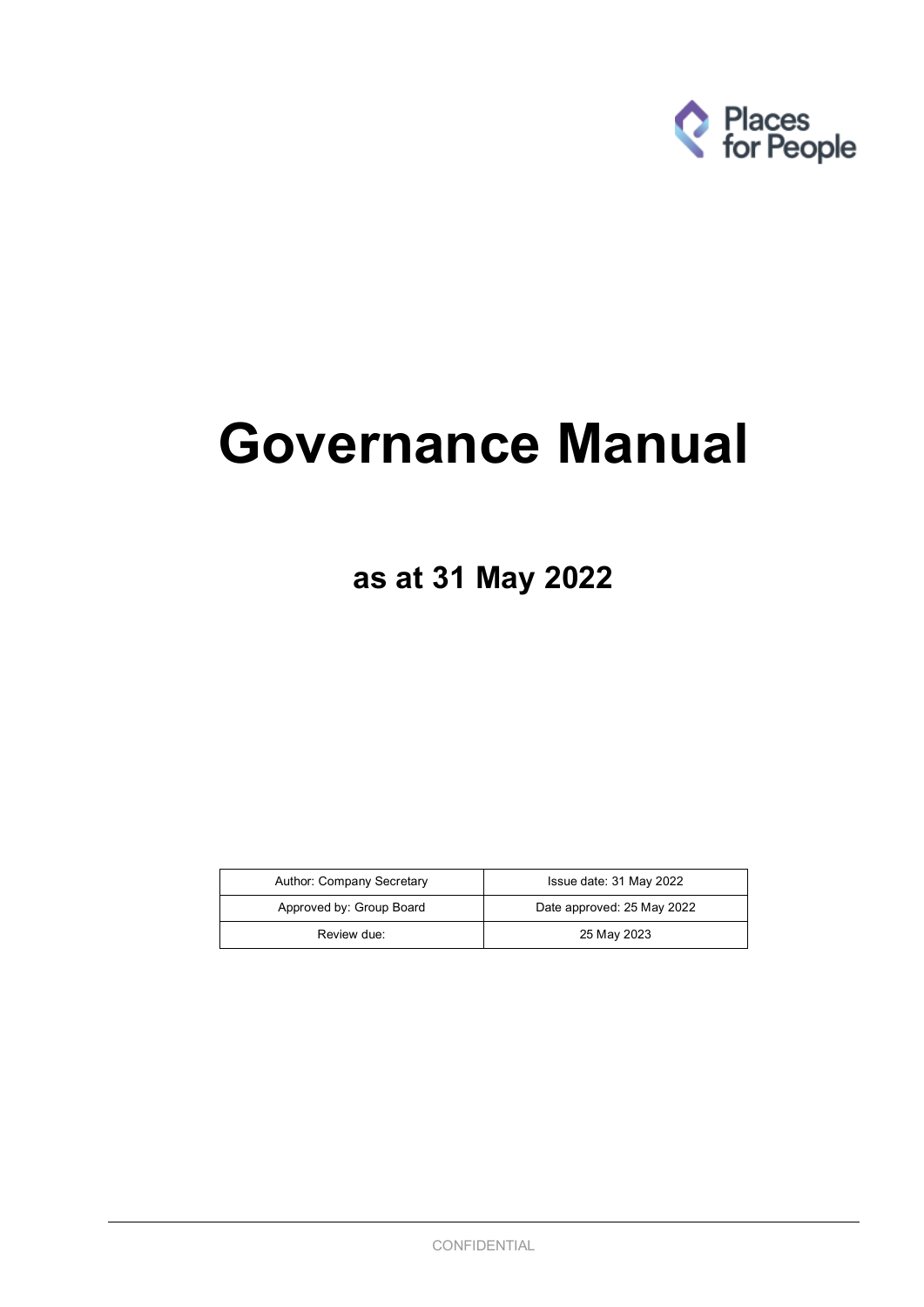

# <span id="page-1-0"></span>**Table of Contents**

| 1              |                                                                      |                                                                          |  |
|----------------|----------------------------------------------------------------------|--------------------------------------------------------------------------|--|
|                | 1.1<br>1.2<br>1.3<br>1.4<br>1.5                                      |                                                                          |  |
| 2              |                                                                      |                                                                          |  |
|                | 2.2<br>2.3<br>2.4<br>2.5<br>2.6<br>2.7<br>2.8<br>2.9<br>2.10<br>2.11 |                                                                          |  |
|                | 2.12                                                                 |                                                                          |  |
| 3              |                                                                      |                                                                          |  |
|                | 3.1<br>3.2<br>3.3<br>3.4<br>3.5<br>3.6                               |                                                                          |  |
| $\overline{4}$ |                                                                      |                                                                          |  |
|                | 4.1<br>4.2<br>4.3<br>4.4<br>4.5                                      |                                                                          |  |
| 5              |                                                                      | Regulated and Non-Regulated Businesses: Co-Ordination and Protections 14 |  |
|                | 5.1                                                                  |                                                                          |  |
| 6              |                                                                      |                                                                          |  |
|                | 6.1<br>6.2<br>6.3<br>6.4                                             |                                                                          |  |
| $\overline{7}$ |                                                                      |                                                                          |  |
|                | 7.1<br>7.2<br>7.3<br>7.4<br>7.5<br>7.6<br>7.7                        |                                                                          |  |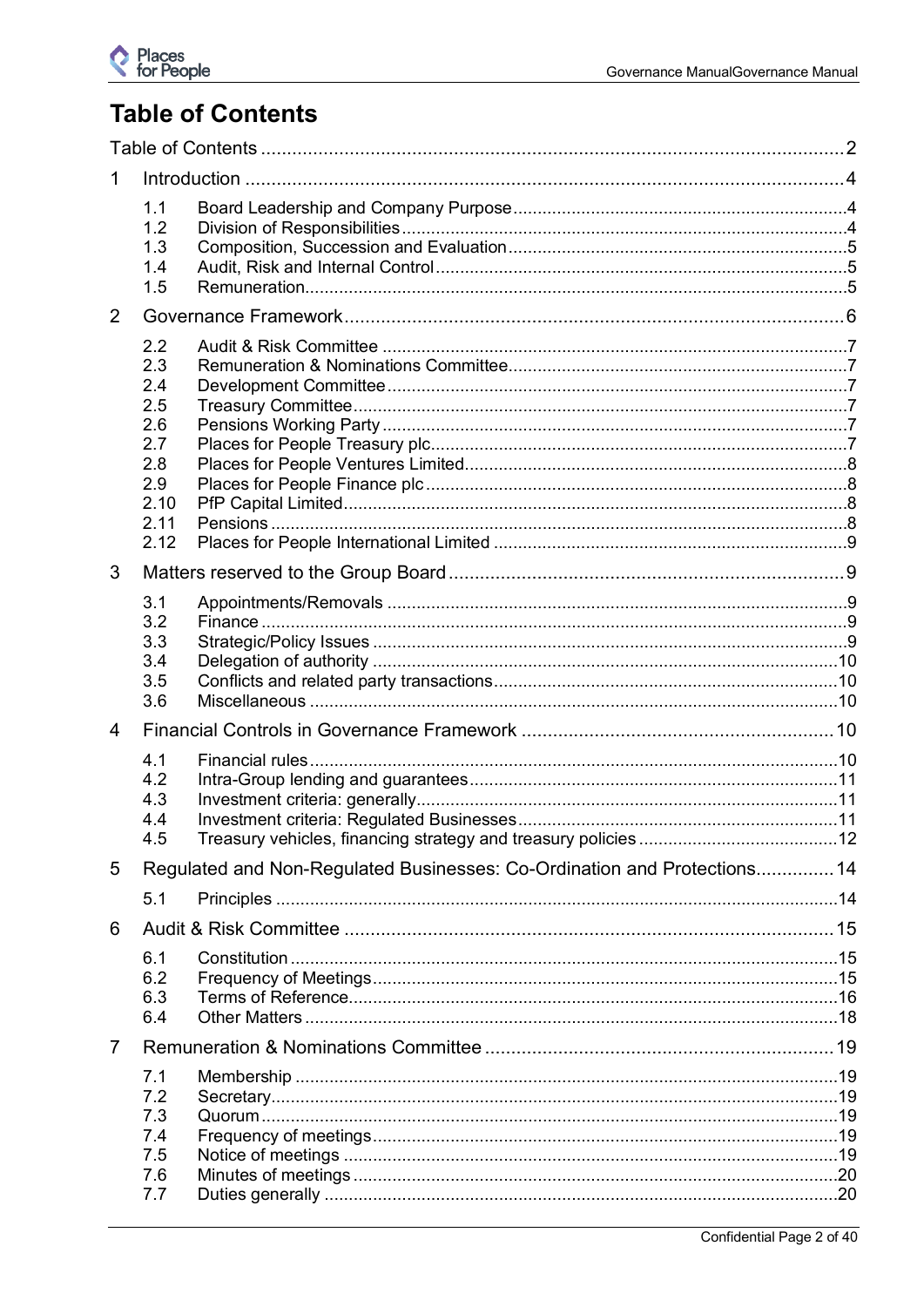

|    | 7.8<br>7.9<br>7.10<br>7.11<br>7.12 |                                                                                 |  |
|----|------------------------------------|---------------------------------------------------------------------------------|--|
|    | 7.13                               |                                                                                 |  |
| 8  |                                    |                                                                                 |  |
|    | 8.1                                |                                                                                 |  |
|    | 8.2                                |                                                                                 |  |
|    | 8.3                                |                                                                                 |  |
|    | 8.4                                |                                                                                 |  |
| 9  |                                    |                                                                                 |  |
|    | 9.1                                |                                                                                 |  |
|    | 9.2                                |                                                                                 |  |
|    | 9.3                                |                                                                                 |  |
|    | 9.4                                |                                                                                 |  |
|    |                                    |                                                                                 |  |
| 11 |                                    |                                                                                 |  |
| 12 |                                    | Places for People Ventures Limited Constitutional and governance arrangements33 |  |
| 13 |                                    |                                                                                 |  |
| 14 |                                    | Group Chair and Group Chief Executive: Division of Responsibilities35           |  |
|    | 14.1                               |                                                                                 |  |
|    |                                    |                                                                                 |  |
|    | 15.1                               |                                                                                 |  |
|    | 15.2                               |                                                                                 |  |
|    |                                    |                                                                                 |  |
|    |                                    |                                                                                 |  |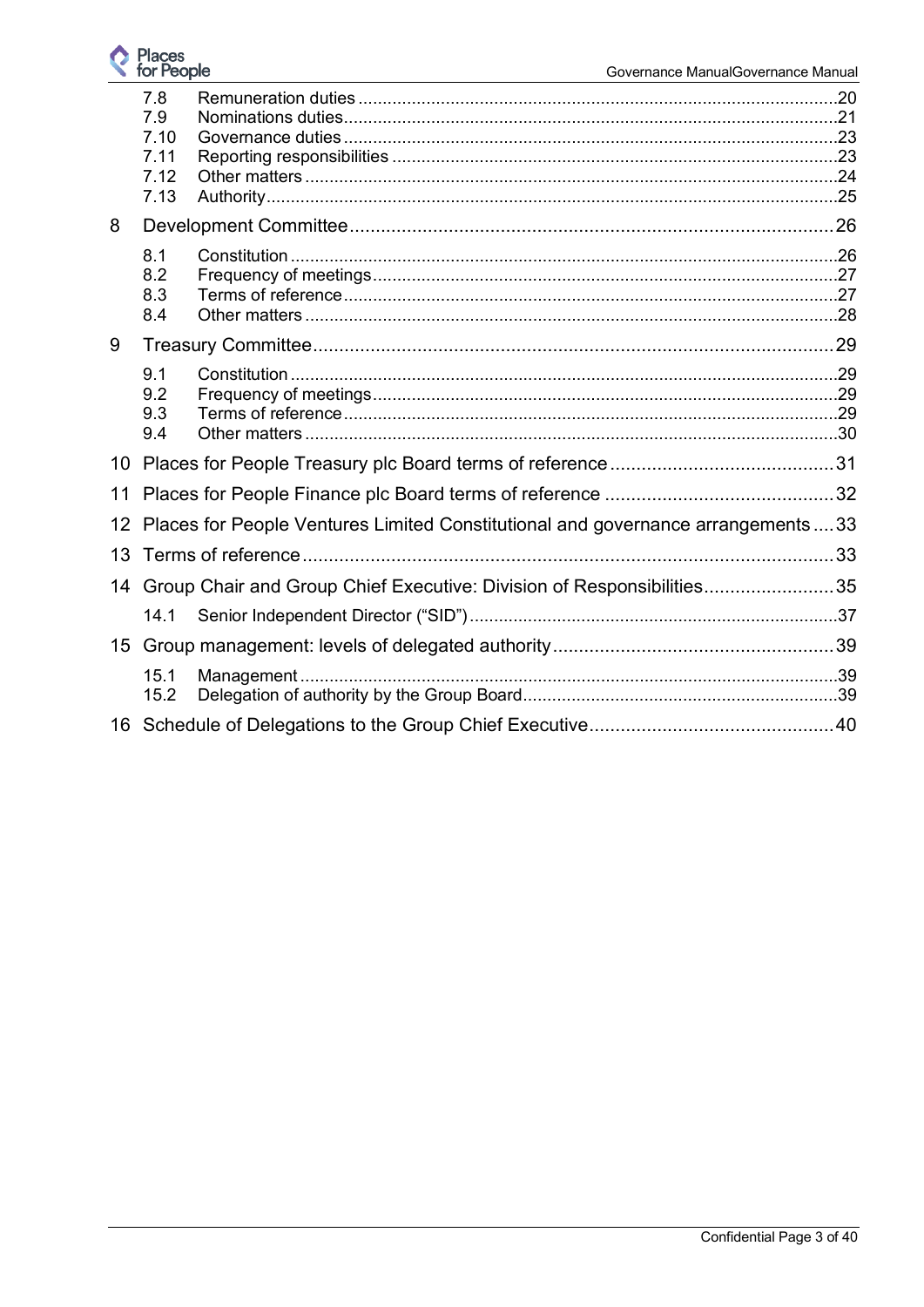

# <span id="page-3-0"></span>**1 Introduction**

The Group Board operates in accordance with its legal powers and responsibilities derived from statute, the company's articles of association and general law. It has created a corporate governance structure to allow it to use those powers, directly and through delegation, in order to ensure good corporate governance. This Manual describes the various bodies in the Group through which governance is delivered and sets out detailed provisions relating to the operation of those bodies.

The Group Board has regard to generally accepted standards of corporate governance in discharging its powers and responsibilities. To that end it has adopted an external governance code, the UK Corporate Governance Code ("the Code"), to assist it. The Code sets out the following principles:

#### <span id="page-3-1"></span>**1.1 Board Leadership and Company Purpose**

- A. A successful company is led by an effective and entrepreneurial board, whose role is to promote the long-term sustainable success of the company, generating value for shareholders and contributing to wider society.
- B. The board should establish the company's purpose, values and strategy, and satisfy itself that these and its culture are aligned. All directors must act with integrity, lead by example and promote the desired culture.
- C. The board should ensure that the necessary resources are in place for the company to meet its objectives and measure performance against them. The board should also establish a framework of prudent and effective controls, which enable risk to be assessed and managed.
- D. In order for the company to meet its responsibilities to shareholders and stakeholders, the board should ensure effective engagement with, and encourage participation from, these parties.
- E. The board should ensure that workforce policies and practices are consistent with the company's values and support its long-term sustainable success. The workforce should be able to raise any matters of concern.

#### <span id="page-3-2"></span>**1.2 Division of Responsibilities**

- F. The chair leads the board and is responsible for its overall effectiveness in directing the company. They should demonstrate objective judgement throughout their tenure and promote a culture of openness and debate. In addition, the chair facilitates constructive board relations and the effective contribution of all non-executive directors, and ensures that directors receive accurate, timely and clear information.
- G. The board should include an appropriate combination of executive and nonexecutive (and, in particular, independent non-executive) directors, such that no one individual or small group of individuals dominates the board's decision-making. There should be a clear division of responsibilities between the leadership of the board and the executive leadership of the company's business.
- H. Non-executive directors should have sufficient time to meet their board responsibilities. They should provide constructive challenge, strategic guidance, offer specialist advice and hold management to account.
- I. The board, supported by the company secretary, should ensure that it has the policies, processes, information, time and resources it needs in order to function effectively and efficiently.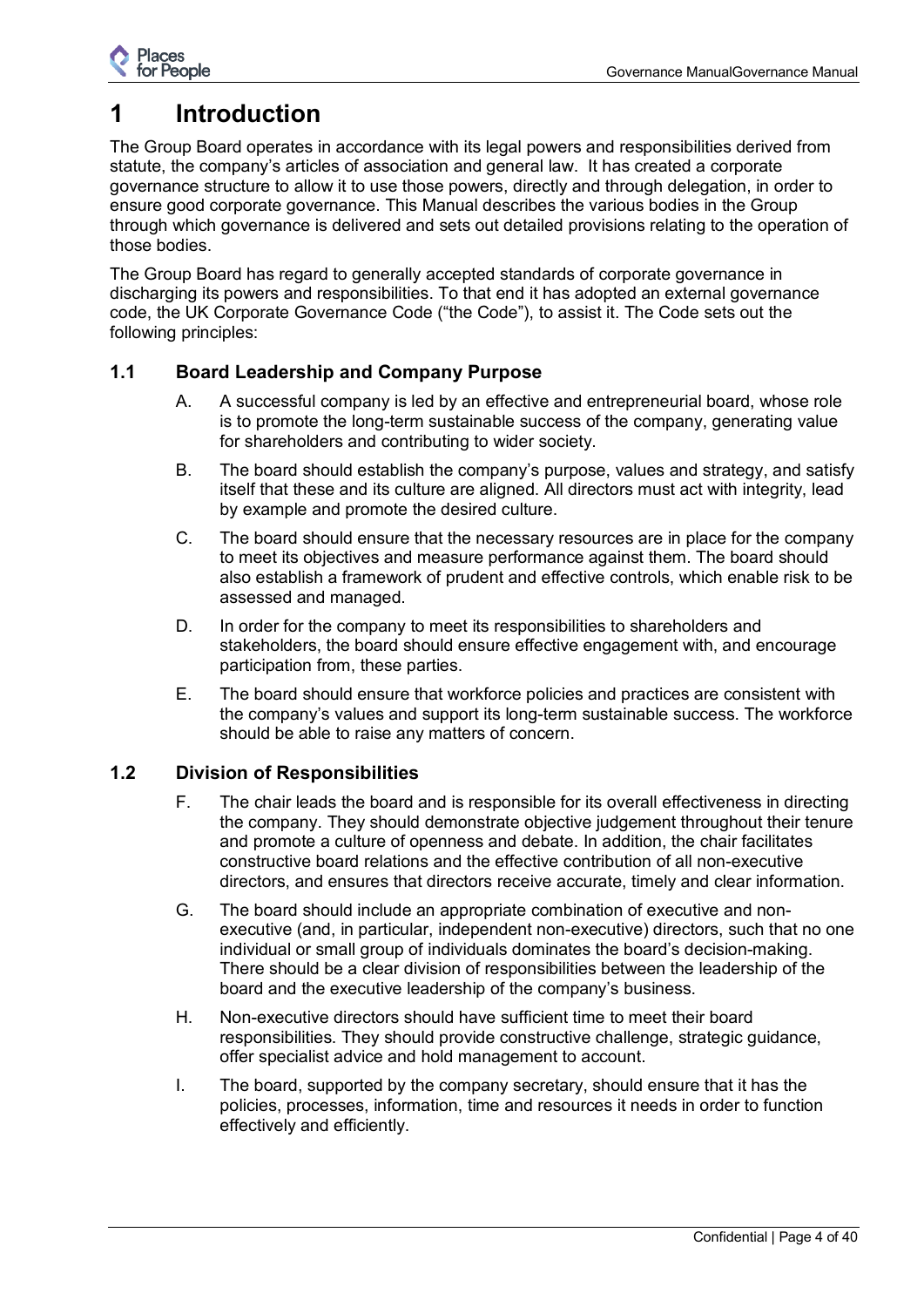

#### <span id="page-4-0"></span>**1.3 Composition, Succession and Evaluation**

- J. Appointments to the board should be subject to a formal, rigorous and transparent procedure, and an effective succession plan should be maintained for board and senior management. Both appointments and succession plans should be based on merit and objective criteria and, within this context, should promote diversity of gender, social and ethnic backgrounds, cognitive and personal strengths.
- K. The board and its committees should have a combination of skills, experience and knowledge. Consideration should be given to the length of service of the board as a whole and membership regularly refreshed.
- L. Annual evaluation of the board should consider its composition, diversity and how effectively members work together to achieve objectives. Individual evaluation should demonstrate whether each director continues to contribute effectively.

#### <span id="page-4-1"></span>**1.4 Audit, Risk and Internal Control**

- M. The board should establish formal and transparent policies and procedures to ensure the independence and effectiveness of internal and external audit functions and satisfy itself on the integrity of financial and narrative statements.
- N. The board should present a fair, balanced and understandable assessment of the company's position and prospects.
- O. The board should establish procedures to manage risk, oversee the internal control framework, and determine the nature and extent of the principal risks the company is willing to take in order to achieve its long-term strategic objectives.

#### <span id="page-4-2"></span>**1.5 Remuneration**

- P. Remuneration policies and practices should be designed to support strategy and promote long-term sustainable success. Executive remuneration should be aligned to company purpose and values, and be clearly linked to the successful delivery of the company's long-term strategy.
- Q. A formal and transparent procedure for developing policy on executive remuneration and determining director and senior management remuneration should be established. No director should be involved in deciding their own remuneration outcome.
- R. Directors should exercise independent judgement and discretion when authorising remuneration outcomes, taking account of company and individual performance, and wider circumstances.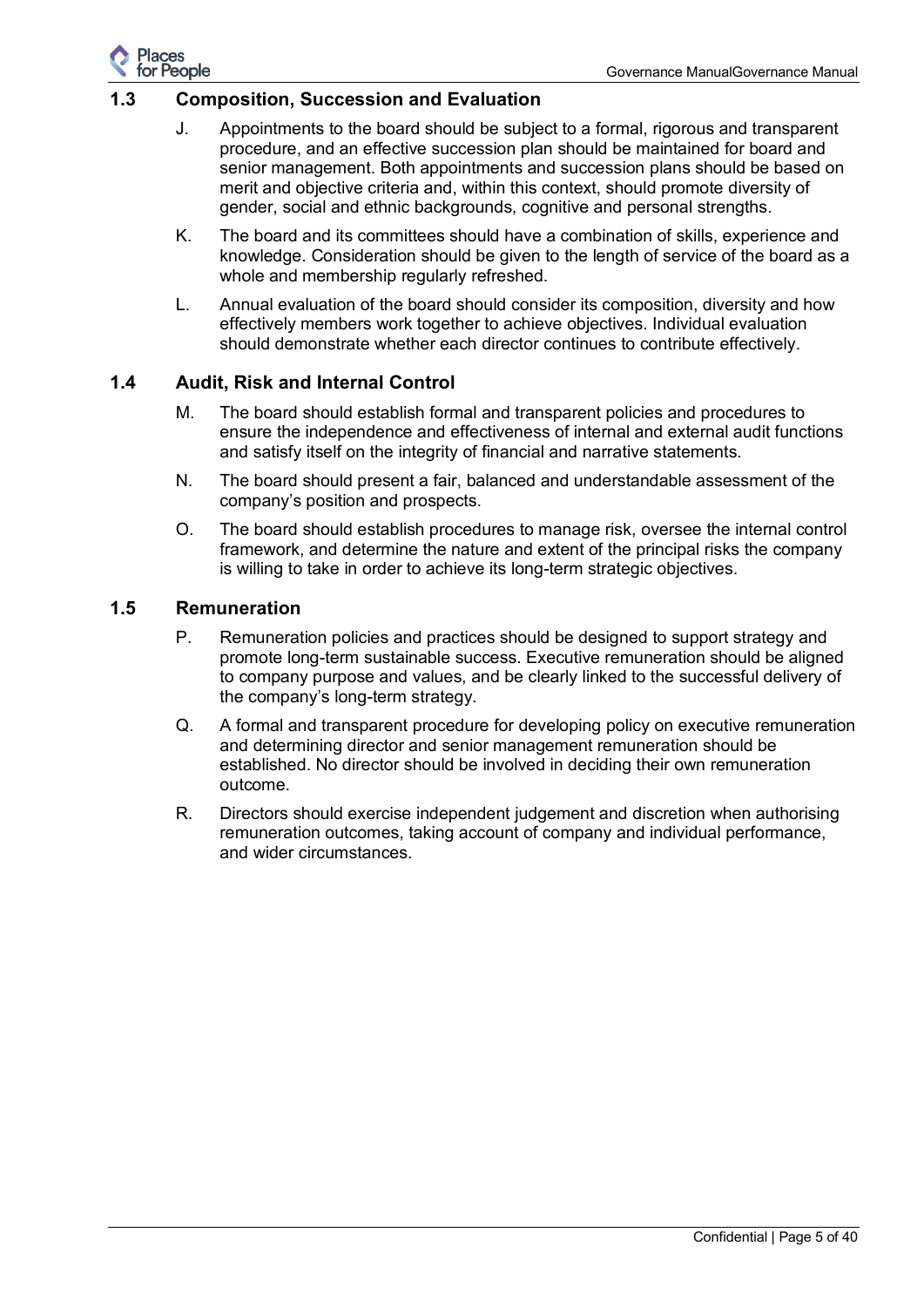

## <span id="page-5-0"></span>**2 Governance Framework**

The Group Board manages governance through its own activity and that of its committees, the boards of Group subsidiaries and the Executive team, all of which are accountable to the Group Board.

#### **2.1 Places for People Group Limited**

This is the **"Group parent"** and holder of a controlling interest in all Group members. It is a nonasset holding company limited by guarantee and is registered in England. Its members are the non-executive members of its board of directors from time to time. It has no external shareholders. It cannot distribute profit by dividend.

The Group Board has identified the following areas as the main focus for its activity:

- 1. Group purpose, strategy, values, culture and governance;
- 2. customer experience and engagement;
- 3. colleague engagement;
- 4. approval of the consolidated Group business plan;
- 5. agreeing, as part of the business planning process, target returns, acknowledging that different measures of return (ROCE/EBITDA) might be appropriate for different businesses and different levels of return might be appropriate for different businesses;
- 6. protecting social housing assets, safeguarding taxpayers' interests and the reputation of the regulated social housing sector and engagement by the Group with relevant housing regulators;
- 7. continuing resource allocation (covering all types of resource);
- 8. funding (including treasury management);
- 9. the review and monitoring of overall Group business (including investments and joint ventures):
	- (a) operational performance
	- (b) compliance
	- (c) health, safety and wellbeing
	- (d) financial performance;
- 10. setting strategy for investments/disposals including registered provider mergers/transfers of engagements.

The Group contains a number of registered providers of social housing ("RPs") and registered social landlords ("RSLs"). The Group parent has a controlling interest in the English RPs and a Scottish RSL. Together, these make up the Group's "**Regulated Businesses**". The Group parent has committed itself to direct the Group in a manner that provides certain protections for the Regulated Businesses. Details may be found under "Regulated and Non-Regulated Businesses: co-ordination and protections".

Certain matters are reserved to the Group Board. This can be an absolute arrangement by which authority on a specified matter rests only with the Group Board or a qualified arrangement by which relevant authority may be delegated by the Group Board to some other body within the Group's governance framework (such as a Group Board committee, a subsidiary board or management) up to declared limits.

The Group Board relies on boards of certain subsidiaries to contribute to effective governance and it has also established a number of standing committees and may from time to time establish working parties to assist it. General descriptions of the remit of each subsidiary board, committee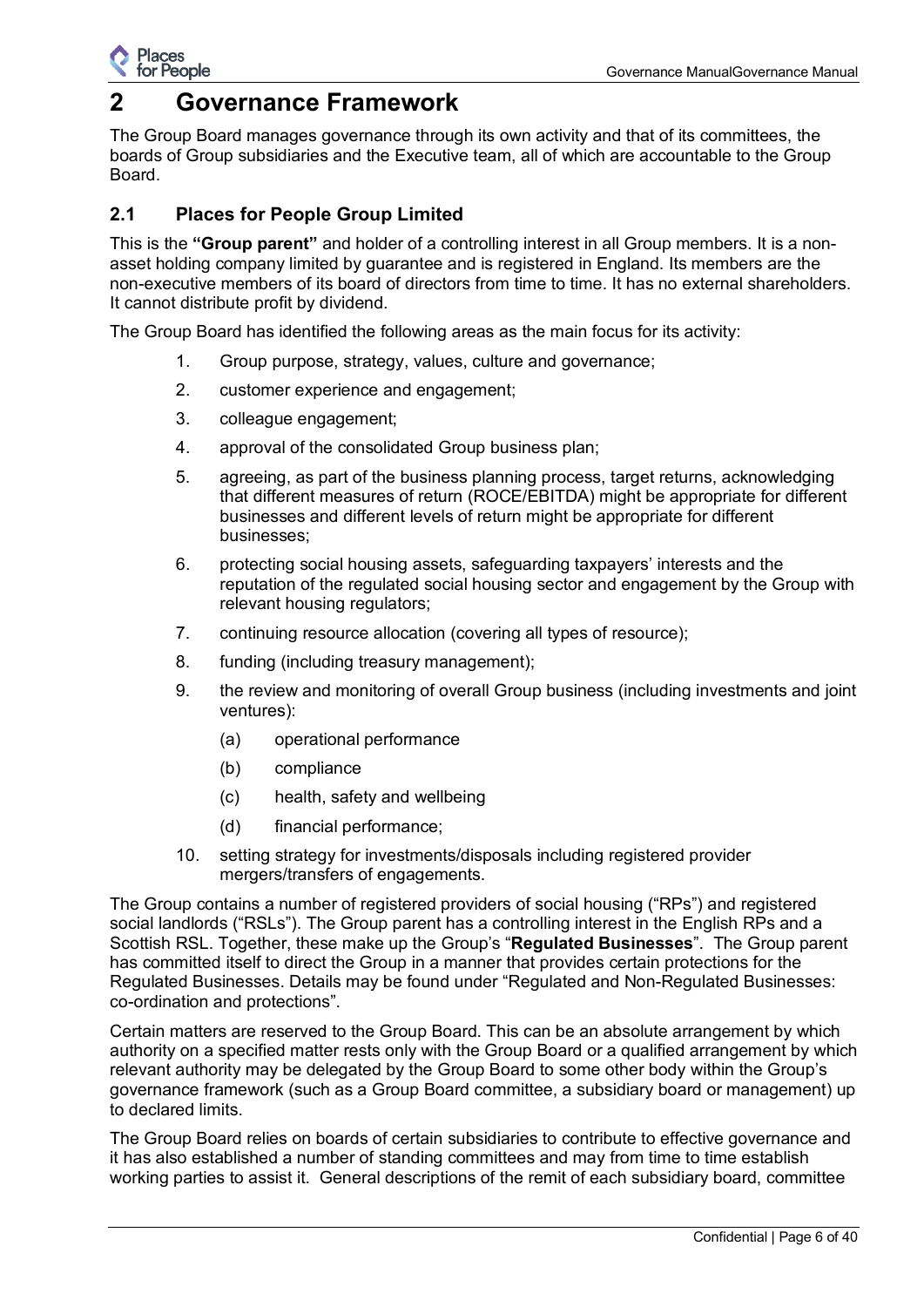or working party are set out below but those descriptions do not limit the terms of reference of each committee or working party.

Each committee and working party of the Group Board is expected to have regard to the regulatory obligations of any subsidiary when considering a proposal in relation to that subsidiary or when considering proposals that may have varying impact across a range of Group subsidiaries.

#### <span id="page-6-0"></span>**2.2 Audit & Risk Committee**

The Committee reviews the financial statements of members of the Group (including but not limited to each regulated housing provider of social housing within the Group) and the audit processes followed in connection with them. It promotes good processes to ensure high standards of control and compliance and monitors the management approach to those things.

The Committee reviews the strategic risks faced by the Group and the approach taken by management in relation to managing risk.

#### <span id="page-6-1"></span>**2.3 Remuneration & Nominations Committee**

The Committee considers the policy for reward across the Group. It approves any pay increases, bonus arrangements, long term incentive arrangements and pension arrangements for executive directors and the company secretary. It also sets fee levels for non-executive members of the Group Board and for members of subsidiary boards and customer representative bodies within the Group.

The Committee assesses the skills and experience needed on the Group Board in executive and non-executive capacities and makes recommendations in relation to suitable candidates. It approves recommendations for appointments to subsidiary boards.

The Committee reviews the Group's governance framework and advises the Group Board on key governance issues.

#### <span id="page-6-2"></span>**2.4 Development Committee**

The Committee is charged by the Group Board with exercising oversight in relation to the Group's existing development and placemaking activity. It monitors project management as well as operational and financial performance in relation to existing projects.

The Committee scrutinises management initiatives for significant new activity prior to them reaching the stage of being presented for board approval.

#### <span id="page-6-3"></span>**2.5 Treasury Committee**

The Committee, on behalf of the Group Board, sets treasury strategy for the Group and is responsible for overseeing the management of the Group's financial assets, its financial liabilities and its liquidity position.

#### <span id="page-6-4"></span>**2.6 Pensions Working Party**

The Pensions Working Party , which is a formally constituted committee of the Group Board, addresses material pensions projects (including litigation) and makes recommendations to the Group Board on appropriate courses of action. Most of the defined benefit pension cost and risk across the Group rests with subsidiaries involved in social and affordable housing provision.

#### <span id="page-6-5"></span>**2.7 Places for People Treasury plc**

This company is a wholly-owned subsidiary of the Group parent. It is limited by shares and is registered in England.

The company is the treasury vehicle for the Regulated Businesses and is responsible for managing the financial assets, financial liabilities and liquidity position of the Regulated Businesses.

It is responsible for raising capital to support the Group's Regulated Businesses in connection with their business plans in each year.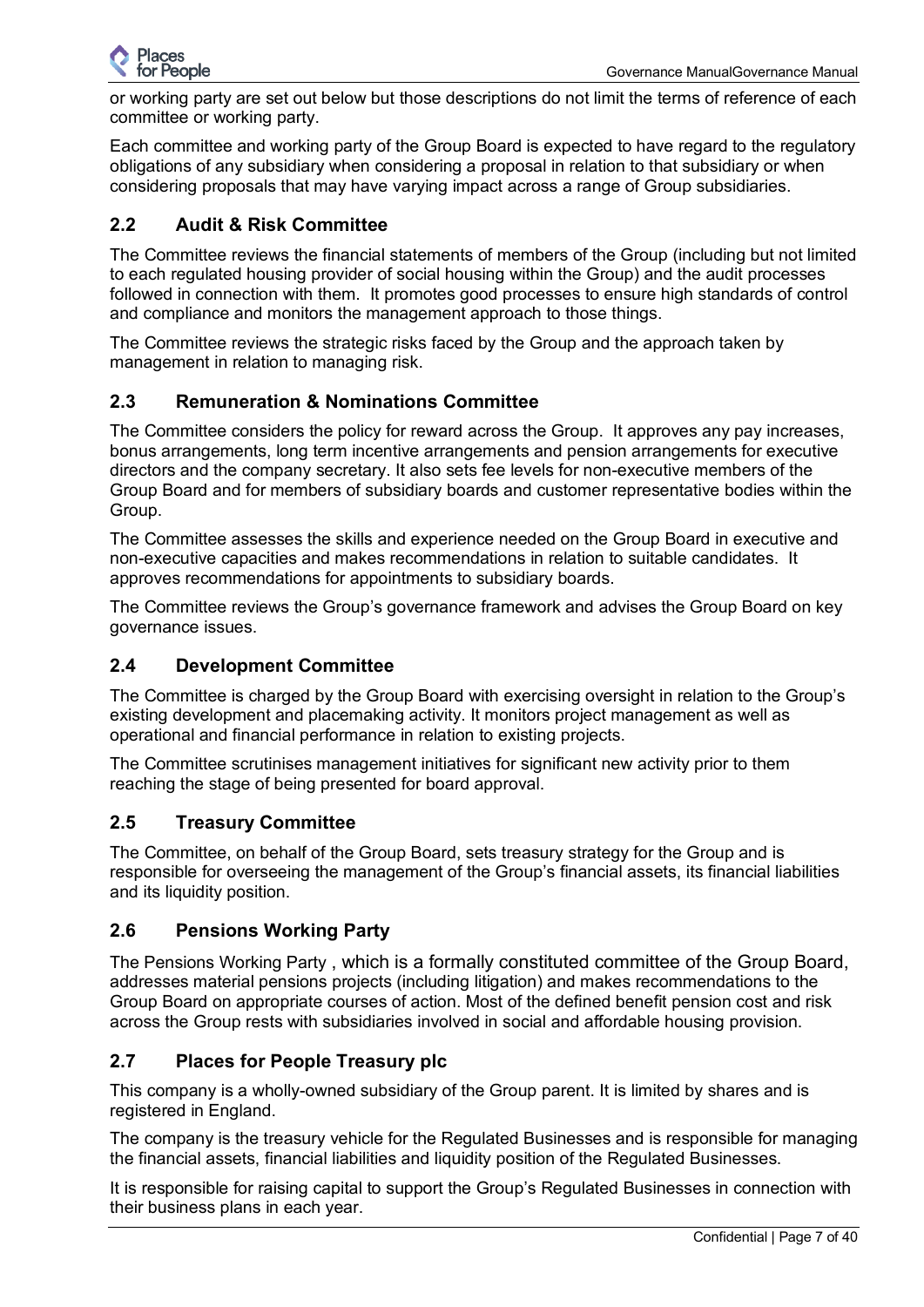It draws on the services of the Group's treasury function.

#### <span id="page-7-0"></span>**2.8 Places for People Ventures Limited**

This is a direct subsidiary of the Group parent and within the Group structure it is the senior company that is not involved with social and affordable housing provision. The company's board has the same membership as that of the Group parent.

The company has a controlling interest in a number of subsidiaries. Together, these make up the Group's "**Non-Regulated Businesses**".

It is a company limited by shares and is registered in England. It is able to distribute profit by dividend to its shareholders among which is Places for People Homes Limited, one of the RPs.

The company's board is concerned with the performance and value of the operating businesses in which it has invested. In that context, 'value' may be measured in a number of ways including profitability leading to dividend, capital growth, social impact and the enhancement of the Group's wider placemaking capacity.

#### <span id="page-7-1"></span>**2.9 Places for People Finance plc**

This company is a wholly-owned subsidiary of the Group parent. It is limited by shares and is registered in England.

The company is the treasury vehicle for the Non-Regulated Businesses and is responsible for managing the financial assets, financial liabilities and liquidity position of the subsidiaries in the Non-Regulated part of the Group.

It is responsible for raising capital to support the Group's Non-Regulated Businesses in connection with their business plans in each year.

It draws on the services of the Group's treasury function.

#### <span id="page-7-2"></span>**2.10 PfP Capital Limited**

This company is a wholly-owned subsidiary of the Group parent. It is limited by shares and is registered in England.

The company acts as a manager of third party investor funds. Other Group companies may be investors in some of its funds. The company's approach in each fund will be influenced by the views of its investors in that fund. It will establish a forum to engage with the investors in each fund and any Group investor may be represented in the relevant forum but it will have influence only in proportion to the level of its investment in order that the company can demonstrate an evenhanded approach to the interests of its different investors.

The company's board consists of some Group Board members but a majority of people who are both non-executive and independent of other Group companies. The board will operate a Risk & Compliance Committee, an Investment Committee and a Remuneration Committee. Those committees will report to the board of the company. That board will not report to the Group Board in respect of fund management decisions taken for specific funds.

There will be liaison between the Group Board's Audit & Risk Committee and the senior management of the company to seek assurance that the company has in place a suitable system of risk control and compliance. Responsibility for ensuring that the system is fit for purpose and functions properly rests with the Risk & Compliance Committee of the board of the company.

#### <span id="page-7-3"></span>**2.11 Pensions**

Places for People Pension Trustee Limited is the corporate trustee of the Group's defined benefit pension scheme. The members of its board are appointed by the Group Board or by the scheme members.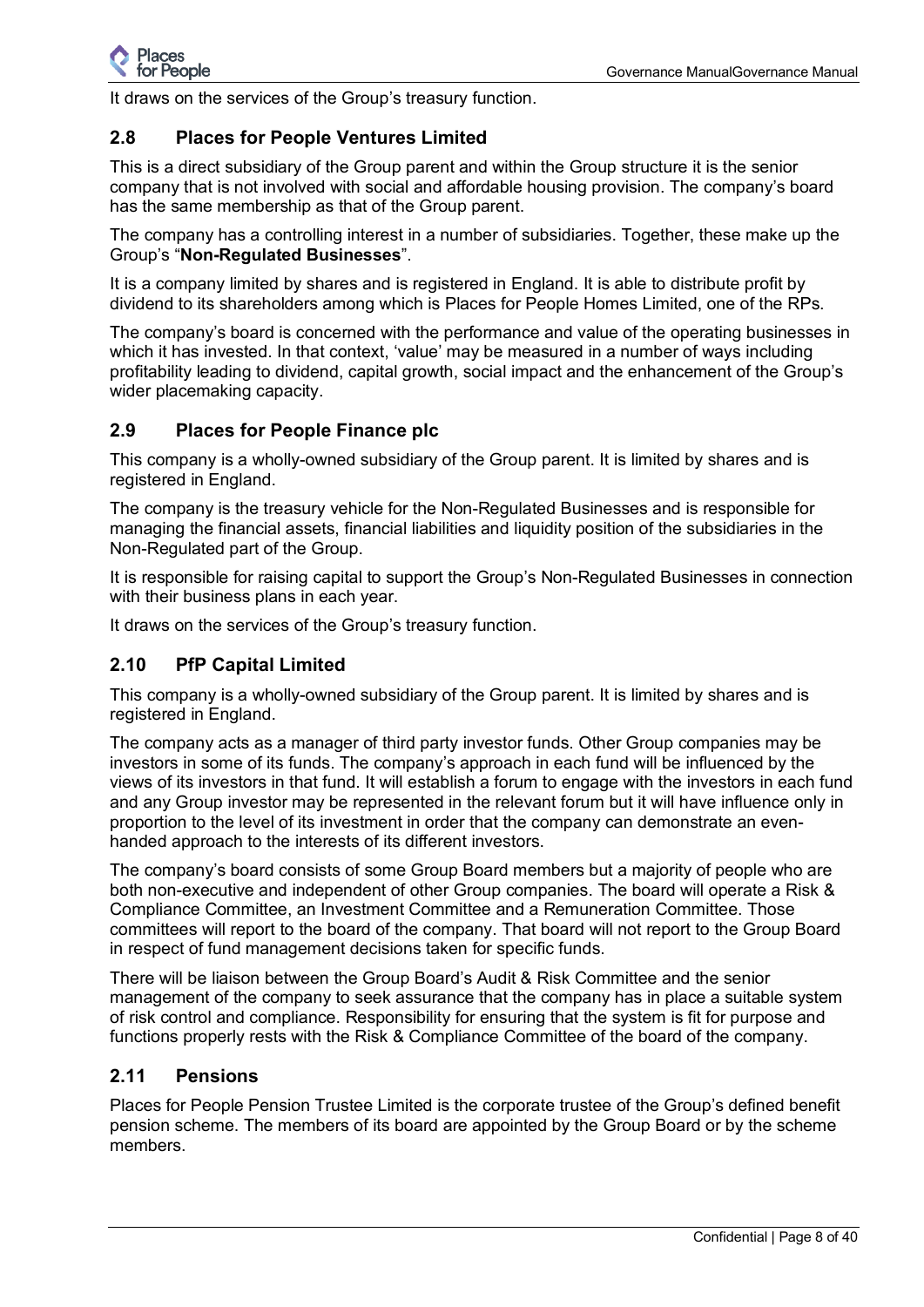

#### <span id="page-8-0"></span>**2.12 Places for People International Limited**

This company considers growth and social impact opportunities for the Group outside the UK.

# <span id="page-8-1"></span>**3 Matters reserved to the Group Board**

To enable it to offer suitable leadership and control, the Group Board has reserved the following matters to itself:

#### <span id="page-8-2"></span>**3.1 Appointments/Removals**

1. Approval of recommendations (from the relevant Group Board committee, the Group Chair or the Group Chief Executive) for appointment of any executive director or non-executive director to a position on the Group Board or the boards of any of Places for People Ventures Limited, Places for People Treasury plc, Places for People Finance plc and PfP Capital Limited.

The exception to this provision applies in a situation in which all members of the Group Board have been incapacitated such that the Board is unable to hold a quorate meeting. In such an event, appointments may be made to the Group Board by the holders for the time being of the posts of Group Financial Controller and Managing Director of Places for People Homes Limited (or their nearest equivalent in the then prevailing management structure). Up to three appointments may be made in such an event, each for an initial term of twelve months. The appointees would then operate in accordance with the then current Governance Manual in order to further strengthen the Board and/or to take any decisions required in connection with the Group's business.

- 2. Removal from office of any member (executive or non-executive) of the Group Board in accordance with the prevailing articles of association (but, for the avoidance of doubt, any such removal shall not automatically operate to terminate the employment of any executive director).
- 3. Appointment and removal of the Group Company Secretary.
- 4. Appointment to and/or removal from the positions of the Chair of the Group Board and Senior Independent Director of the Group Board from time to time.
- 5. Appointment and/or removal of the Group's bankers, auditors and principal solicitors.
- 6. Approval of applications for (shareholding) membership of the Group parent company and removal of members in accordance with the Group Board's powers.
- 7. The exercise of any power of appointment to or removal from shareholding membership of a Group subsidiary that the Group parent may enjoy.
- 8. Appointment of any employer nominated member of the board of the corporate trustee of the Group's defined benefit pension scheme.

#### <span id="page-8-3"></span>**3.2 Finance**

- 9. Agreement of Group borrowing policy provided that the power of agreement/variation may be delegated to (and withdrawn from) any board of a subsidiary or any committee of the Group Board.
- 10. Approval of Group parent company and Group consolidated financial statements and associated reports.

#### <span id="page-8-4"></span>**3.3 Strategic/Policy Issues**

11. Approval of the Group strategic plan and annually approving the Group consolidated business and financial plans.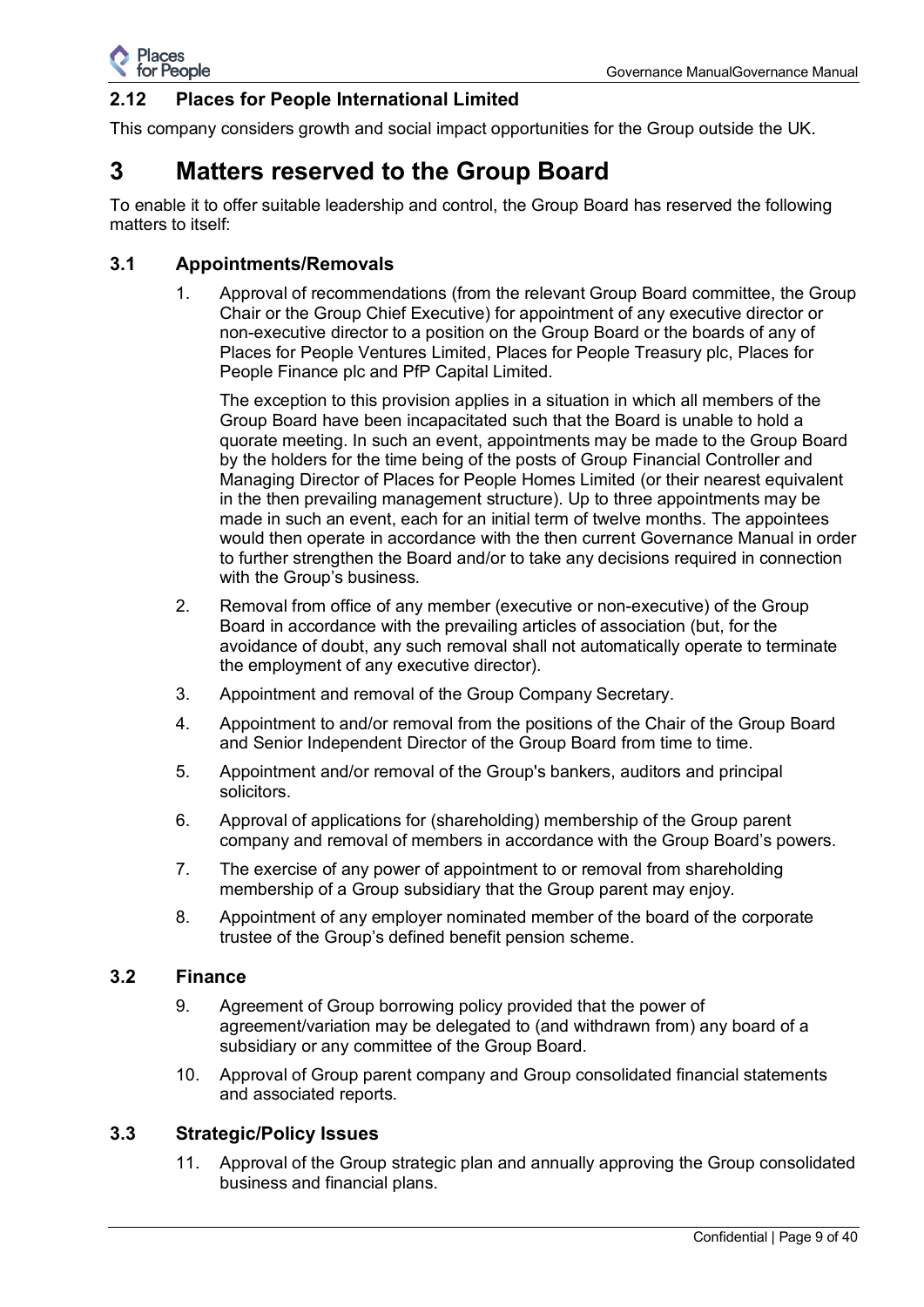

- 12. The exercise of any powers conferred on the Group parent in connection with the constitutions, membership or Group Board representation on the boards of Group subsidiaries from time to time.
- 13. Approval of any material change in the Group's business activity.
- 14. Approval of changes to the Group parent company's articles of association.
- 15. Approval of the Group purpose, strategy, values and culture.
- 16. Approval of any example of the following (whether recommended by management or by a subsidiary board) unless it falls within authority delegated by the Group Board to one of its committees, the board of a subsidiary or to management:
	- a. investments/capital expenditure/asset disposals or contracts containing commitments to material expenditure/asset disposals;
	- b. any corporate merger or acquisition;
	- c. any divestment of a Group company/association or the entire business of a Group company/association;
	- d. any application by any community benefit society or similar organisation to join the Group and any terms on which such membership of the Group is granted;
	- e. any joint venture arrangement.

#### <span id="page-9-0"></span>**3.4 Delegation of authority**

- 17. Approving, reviewing and amending (where it considers it necessary) the terms of reference of any committee of the Group Board or the Places for People Ventures Limited board.
- 18. Setting and approving amendments to the Group Governance Manual and, specifically, the schedule of delegations to management.
- 19. Setting and approving amendments to this list of matters reserved to the Group Board.

#### <span id="page-9-1"></span>**3.5 Conflicts and related party transactions**

- 20. Approval of any policy on conflicts of interests.
- 21. Approval of any policy on related party transactions and approval of any transaction with a Group Board member (executive or non-executive) or a related party or any transaction in which a Group Board member or a related party has an interest.

#### <span id="page-9-2"></span>**3.6 Miscellaneous**

- 22. Setting and approving amendments to the disciplinary procedures for non-executive directors/Group Board members.
- 23. Approval of any political donations.
- 24. Approval of any policy on charitable donations.
- 25. Approval of commencement or settlement of material litigation/arbitration.
- 26. Approval of any proposal for any Group member to give any guarantees, indemnities or securities in respect of non-Group entities or persons.

## <span id="page-9-3"></span>**4 Financial Controls in Governance Framework**

#### <span id="page-9-4"></span>**4.1 Financial rules**

The Group has a number of key financial rules to which it adheres. They apply at a Group level and are: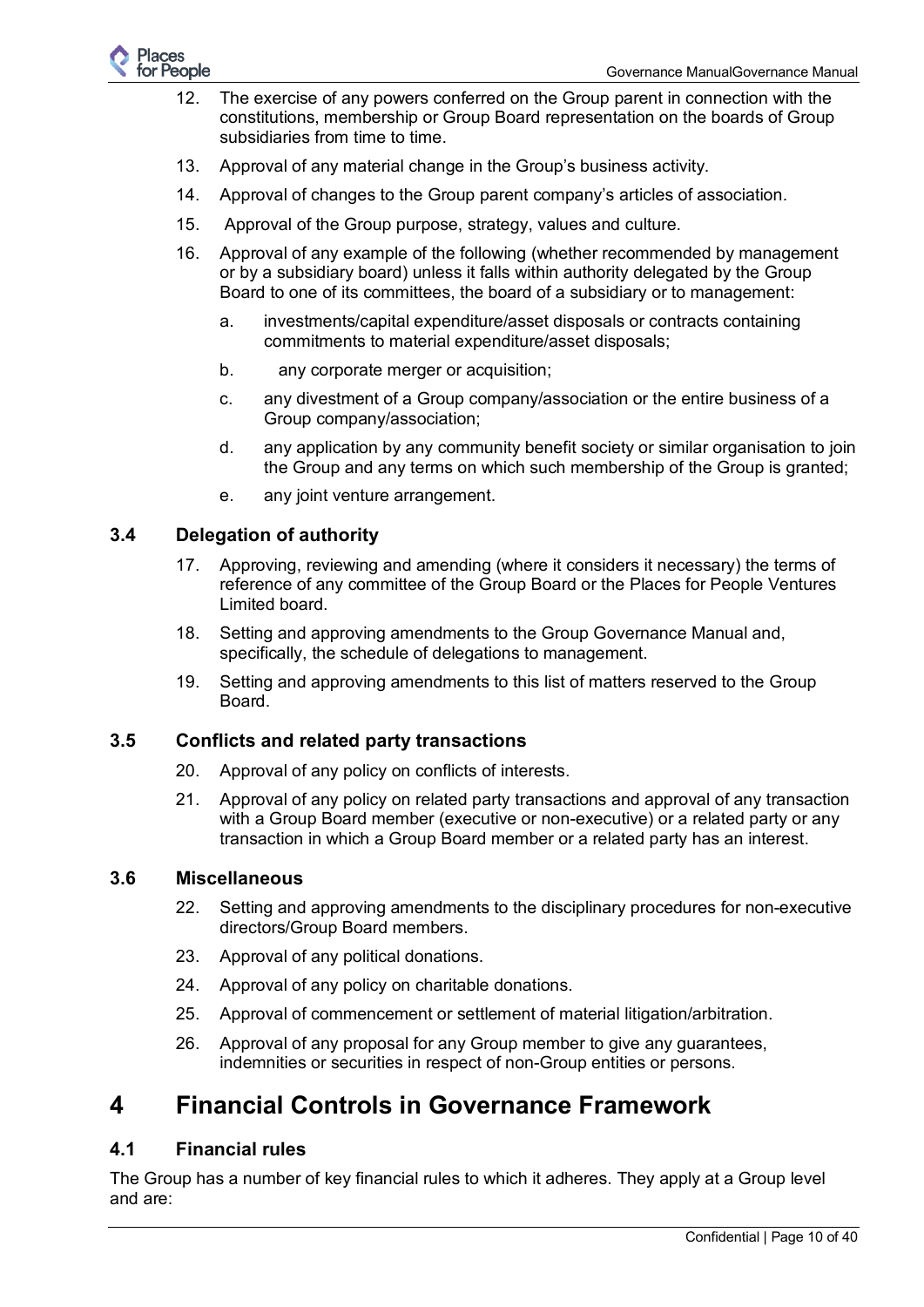

- a) Interest cover is above 1.2
- b) Operating margin is above 20%
- c) Gearing is below 60%
- d) Interest rate exposure is below 70%.

Compliance with the financial rules allows the Group to pursue its treasury strategy from which the Regulated and Non-Regulated Businesses benefit. Those businesses, individually and collectively, are required to set, monitor performance against and adjust their business activity in order that, overall, the Group continues to observe the financial rules.

#### <span id="page-10-0"></span>**4.2 Intra-Group lending and guarantees**

The default position for the Group is that there shall be no lending or guarantee provided between the Group's Regulated and Non-Regulated Businesses. This ensures the protection of the Group's social housing assets.

On the rare occasions where a third party's requirements prevent the adoption of this separation of interests, the Group shall require the subsidiaries involved in the transaction to take measures to ring fence cash on the relevant side of the Group to ensure that any liabilities from one side of the Group can be met on the other in the event of default, thereby fully protecting the assets of the lender/guarantor.

Places for People Homes Limited holds an investment of £200 million in shares in

Places for People Ventures Operations Limited. It expects a dividend on that

investment. No further equity investment will be made by any of the Regulated Businesses in any of the Non-Regulated Businesses.

#### <span id="page-10-1"></span>**4.3 Investment criteria: generally**

- 4.3.1 Investment proposals may be considered variously by management, a subsidiary board and/or the Group Board (or one of its committees) depending on the nature and scale of the proposed investment and how it relates to any list of reserved or delegated matters within the governance framework.
- 4.3.2 Investment proposals must be considered in accordance with prevailing legislation. This will include considering how the proposal will promote the success of the company making the investment (currently set out in s.172 Companies Act 2006), regardless of whether that company is part of the Regulated Businesses or the Non-Regulated Businesses.
- 4.3.3 In addition, any charitable company must only invest in ways that are consistent with its charitable objects.

#### <span id="page-10-2"></span>**4.4 Investment criteria: Regulated Businesses**

- 4.4.1 Where the proposal involves the making of an investment by one or more of the Regulated Businesses, in addition to complying with any statutory standards, the decision to invest must be considered by the decision-making manager or board to achieve at least one of the following **purposes:**
	- a) an increase in the provision of affordable housing
	- b) an increase in the speed at which affordable housing is provided
	- c) an increase in the provision of housing through regeneration projects or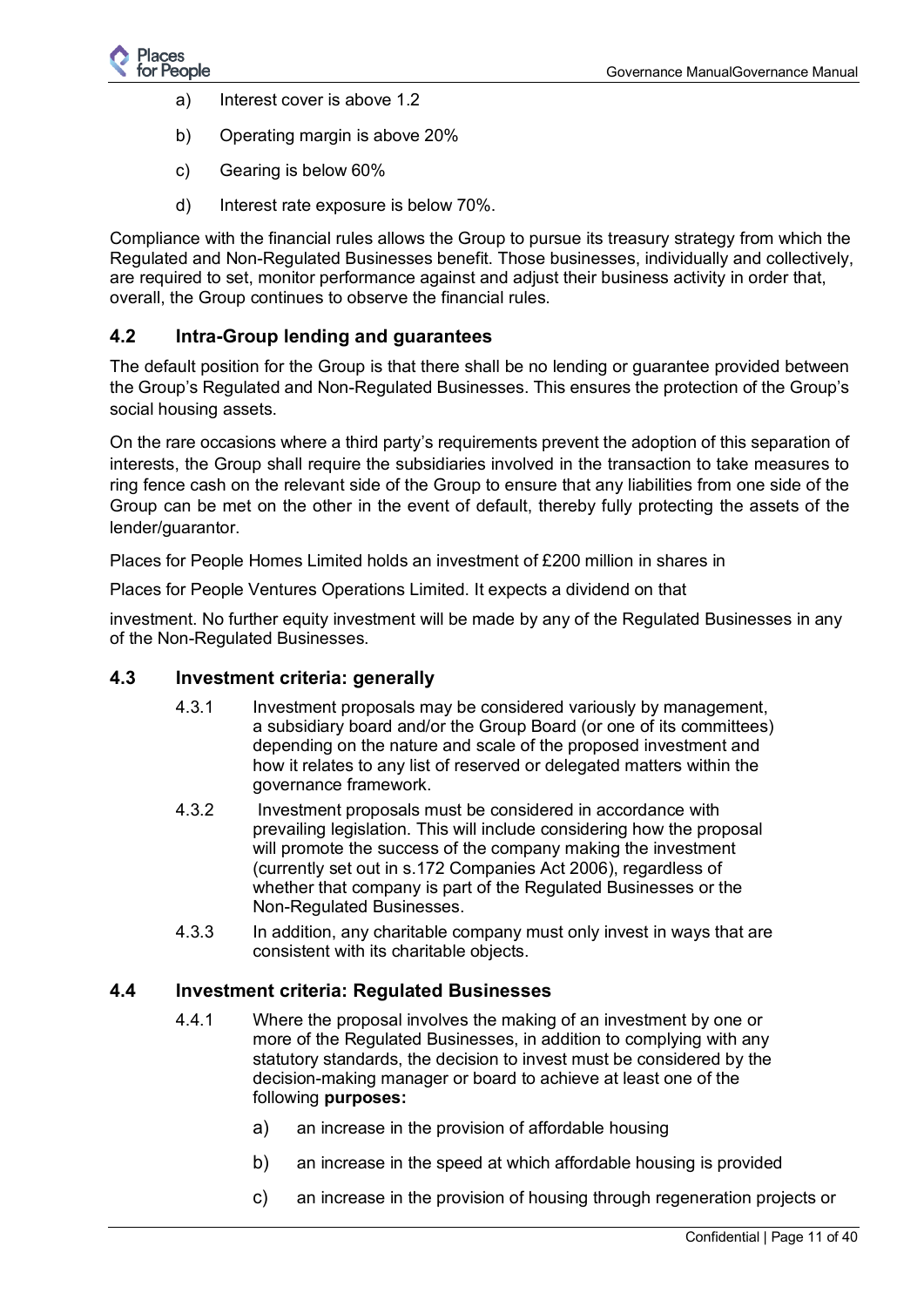projects in conjunction with Local Authorities or Homes England

- d) enabling the Regulated Business to hold property assets which generate a commercial return and provide the Regulated Businesses access to liquidatable assets, for example PRS assets
- e) improving the standard of the Group's affordable housing portfolio and making tenancies more sustainable for customers.

[Note that purpose 1.4(d) is unlikely to meet the charitable objects test and so should not be relied upon to support investments in the names of Cotman Housing Association Limited, Chorus Homes Limited, Places for People Living+ Limited or Castle Rock Edinvar Housing Association Limited.]

- 4.4.2 When considering a proposal to invest in order to achieve one of the stipulated purposes, the decision-making manager or board will consider the following **criteria**:
	- a) Can the Regulated Business afford to make the proposed new investment?
	- b) Can the Regulated Business afford to manage the impact if the risks associated with the totality of its investments materialise?
	- c) Has the Regulated Business considered alternative investment options?
	- d) Does the benefit of the investment outweigh the risks?
	- e) Is this investment consistent with the Regulated Business' purpose/strategy?

and will provide a fully reasoned answer to the question(s) in the paper proposing the investment.

#### <span id="page-11-0"></span>**4.5 Treasury vehicles, financing strategy and treasury policies**

The Group maintains a clear distinction between its Regulated Businesses (being the RPs and RSL) and its Non-Regulated Businesses. Borrowing is undertaken separately for each set of businesses with no recourse between them. Places for People Treasury plc is the treasury vehicle for the Regulated Businesses. Places for People Finance plc is the treasury vehicle for the Non-Regulated Businesses.

The Group's financing strategy for the Regulated Businesses is based on two core strands:

- a) the diversification of the investor base; and
- b) maintaining the debt portfolio to a minimum of 60% unsecured.

The Group seeks to raise finance from diverse sources to minimise dependence on any one lender, investor or market. The Group has been successful in diversifying both the capital markets investor base and the Group's banking facilities providers, the latter enabling the Group to increase liquidity without impacting on gearing.

Unsecured debt is much more flexible and more efficient to issue. This enables the Group to take advantage more quickly of opportunities as and when they arise and helps to attract a wider investor base. The majority of new debt is issued off the Group's Euro Medium Term Note Programme which has the following covenant:

Net available properties value > 1.1 times total unsecured debt.

As well as attracting new unsecured investors, opportunities will continue to be sought to proactively manage existing secured debt, replacing it with new unsecured debt using a variety of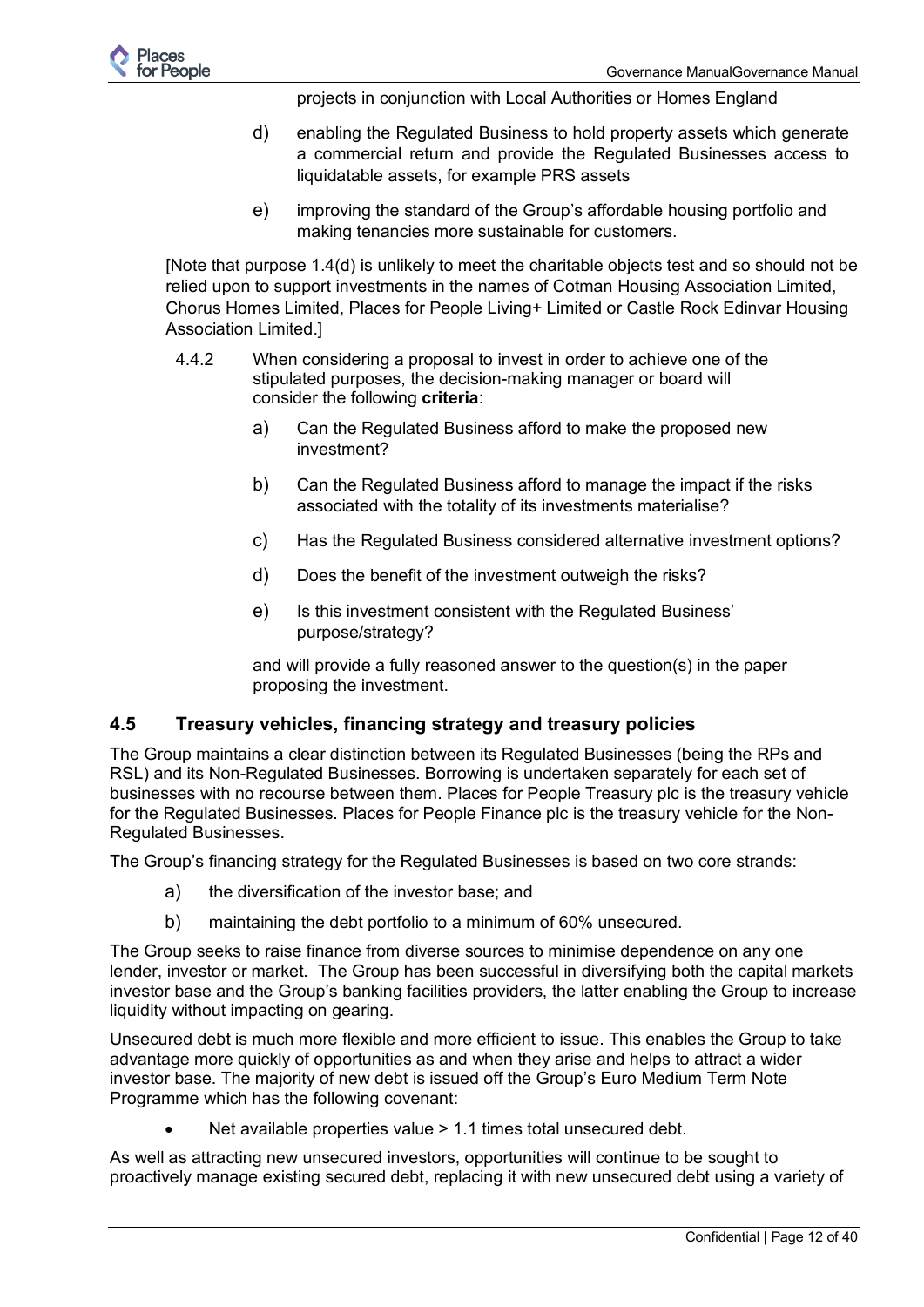

liability management exercises. This will also ensure the Group maintains, and increases, its pool of unencumbered assets.

In addition to following the financing strategy the Group's borrowings will be structured to ensure compliance with the Group treasury policies:

- a) minimum 12 month forward cash commitment;
- b) P&L interest cover greater than 1.2x;
- c) gearing less than 60%;
- d) at least 70% of debt to be fixed interest rate; and
- e) all foreign exchange exposure fully hedged.

These policies, together with the unsecured debt covenant, are designed to ensure compliance with the Group's main debt covenants. There are a number of facilities within the subsidiaries of the Group but providing that the Group covenants are complied with, any potential issue at a subsidiary level could be addressed by the Group through either partial repayment of the facility or renegotiation with the investor.

The Non-Regulated Businesses are funded by a one-off equity injection from Places for People Homes Limited and a £65m bond issuance. Any debt that the Non-Regulated Businesses raise in the future will not be guaranteed by any of the Regulated Businesses.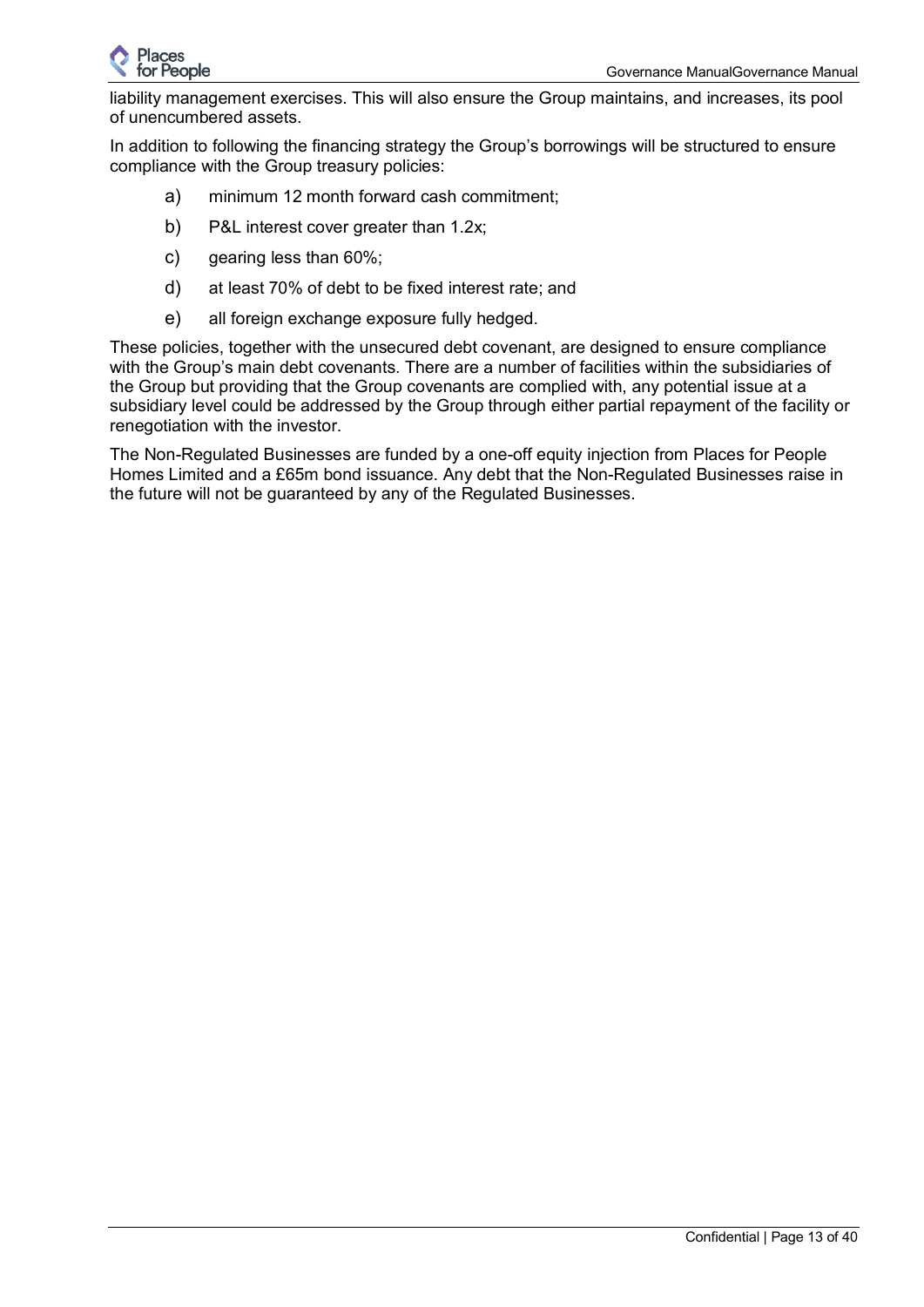

# <span id="page-13-0"></span>**5 Regulated and Non-Regulated Businesses: Co-ordination and Protections**

## <span id="page-13-1"></span>**5.1 Principles**

The principles governing the relationship between the Group parent and the Regulated Businesses shall include:

- 1. the Group parent will support the Regulated Businesses to meet their regulatory obligations;
- 2. the Group parent will not take any action that would cause any of the Regulated Businesses to be in breach of its regulatory obligations;
- 3. the committees of the Group Board will have regard to the particular requirements and sensitivities of the Regulated Businesses when discharging responsibilities delegated to them by the Group Board;
- 4. Group Board executive directors and members of Group management who perform a role that affects the Regulated Businesses and the Non-Regulated Businesses will have regard to the regulatory obligations of the former when discharging their duties;
- 5. common sources of corporate and support services will be used across the Group where possible but the Regulated Businesses will not be obliged to use a supplier (internal or external) that can be shown to be unsuitable in nature, performance quality or value;
- 6. the cost of internal services (including executive director attention) will be allocated proportionately;
- 7. there will be service levels agreed in relation to key intra-Group services with remedies prescribed for both service user and service provider;
- 8. where there is disagreement in relation to the operation of the relationship, the specific matter shall be escalated and addressed through a meeting of the Group Chair, the Senior Independent Director, the Group Chief Executive and the Group Affordable Housing Director.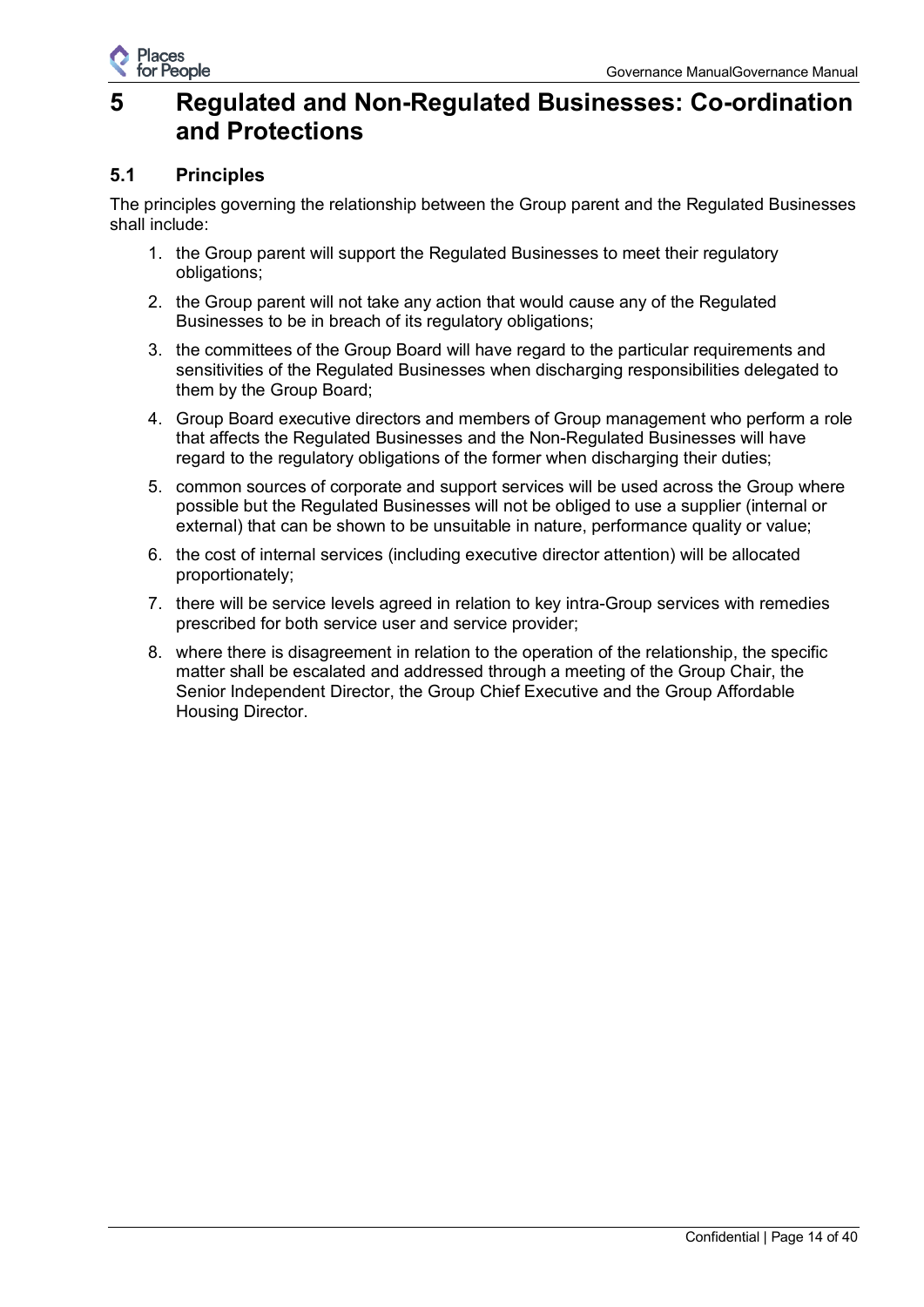## <span id="page-14-0"></span>**6 Audit & Risk Committee**

#### <span id="page-14-1"></span>**6.1 Constitution**

- 6.1.1 Committee members and the chair of the Committee shall be appointed by the Group Board having regard to any recommendation made by the Remuneration & Nominations Committee. Only nonexecutive directors may be Committee members.
- 6.1.2 There shall be at least three members of the Committee. If the number of members falls below three, the Group Chair shall appoint an additional member with any such appointment being notified to and ratified by the Group Board. At least one member must have a full current understanding of published accounts. The Chair of the Group Board shall not be a member of the Committee.
- 6.1.3 The Committee chair may co-opt to the Committee any other nonexecutive of any Group company for any meeting and any co-opted Committee member shall count towards the quorum and shall (subject to any impediments caused by the co-opted member's declared interests) be entitled to participate in and vote on Committee business.
- 6.1.4 A quorum for any meeting of the Committee shall be two members.
- 6.1.5 Only Committee members shall have the right to attend meetings of the Committee. The Committee will normally invite one or more representatives of the external auditors to attend its meetings. The Committee may invite such members of the Group's management team to attend any meeting as it thinks appropriate and there shall be a presumption of such an invitation to the Group Finance Director and to the Group Director of Assurance for every meeting.
- 6.1.6 At least once a year the Committee shall meet separately with each of the Group Director of Assurance and external auditor without other officers being present.
- 6.1.7 Meetings of the Committee may be held and resolutions of the Committee made by any means permitted in the articles of association of the Group parent for a meeting or resolution of the Group Board.
- 6.1.8 The Committee investigates on behalf of the Group Board any activity within its terms of reference. It is authorised to seek the information it requires from any employee and all employees are directed to cooperate with any request made by the Committee.
- 6.1.9 The Committee may in connection with any tasks within its remit commission outside legal or other independent professional advice and secure relevant experience and expertise if it considers this necessary.
- 6.1.10 The Committee shall make whatever recommendations to the Group Board it deems appropriate on any area within its remit where action or improvement is needed.
- 6.1.11 The Group Company Secretary shall be secretary to the Committee but any person may attend in place of the Group Company Secretary to take minutes and administer any meeting. Committee members shall have access to the Group Company Secretary in connection with their Committee activity.

#### <span id="page-14-2"></span>**6.2 Frequency of Meetings**

6.2.1 Meetings are normally held five times a year but the Committee may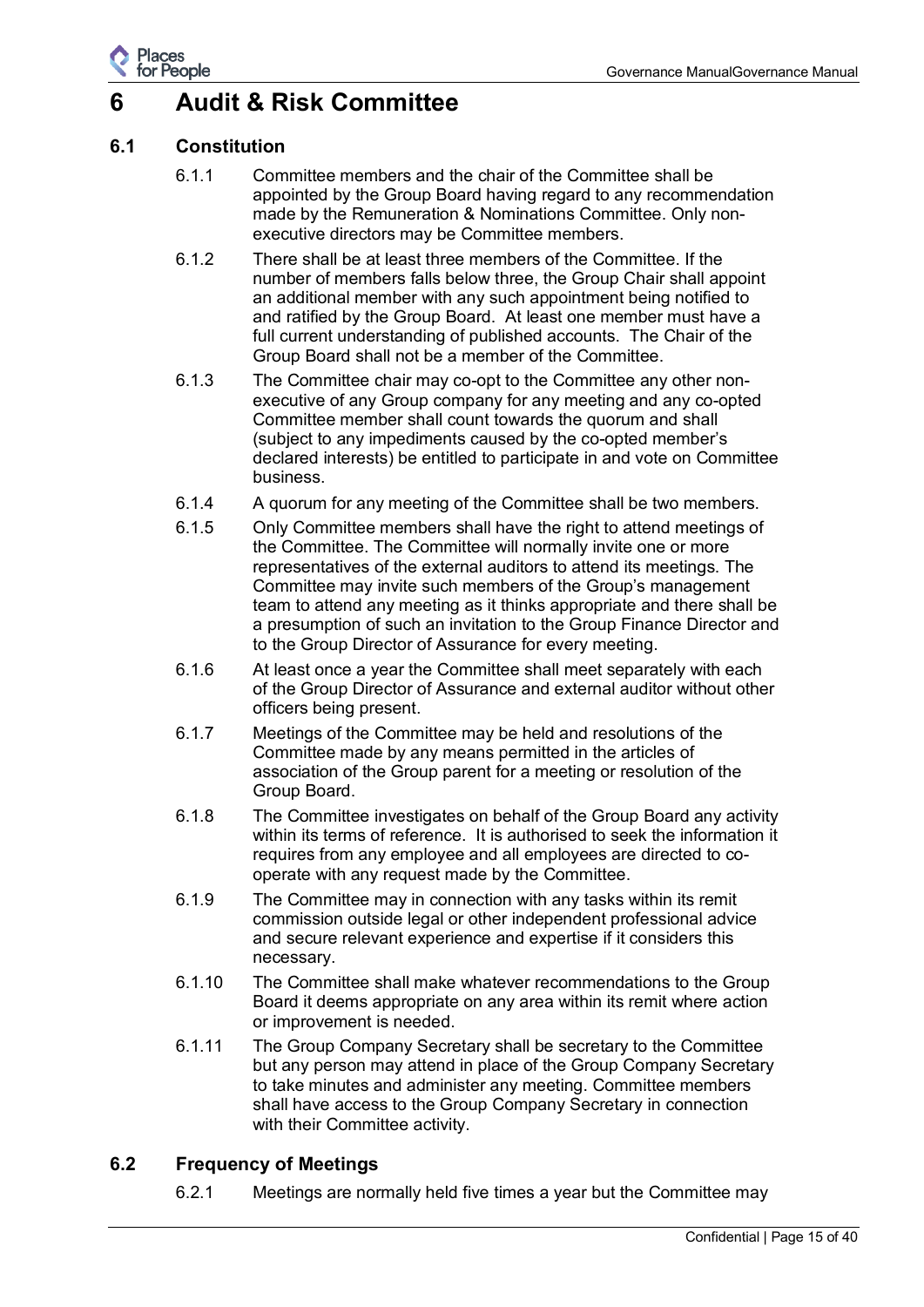

convene a meeting at any time. The external auditor may also request additional meetings if the auditor considers it necessary.

#### <span id="page-15-0"></span>**6.3 Terms of Reference**

- 6.3.1 The Committee shall carry out the duties set out in these terms of reference under the headings External Audit, Internal Controls & Assurance and Strategic Risk in relation to the parent company, major subsidiary undertakings and, subject to sub-paragraph 3.3, the Group as a whole as appropriate.
- 6.3.2 In any performance of activity under its terms of reference, the Committee shall have regard to the regulatory standards that apply to the Regulated Businesses and to each of the RPs/RSLs and shall provide advice to and report to the board(s) of the Regulated Businesses as appropriate as well as to the Group Board.
- 6.3.3 The Committee shall not be responsible for risk and compliance matters in relation to PfP Capital Limited. Responsibility for those matters rests with the Risk & Compliance Committee of the board of PfP Capital Limited. The Committee shall seek confirmation annually that the PfP Capital board is satisfied with the operation of its system of risk control and compliance.
- 6.3.4 External Audit
	- 6.3.4.1 Advising the Group Board on any matter concerning the appointment of the external auditor, and any questions of resignation or dismissal.
	- 6.3.4.2 Approving, on behalf of the Group Board, the annual audit fee.
	- 6.3.4.3 Assessing annually the qualification, expertise and resources, and independence of the external auditor and the effectiveness of the audit process. The assessment should cover all aspects of the audit service provided by the audit firm, and include obtaining a report on the audit firm's own internal quality control procedures.
	- 6.3.4.4 Reviewing prior to commencement, and receiving reports on, the nature and scope of external audit activity.
	- 6.3.4.5 Discussing problems and reservations arising from the interim and final audits, and any matters the auditor may wish to discuss including but not limited to major issues arising during the course of the audit, accounting and audit judgements and levels of errors identified during the audit.
	- 6.3.4.6 Reviewing the external auditor's management letter and management's response.
	- Reviewing draft letters of representation and recommending a final 6.3.4.7 draft to the Group Board and subsidiary boards as appropriate.
	- 6.3.4.8 Reviewing external audit reports, monitoring management's response to such reports and advising the Group Board and subsidiary boards as appropriate on what action to take.
	- Investigating, should the external auditor resign, the issues giving 6.3.4.9 rise to such resignation and considering whether any action is required.
	- 6.3.4.10 Considering any proposal to instruct the external audit firm in relation to non-audit work where the anticipated fee for such work exceeds 50% of the Group audit fee (including any fee associated with the audit of leasehold accounts) for the immediately preceding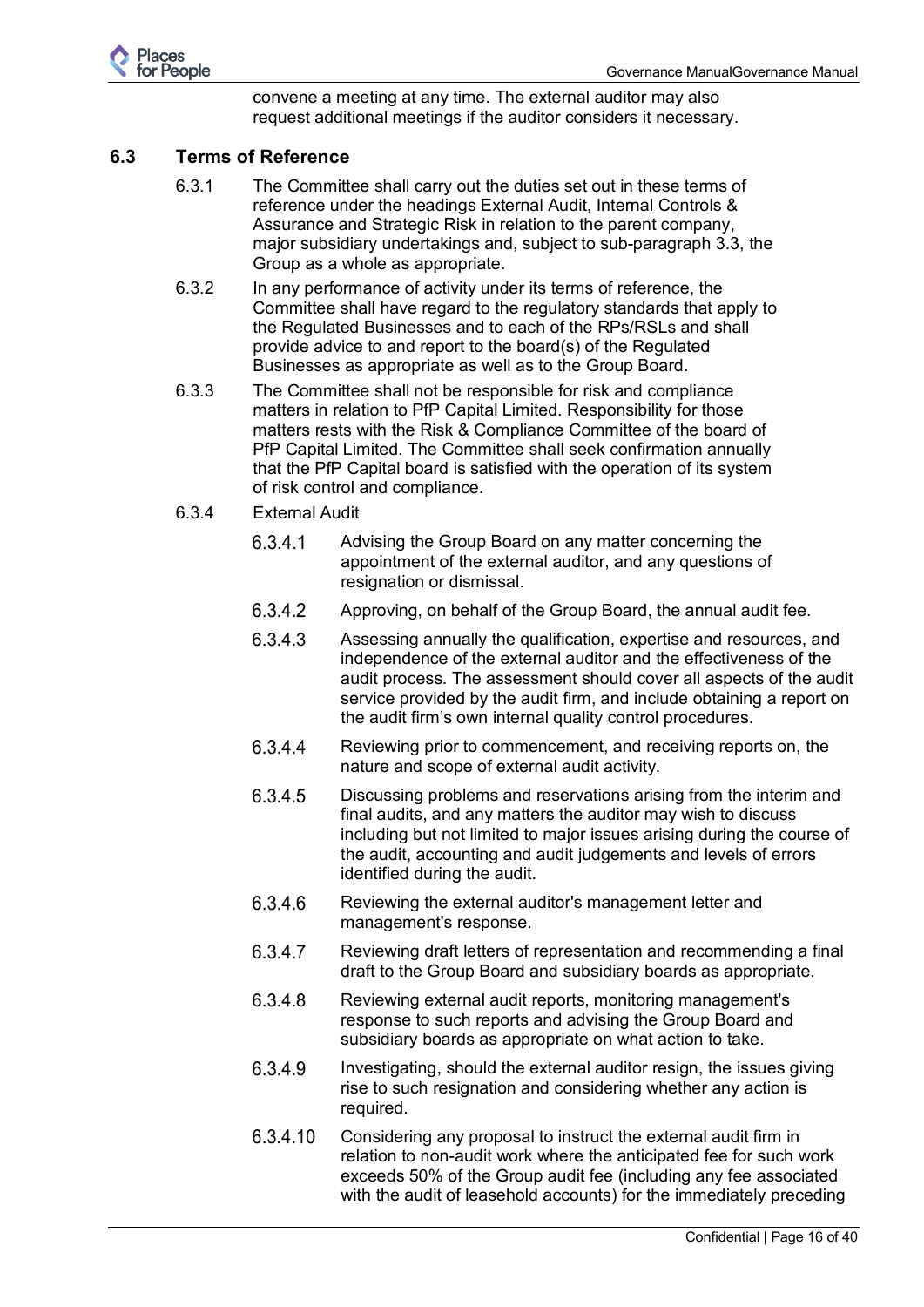year in any case or where the anticipated fee would take the agaregate total of all such non-audit work fees in the relevant financial year to a level in excess of 100% of the Group audit fee (including any fee associated with the audit of leasehold accounts) for the immediately preceding year.

#### 6.3.5 Internal Control & Assurance

- 6.3.5.1 Ensuring generally that there is a firm emphasis on good governance, effective risk management, and continuous improvement and that the performance standards set by the Group Board are achieved by management in relation to the matters set out in the rest of this paragraph.
- 6.3.5.2 Reviewing the internal control framework including the annual statement on internal control systems and the overall effectiveness of the internal control framework prior to consideration by the Group Board.
- 6.3.5.3 Reviewing the annual financial statements of the principal Group members (for audit purposes) before submission to the Group Board, focusing particularly on:
	- a) changes in accounting policies and practices;
	- b) major judgemental areas;
	- c) significant adjustments resulting from the audit;
	- d) the going concern assumption;
	- e) compliance with accounting standards;
	- f) compliance with legal requirements.
- 6.3.5.4 Reviewing the Group's pension liabilities generally.
- 6.3.5.5 Reviewing the risk management framework including procedures for ensuring robust risk assessment.
- 6.3.5.6 Reviewing Business Assurance arrangements and performance in relation to resources, structure, independence and effectiveness throughout the Group. The review should cover audit plans, progress in delivering against any audit plans as monitored by Business Assurance, key findings and co-ordination between external audit and Business Assurance.
- 6.3.5.7 Monitoring Business Assurance reports including those on fraud and material breaches of internal and external regulatory requirements and monitoring of management's response to recommendations contained in such reports.
- 6.3.5.8 Reviewing arrangements for members of the workforce to raise concerns in confidence about possible wrongdoing in financial reporting or other matters ("whistleblowing") and ensuring that such arrangements allow a proportionate and independent investigation and appropriate follow up action.
- 6.3.5.9 Reviewing the procedures for detecting fraud and monitoring reports of suspected fraud.
- 6.3.5.10 Reviewing data governance (including data protection) arrangements.
- 6.3.5.11 Reviewing arrangements in place to ensure the safeguarding (where appropriate) and health and safety of the Group's staff and customers.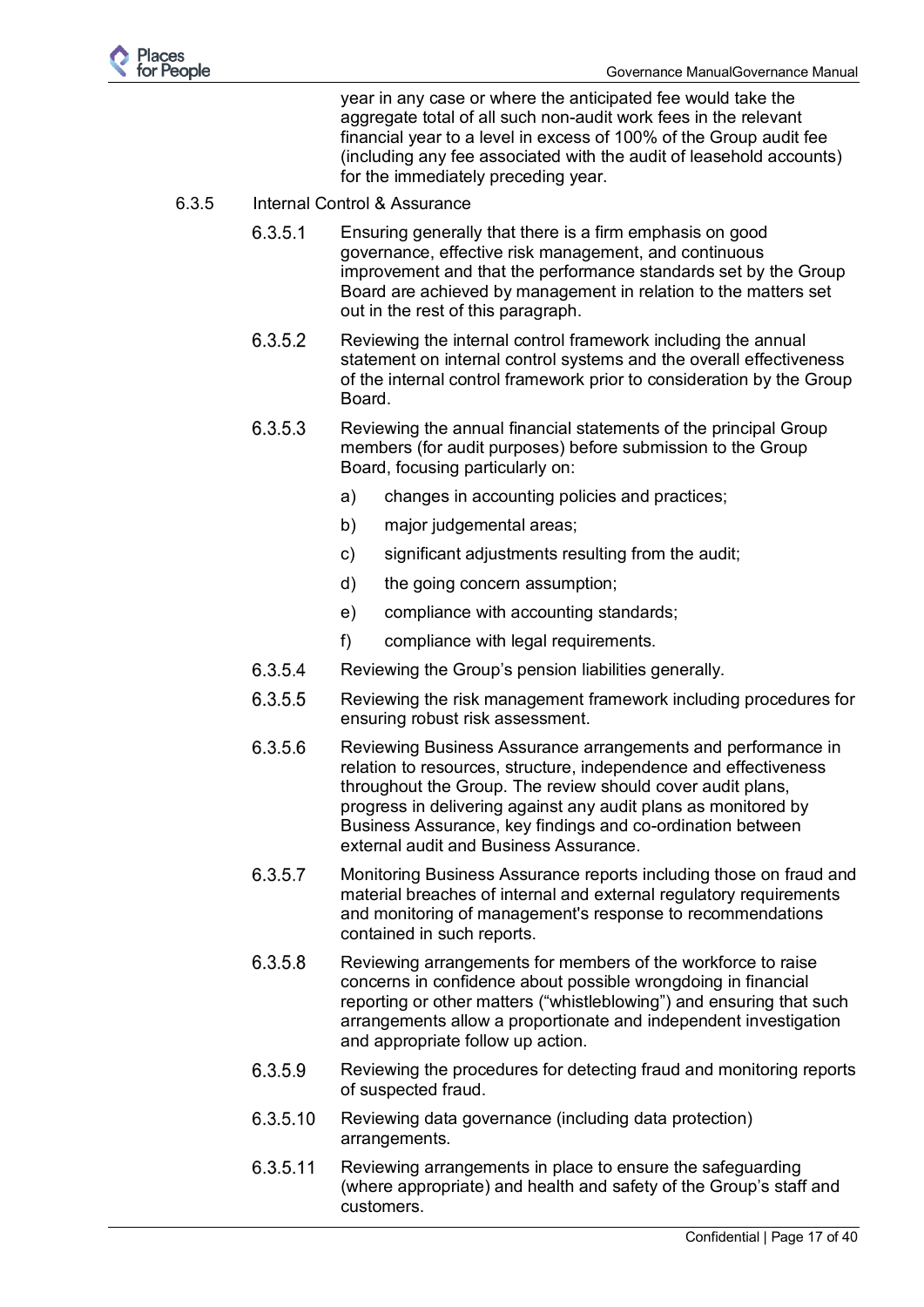6.3.5.12 Monitoring the arrangements for the health and safety of customers, colleagues and others who may have contact with the business.

#### 6.3.6 Strategic Risk

- 6.3.6.1 Providing the Group Board with advice on the strategic risks faced by the Group specifically including risks that are particular to the Regulated Businesses.
- 6.3.6.2 Reviewing the Group's risk management procedures including procedures for ensuring robust risk assessment.
- 6.3.6.3 Initiating and considering as appropriate reports on individual risks and related matters.
- 6.3.6.4 Overseeing the risk policy and changes to that policy through engagement with management's Strategic Risk Management Group.
- 6.3.6.5 Overseeing the Group's strategic risk register and the mitigating measures in relation to the relevant risks.

#### <span id="page-17-0"></span>**6.4 Other Matters**

- 6.4.1 The chair of Audit & Risk Committee is to be advised, at the time of occurrence, of any fraud or suspected fraud which could have a material impact on the Group's finances or reputation or that requires a report to be made to the Regulator of Social Housing.
- 6.4.2 The Committee shall approve the appointment or removal of the Group Director of Assurance.
- 6.4.3 The minutes of Committee meetings shall be available to each member of any of the Group Board.
- 6.4.4 The Committee chair (or in his or her absence a member of the Committee) shall report on any material matters to the Group Board at the first meeting of each of them after each Committee meeting.
- 6.4.5 The Committee shall consider from time to time any training needs that its members may have in connection with their Committee activities for the Group and shall arrange for suitable training to be obtained.
- 6.4.6 The Committee shall review annually its terms of reference and where necessary seek amendments to its constitution and/or terms of reference from the Group Board.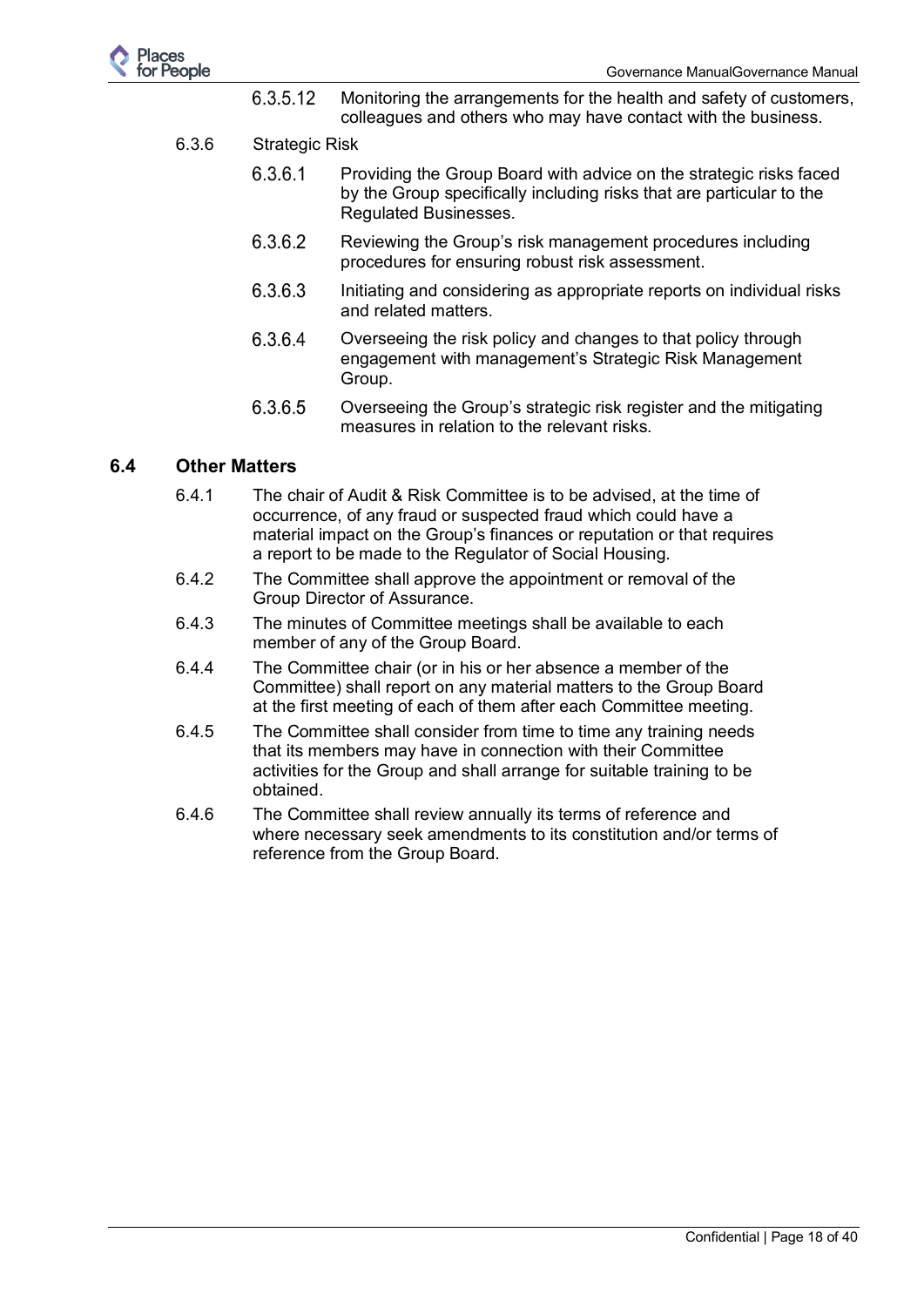

## <span id="page-18-0"></span>**7 Remuneration & Nominations Committee**

#### <span id="page-18-1"></span>**7.1 Membership**

- 7.1.1 The Committee shall comprise at least three members, all of whom shall be independent non-executive directors. The Chair of the Group Board may serve on the committee as a member if he/she was considered independent on appointment as Group Chair.
- 7.1.2 Appointments to the Committee are made by the Group Board having regard to any recommendation made by the Committee. Where an appointee is also a member of the Group Board, the appointment shall be co-terminous with the Group Board appointment. Otherwise, any appointment shall be for a period of up to three years which may be extended for up to two additional three-year periods, provided members (other than the Chair of the Group Board, if he/she is a member of the Committee) continue to be independent.
- 7.1.3 Only members of the Committee have the right to attend Committee meetings. However, other individuals such as the Group Chief Executive, the Chief People Officer, the Group Company Secretary and external advisers may be invited to attend for all or part of any meeting, as and when appropriate.
- 7.1.4 The Group Board shall appoint the Committee chair who shall be an independent non-executive director who should have served on a remuneration committee for at least 12 months. In the absence of the Committee chair and/or an appointed deputy, the remaining members present shall elect one of themselves to chair the meeting. The Chair of the Group Board shall not be chair of the Committee.

#### <span id="page-18-2"></span>**7.2 Secretary**

The Group Company Secretary or his/her nominee shall act as the secretary of the Committee and will ensure that the Committee receives information and papers in a timely manner to enable full and proper consideration to be given to the issues.

#### <span id="page-18-3"></span>**7.3 Quorum**

The quorum necessary for the transaction of business shall be two.

#### <span id="page-18-4"></span>**7.4 Frequency of meetings**

The Committee shall meet at least twice a year and otherwise as required. Meetings of the Committee may be held and resolutions of the Committee made by any means permitted in the articles of association of the Group parent for a meeting or resolution of the Group Board.

#### <span id="page-18-5"></span>**7.5 Notice of meetings**

- 7.5.1 Meetings of the Committee shall be called by the secretary of the Committee at the request of the Committee chair or any of its members.
- 7.5.2 Unless otherwise agreed, notice of each meeting confirming the venue, time and date together with an agenda of items to be discussed, shall be forwarded to each member of the Committee and any other person required to attend no later than five working days before the date of the meeting. Supporting papers shall be sent to Committee members and to other attendees, as appropriate, at the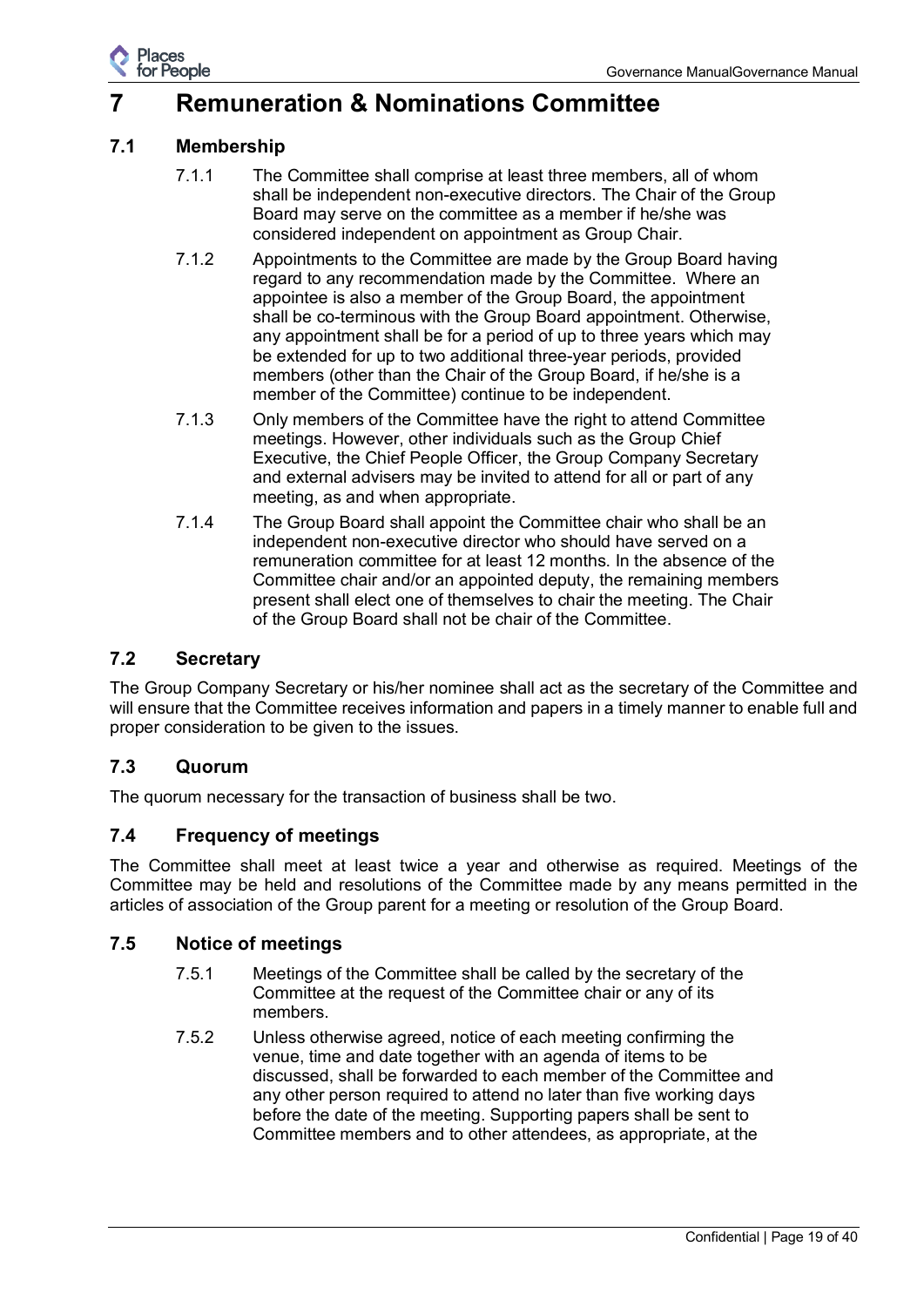

same time.

#### <span id="page-19-0"></span>**7.6 Minutes of meetings**

- 7.6.1 The secretary shall minute the proceedings and resolutions of all Committee meetings, including the names of those present and in attendance.
- 7.6.2 Draft minutes of Committee meetings shall be circulated to all members of the Committee. Once approved, minutes should be circulated to all other members of the Group Board and the company secretary unless, exceptionally, it would be inappropriate to do so.

#### <span id="page-19-1"></span>**7.7 Duties generally**

In any performance of activity under its terms of reference, the Committee shall have regard to the regulatory standards that apply to the Regulated Businesses and to each of the Group's RPs/RSLs. The Committee should carry out the duties detailed below for the parent company, major subsidiary undertakings and the Group as a whole, as appropriate.

#### <span id="page-19-2"></span>**7.8 Remuneration duties**

The Committee shall:

- 7.8.1 Have delegated responsibility for determining the policy for directors' remuneration and setting remuneration for the Group Chair and executive directors and senior management, including the company secretary, in accordance with the Principles and Provisions of the Code<sup>[1](#page-19-3)</sup>
- 7.8.2 Design remuneration policies and practices to support strategy and promote long- term sustainable success, with executive remuneration aligned to company purpose and values, clearly linked to the successful delivery of the company's long-term strategy, and that enable the use of discretion to override formulaic outcomes and to recover and/or withhold sums or share awards under appropriate specified circumstances.
- 7.8.3 When determining executive director remuneration policy and practices, consider the Code requirements for clarity, simplicity, risk mitigation, predictability, proportionality and alignment to culture.
- 7.8.4 In determining remuneration policy, take into account all other factors which it deems necessary including relevant legal and regulatory requirements, the provisions and recommendations of the Code and associated guidance. The objective of such policy shall be to attract, retain and motivate executive management of the quality required to run the company successfully without paying more than is necessary, having regard to views of shareholders/members and other stakeholders.
- 7.8.5 Review the ongoing appropriateness and relevance of the remuneration policy.
- 7.8.6 Within the terms of the agreed policy and in consultation with the Group Chair and/or Group Chief Executive, as appropriate, determine the total individual remuneration package of each executive director and the Group Company Secretary and senior managers including bonuses, incentive payments and share options or other share

<span id="page-19-3"></span> $1$  No director or senior manager shall be involved in any decisions as to their own remuneration outcome. The Group Board itself or, where required by the articles of association, the shareholders/members should determine the remuneration of the non-executive directors within the limits set in the articles of association.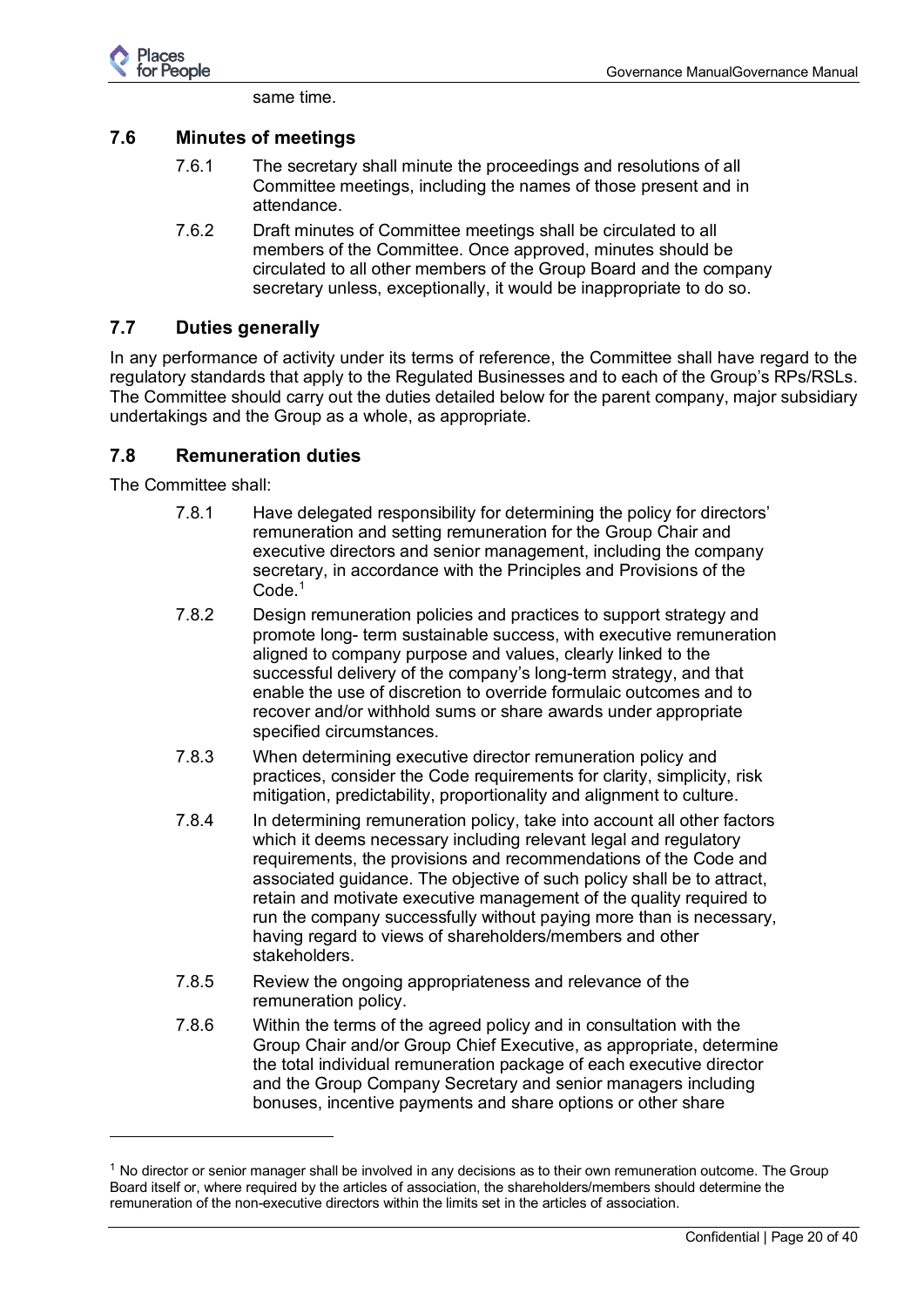awards. The choice of financial, non-financial and strategic measures is important, as is the exercise of independent judgement and discretion when determining remuneration awards, taking account of company and individual performance, and wider circumstances.

- 7.8.7 Have full authority to appoint remuneration consultants and to commission or purchase any reports, surveys or information which it deems necessary at the expense of the Group. However, the Committee should avoid designing pay structures based solely on benchmarking to the market or on the advice of remuneration consultants.
- 7.8.8 Review the design of all share incentive plans or equivalent for approval by the Group Board. For any such plans, determine each year whether awards will be made, and if so, the overall amount of such awards, the individual awards for executive directors and senior managers, and the performance targets to be used.
- 7.8.9 Review workforce remuneration and related policies.
- 7.8.10 Work and liaise as necessary with other Board committees, ensuring the interaction between committees and with the Group Board is reviewed regularly.
- 7.8.11 The Committee shall consider any proposal for a payment on severance in excess of the strict contractual entitlements of any Group executive director or the Group Company Secretary. The Committee shall have regard to any professional advice obtained in relation to any such proposal and shall take into account the duty to mitigate loss. In the event that it supports any such proposal (after considering any regulatory or financial impact of any such payment on any of the Regulated Businesses), the Committee shall make its recommendation to the Group Board on each such proposal.

#### <span id="page-20-0"></span>**7.9 Nominations duties**

The Committee shall:

- 7.9.1 Regularly review the structure, size and composition (including the skills, knowledge, experience and diversity) of the Board and make recommendations to the Group Board with regard to any changes.
- 7.9.2 Ensure plans are in place for orderly succession to Board and senior management positions and oversee the development of a diverse pipeline for succession, taking into account the challenges and opportunities facing the Group, and the skills and expertise needed on the Group Board in the future.
- 7.9.3 Keep under review the leadership needs of the organisation, both executive and non- executive, with a view to ensuring the continued ability of the organisation to compete effectively in the marketplace.
- 7.9.4 Keep up-to-date and fully informed about strategic issues and commercial changes affecting the Group and the market in which it operates.
- 7.9.5 Be responsible for identifying and nominating for the approval of the Group Board, candidates to fill Board vacancies as and when they arise.
- 7.9.6 Before any appointment is made by the Group Board, evaluate the balance of skills, knowledge, experience and diversity on the Board and, in the light of this evaluation, prepare a description of the role and capabilities required for a particular appointment and the time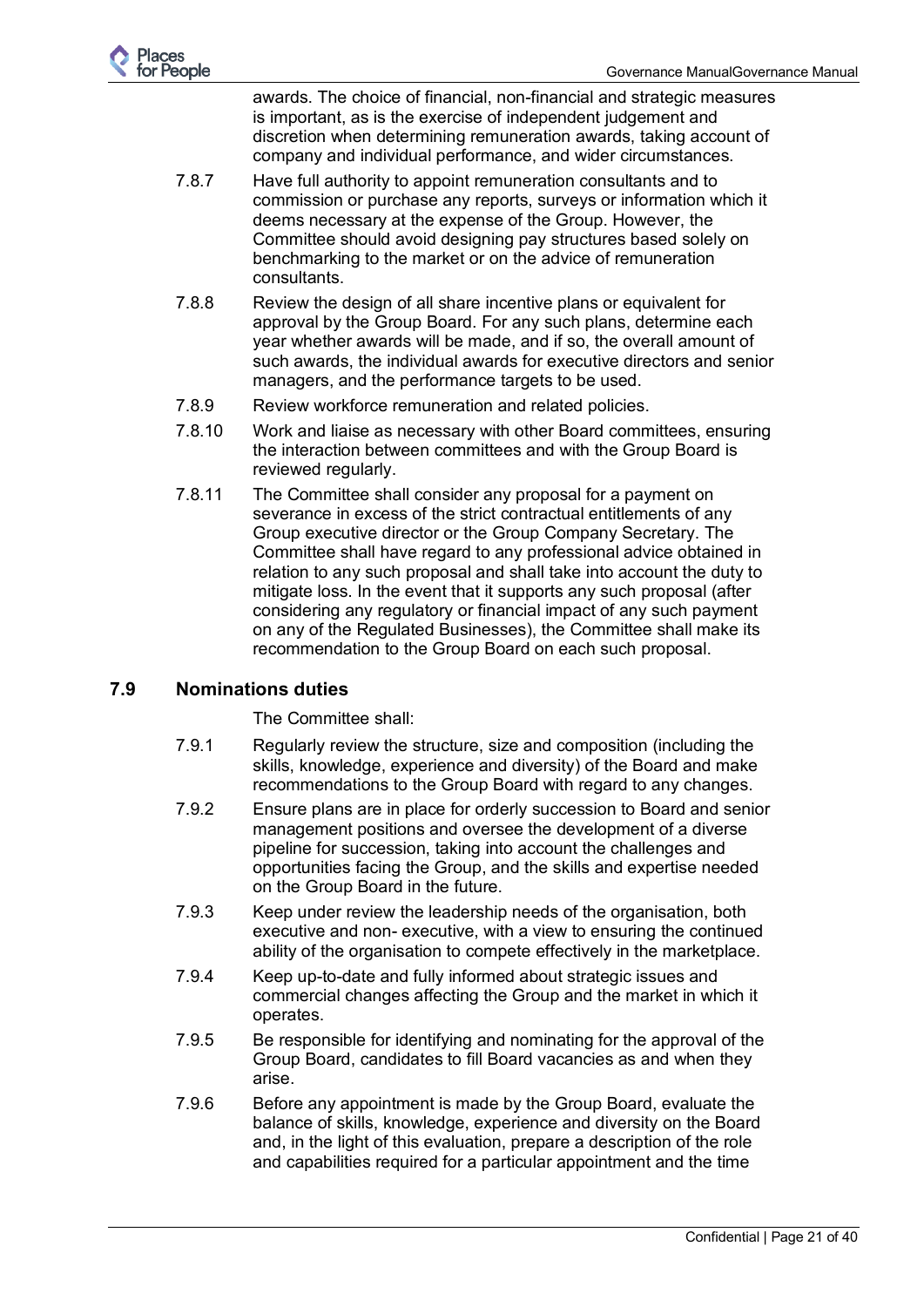commitment expected.

- 7.9.7 In identifying suitable candidates the Committee shall:
	- 7.9.7.1 use open advertising or the services of external advisers to facilitate the search;
	- 7.9.7.2 consider candidates from a wide range of backgrounds;
	- 7.9.7.3 consider candidates on merit and against objective criteria, having due regard to the benefits of diversity on the Board and taking care that appointees have enough time available to devote to the position.[2](#page-21-0)
- 7.9.8 Ensure that, on appointment to the Group Board, non-executive directors receive a formal letter of appointment setting out clearly what is expected of them in terms of time commitment, committee service and involvement outside board meetings.
- 7.9.9 Review the results of the Group Board performance evaluation process that relate to the composition of the Board and succession planning.
- 7.9.10 Review annually the time required from non-executive directors. Performance evaluation should be used to assess whether the nonexecutive directors are spending enough time to fulfil their duties.
- 7.9.11 Work and liaise as necessary with other Board committees, ensuring the interaction between committees and with the Group Board is reviewed regularly.
- 7.9.12 Exercise a power of approval in relation to non-executive appointments to boards of other members of the Group from time to time with the exceptions of the boards of Places for People Ventures Limited, Places for People Treasury plc, Places for People Finance plc and PfP Capital Limited (appointments to each of which remain matters reserved to the Group Board).
- 7.9.13 Make recommendations to the Group Board concerning (after consultation with the Group Chair and/or Group Chief Executive as appropriate):
	- 7.9.13.1 any changes needed to the succession planning process if its periodic assessment indicates the desired outcomes have not been achieved;
	- 7.9.13.2 suitable candidates as new directors and succession for existing directors;
	- 7.9.13.3 membership of the Audit & Risk and Remuneration Committees, and any other Board committees as appropriate, in consultation with the chair of those committees.
	- 7.9.13.4 the re-appointment of non-executive directors at the conclusion of their specified term of office having given due regard to their performance, ability and why their contribution is important to the Group's long-term sustainable success in the light of the skills, experience and knowledge required and the need for progressive refreshing of the Group Board, taking into account the length of

<span id="page-21-0"></span> $2$  Prior to the appointment of a director, other significant time commitments should be disclosed and any additional future commitments should not be undertaken without prior approval of the Group Chair. The proposed appointee should also be required to disclose any other business interests that may result in a conflict of interest. These must be authorised by the Group Board prior to appointment and any future business interests that could result in a conflict of interest must not be undertaken without prior authorisation of the Group Board.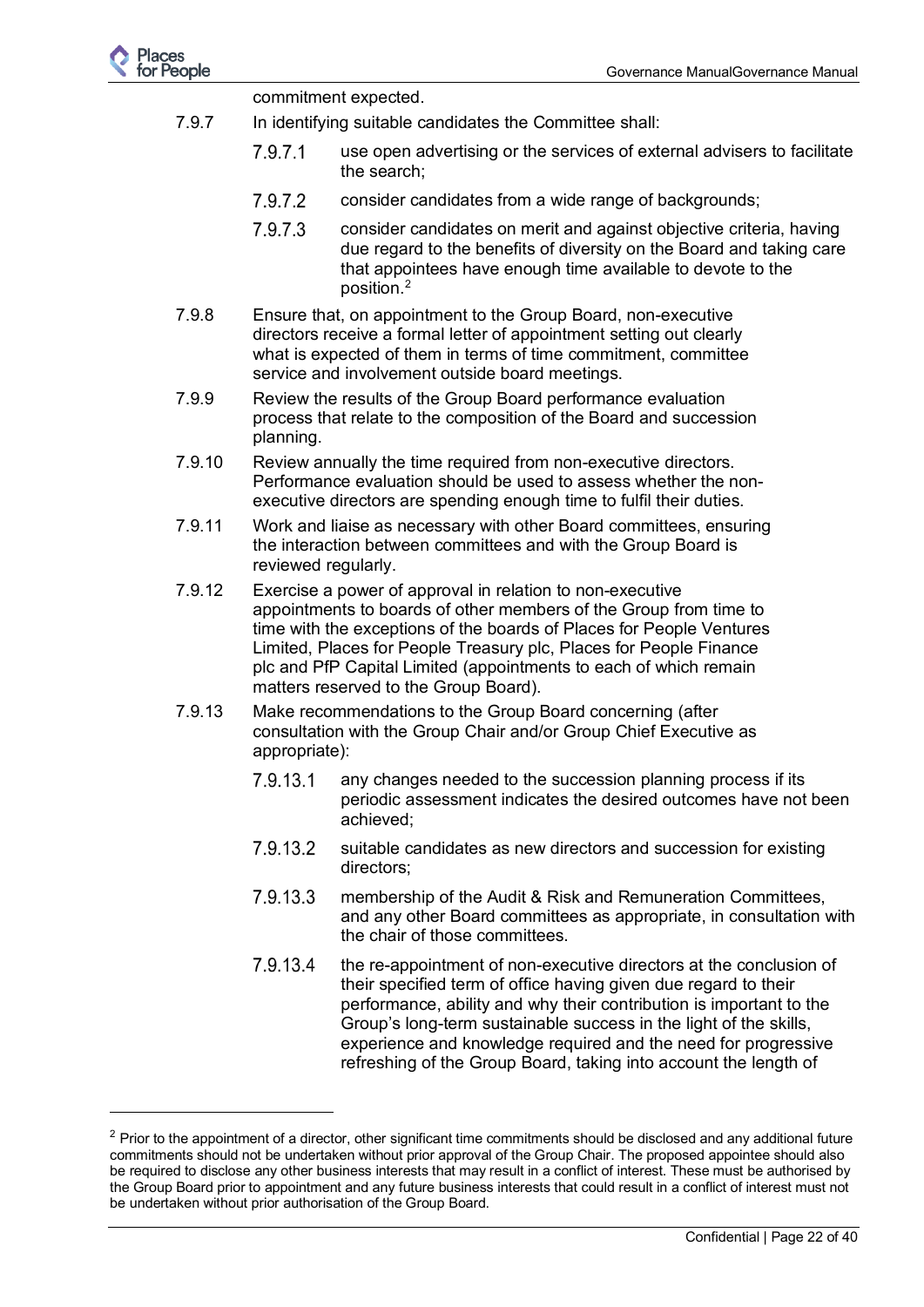service of individual directors, the Group Chair and the Board as whole;

7.9.13.5 any matters relating to the continuation in office of any director at any time including the suspension or termination of service of an executive director as an employee of the parent company subject to the provisions of the law and their service contract.

#### <span id="page-22-0"></span>**7.10 Governance duties**

- 7.10.1 Committee members shall provide such support as may be needed to the Group Company Secretary in the preparation of his/her annual report to the Group Board on the review of the Group's Governance Manual. The focus of the annual review shall be whether the governance arrangements set out in the Manual meet the Group's current needs.
- 7.10.2 The Committee shall review proposed changes to the governance framework and associated governing documents of Group subsidiaries and shall be authorised to approve them on behalf of the Group Board.
- 7.10.3 At its meeting in or around February in each year, the Committee shall review the methodology to be used in appraisals (usually conducted in the period April – May in each year) of the Chair of the Group Board and of all non-executive members of the Group Board.
- 7.10.4 Committee members shall provide such support as may be needed to the Group Company Secretary in the preparation of his/her annual report to the Group Board on the effectiveness of the Group Board and the compliance by the Regulated Businesses with any governance standard set by the relevant principal regulator.
- 7.10.5 The Committee shall ensure that appraisals of each non-executive director of the Group Board are conducted annually by the Chair of the Group Board and that the Chair's appraisal is conducted annually by the Senior Independent Director.
- 7.10.6 The Committee shall have oversight of the training and development needs of and support provided to non-executive directors (including the induction provided to new appointees). The Committee shall also have oversight of training and development for executive directors in relation to their role as board members (as distinct from their role as members of management).
- 7.10.7 The Committee shall ensure that there are effective channels of communication between the Group Board and the Group's stakeholders.

## <span id="page-22-1"></span>**7.11 Reporting responsibilities**

- 7.11.1 The Committee chair shall report to the Group Board after each meeting on the nature and content of its discussion, recommendations and action to be taken.
- 7.11.2 The Committee shall make whatever recommendations to the Board it deems appropriate on any area within its remit where action or improvement is needed, and adequate time should be available for Board discussion when necessary.

#### 7.11.3 **Annual report: remuneration**

7.11.3.1 The Committee shall provide a description of its work in the annual report in line with the requirements of the UK Corporate Governance Code.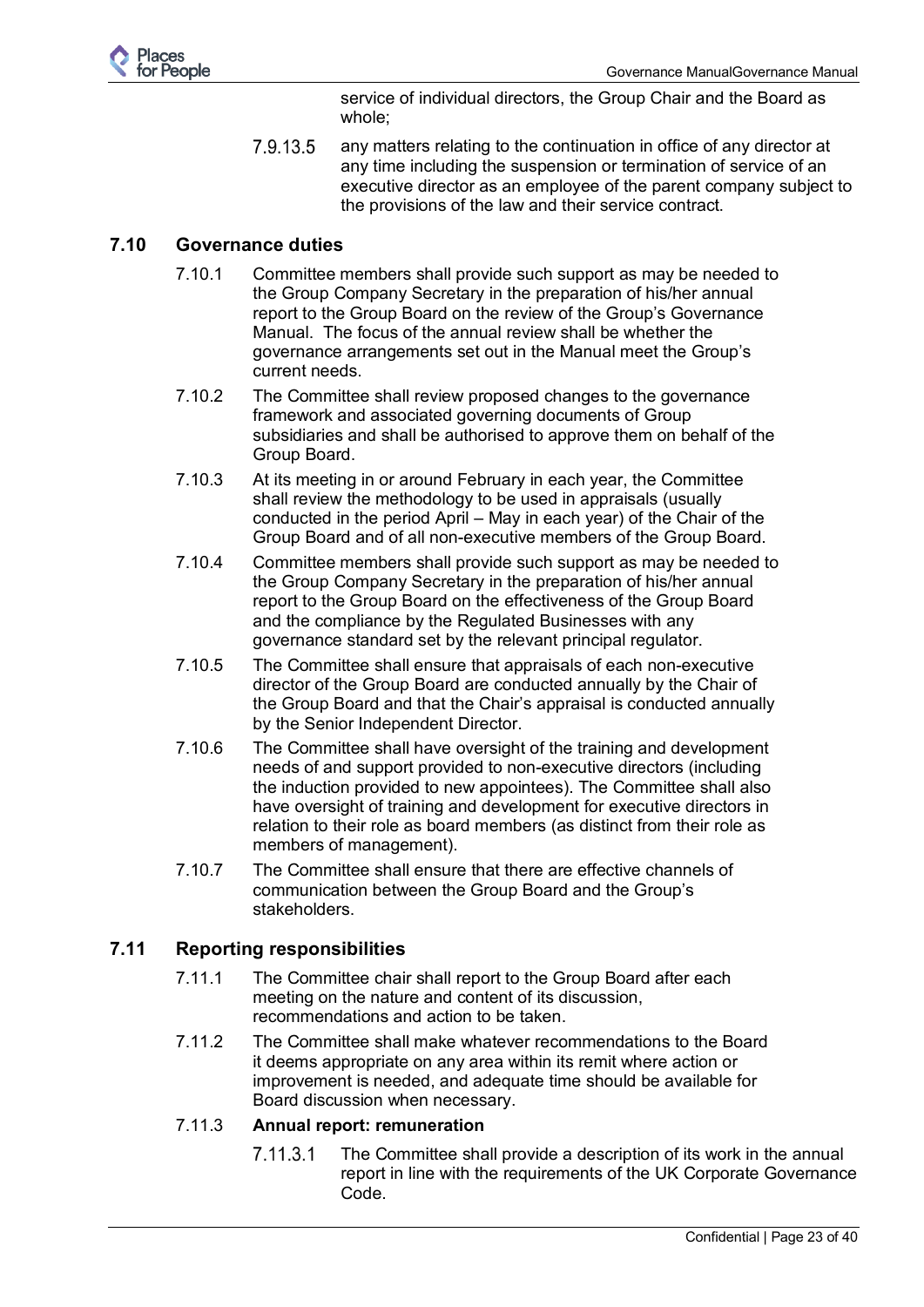- 7.11.3.2 The Committee shall also ensure that provisions regarding disclosure of information as set out in The Companies (Directors' Remuneration Policy and Directors' Remuneration Report) Regulations 2019 (or any replacement legislation for them) and the Code are fulfilled, and that a report on the directors' remuneration policy and practices is included in the company's annual report and put to shareholders/members for approval at the AGM as necessary.
- $7.11.3.3$ If the Committee has appointed remuneration consultants, the consultant should be identified in the annual report alongside a statement about any other connection it has with the parent company or individual directors.

#### 7.11.4 **Annual report: nominations**

- 7.11.4.1 The Committee shall produce a report to be included in the parent company's annual report describing the work of the committee on nominations matters, including:
- 7.11.4.2 the process used in relation to appointments, its approach to succession planning and how both support the development of a diverse pipeline
- how Board evaluation has been conducted, the nature and extent of 7.11.4.3 an external evaluator's contact with the Board and individual directors, the outcomes and actions taken, and how it has influenced or will influence Board composition
- 7.11.4.4 the policy on diversity and inclusion, its objectives and linkage to Group strategy, how it has been implemented and progress on achieving the objectives, and
- $7.11.4.5$ the gender balance of those in the senior management team and their direct reports.
- 7.11.4.6 If an external search consultancy has been engaged, it should be identified in the annual report alongside a statement about any other connection it has with the parent company or individual directors.

#### <span id="page-23-0"></span>**7.12 Other matters**

The Committee shall

- 7.12.1 Have access to sufficient resources in order to carry out its duties, including access to the company secretariat for advice and assistance as required.
- 7.12.2 Be provided with appropriate and timely training, both in the form of an induction programme for new members and on an ongoing basis for all members.
- 7.12.3 Bearing in mind that the Group does not have external shareholders and is not a listed entity, give due consideration to all relevant laws and regulations, the provisions of the Code and published guidelines or recommendations regarding the remuneration of company directors and the formation and operation of share incentive plans, the requirements of the FCA's Listing Rules, Prospectus Rules, Disclosure Guidance and Transparency Rules sourcebook, and any other applicable rules, as appropriate.
- 7.12.4 Ensure that a periodic evaluation of the Committee's own performance is carried out.
- 7.12.5 At least annually, review its constitution and terms of reference to ensure it is operating at maximum effectiveness and recommend any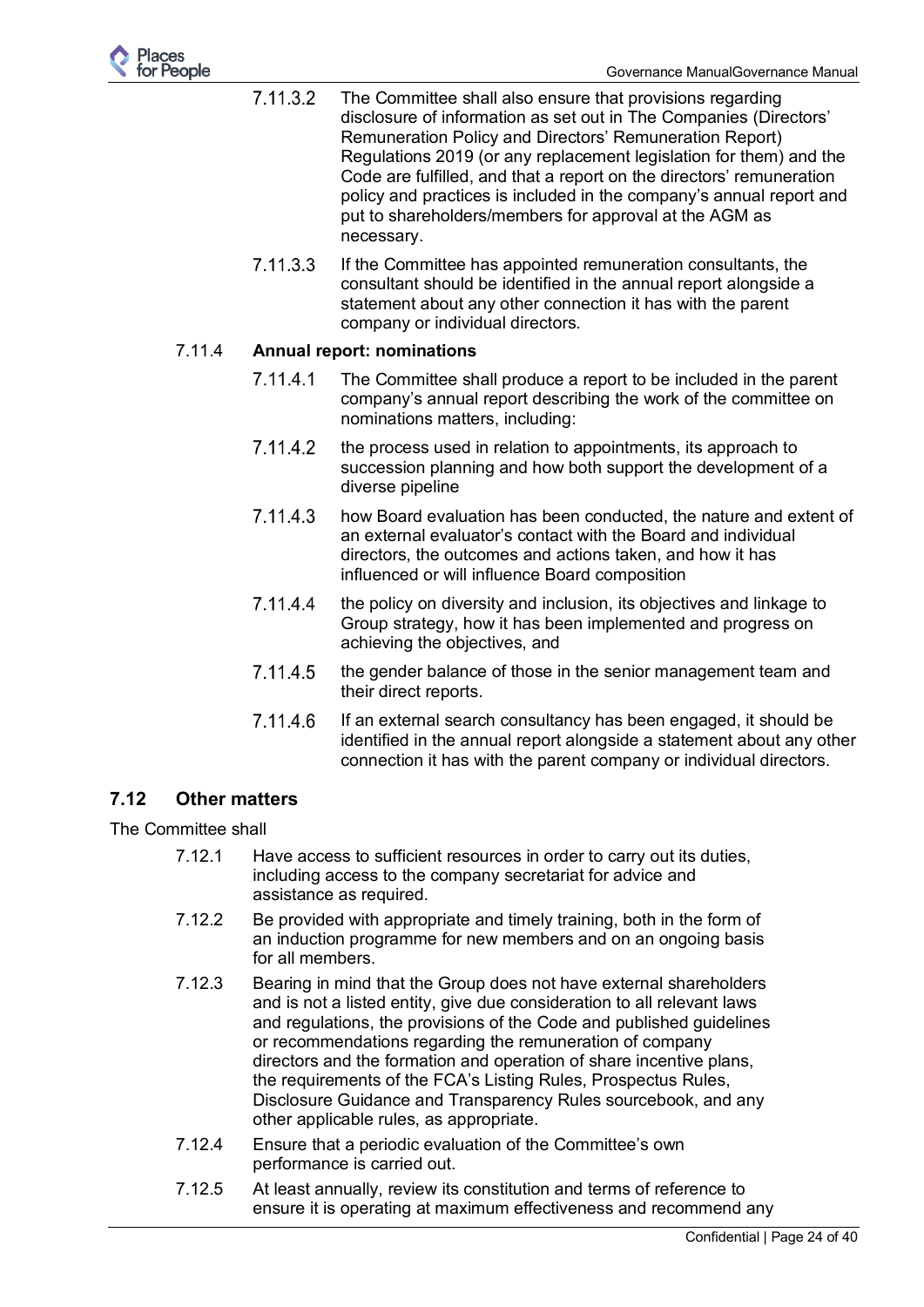

changes it considers necessary to the Group Board for approval.

#### <span id="page-24-0"></span>**7.13 Authority**

The Committee is authorised by the Group Board to obtain, at the Group's expense, outside legal or other professional advice on any matters within its terms of reference.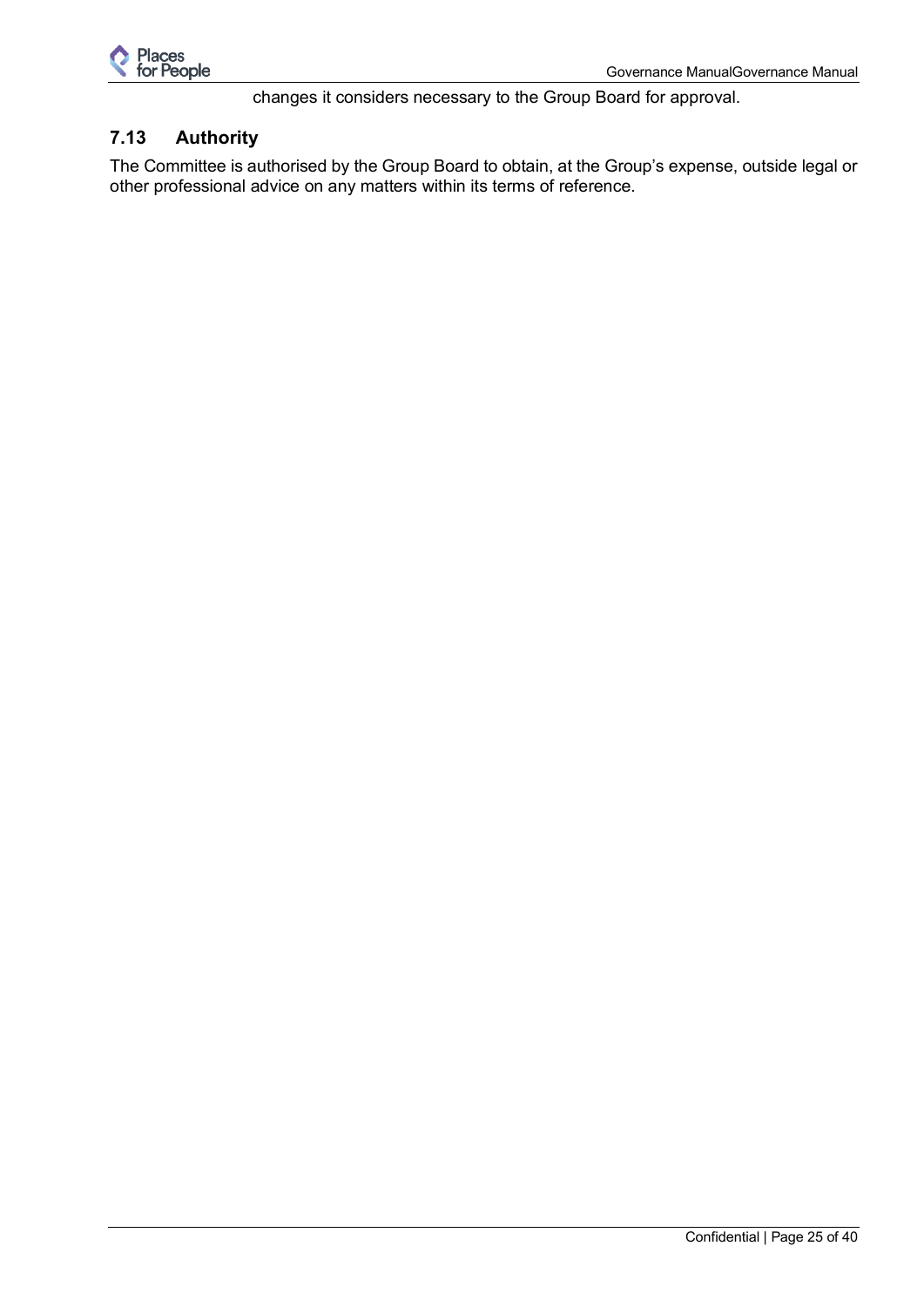

## <span id="page-25-0"></span>**8 Development Committee**

#### <span id="page-25-1"></span>**8.1 Constitution**

- 8.1.1 Committee members and the Committee chair shall be appointed by the Group Board having regard to any recommendation made by the Remuneration & Nominations Committee. Only non- executive directors may be Committee members.
- 8.1.2 There shall be at least three members of the Committee. If the number of members falls below three the Group Chair shall appoint an additional member with any such appointment being notified to and ratified by the Group Board.
- 8.1.3 The Group Chair may co-opt to the Committee any other nonexecutive director of any Group company for any meeting and any co-opted Committee member shall count towards the quorum and shall (subject to any impediments caused by the co-opted member's declared interests) be entitled to participate in and vote on Committee business.
- 8.1.4 The quorum for any meeting of the Committee shall be two members.
- 8.1.5 In the absence of the appointed chair, the Committee may appoint its own chair for the relevant meeting from the members present.
- 8.1.6 Only Committee members shall have the right to attend its meetings. The Committee may invite such members of management to attend any of its meetings as it considers appropriate and there shall be a presumption of such an invitation to the Group Chief Executive, the Group Finance Director and the Group Development Director.
- 8.1.7 Meetings of the Committee may be held and resolutions made by any means permitted in the Company's articles for a meeting or resolution of the Group Board.
- 8.1.8 The executive support to the Committee shall be provided by the Group Development Director.
- 8.1.9 The Committee may in connection with any tasks within its remit commission outside legal or other independent professional advice and secure relevant experience and expertise if it considers it necessary.
- 8.1.10 The Group Company Secretary shall be secretary to the Committee but any person may attend in place of the Group Company Secretary to take minutes and administer any meeting. Members shall have access to the Group Company Secretary in connection with their Committee activity.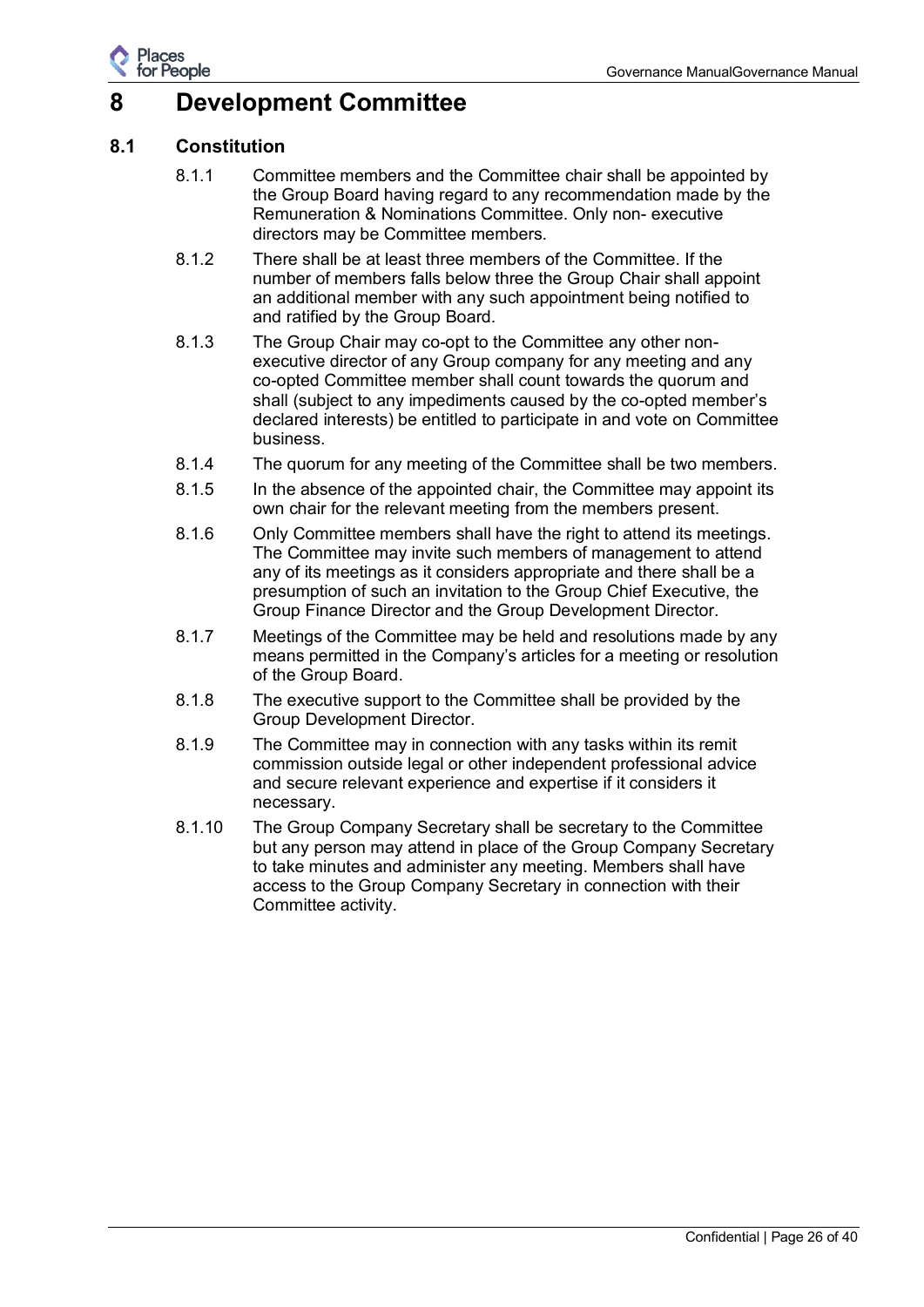

#### <span id="page-26-0"></span>**8.2 Frequency of meetings**

8.2.1 The Committee shall meet as required but at least three times per year.

#### <span id="page-26-1"></span>**8.3 Terms of reference**

- 8.3.1 The Group Board has established the Committee to monitor delivery of projects, to approve new projects and amendments to existing projects within certain delegated limits and to scrutinise and help management refine and recommend to the Group board proposals for new projects falling outside those limits.
- 8.3.2 The development site pipeline in the approved business plan shall form the basis of the business that the Committee shall monitor from the start of any financial year. Approval of the business plan constitutes authority to management to pursue the development site pipeline subject to the controls inherent in the gateway processes and procedures.
- 8.3.3 Management shall operate within the overall capital allocation for the site pipeline in the business plan but may substitute new sites for sites shown on the pipeline or add additional sites provided that any new site meets the agreed hurdle rates and the capital required remains within the capital allocation in the business plan.
- 8.3.4 Management may not make commitments in respect of any new site where these terms of reference prescribe that prior approval from the Committee or the Group Board is required.

#### 8.3.5 **Monitor**

- a) The Committee shall review reports showing development performance against any relevant budget year to date and forecast for the year end – including but not limited to financial key performance indicators, open market sales performance, affordable housing delivery programme and Homes England Strategic Partnership performance against budget.
- b) The Committee shall receive reports on health and safety, people, joint ventures, partnerships, capital repatriation, social value and internal audit recommendations.
- c) Reports shall use a RAG traffic light system with explanations being provided on a 'by exception' basis in relation to sites/matters showing a Red or Amber status. Projects showing an adverse variance will be rated as Red (>5% adverse variance to budgeted operating margin), Amber (>2.5% adverse variance to budgeted operating margin but <5% adverse variance) or Green (within 2.5% adverse variance to budgeted operating margin).
- d) If management identifies material changes to key risks in respect of a project or in respect of development activity generally, it will alert the Committee to the changed position without waiting for any deterioration in performance.
- e) Management shall keep the Committee informed through scheduled Committee meetings of emerging opportunities that merit detailed examination. The Committee shall consider any detailed proposals brought to it, scrutinising management proposals to add value.

#### 8.3.6 **Approve**

a) Management shall seek approval from the Group Board for any step in relation to any project/site (regardless of whether or not the project/site is in any agreed business plan) where that step is a matter reserved to the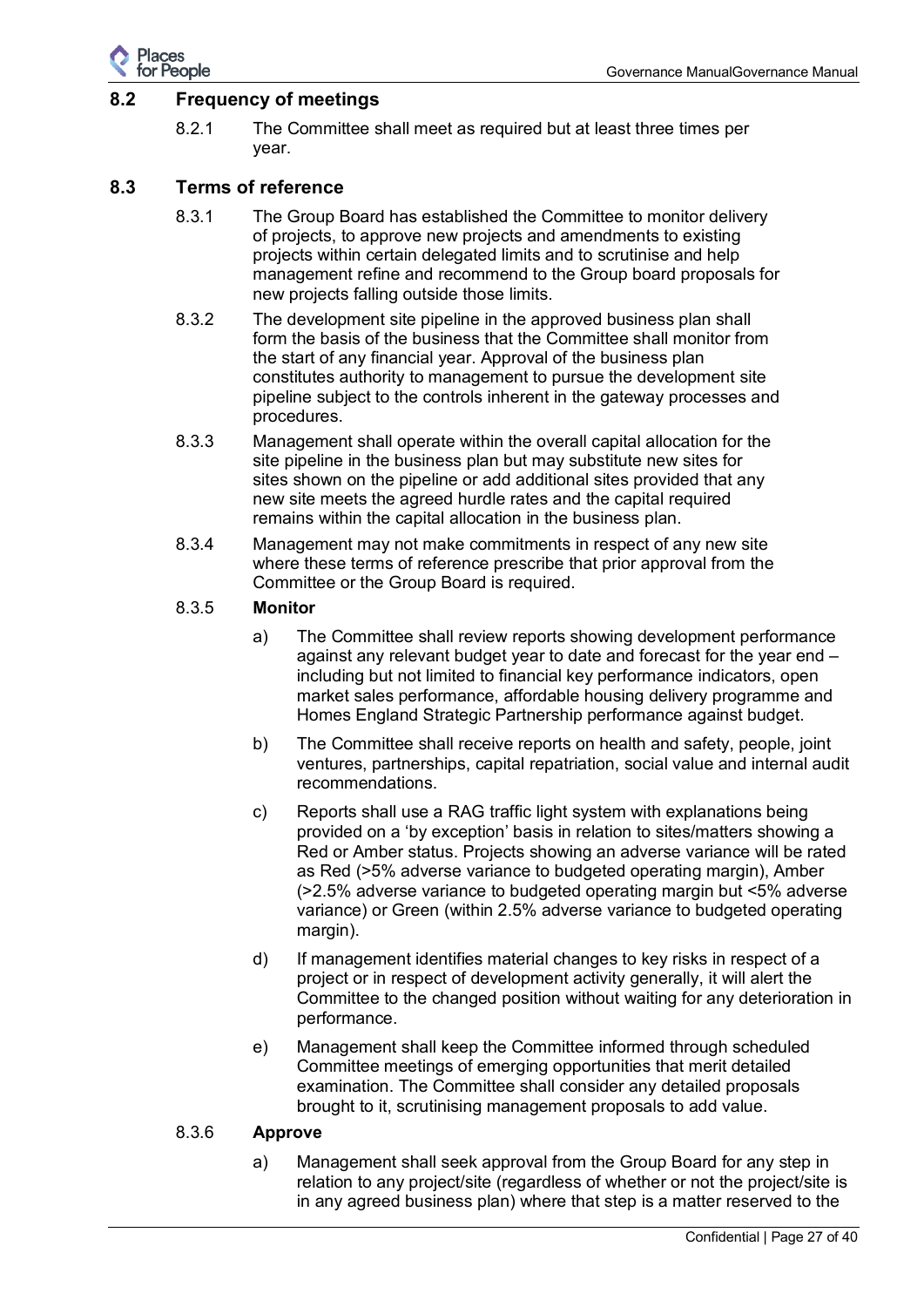Group Board (such as the entering into a joint venture vehicle with a third party).

- b) Management shall seek approval from the Committee for any project/site that:
	- i. requires a £25m land commitment or higher, regardless of whether or not it is in any agreed business plan;
	- ii. requires aggregate development capital commitments to exceed the limit set out in the prevailing approved business plan;
	- iii. does not meet the agreed hurdle rates (both margin % and IRR/ROCE) approved by the Committee from time to time; or
	- iv. is not affordable housing led (less than 50%), regardless of whether or not it is in any agreed business plan;
	- v. involves commitment to terms or revised terms in any joint venture (unless approval has already been obtained from the Group Board at the inception of the relevant joint venture) or through their inclusion in any approved business plan.

#### 8.3.7 **Recommend**

a) The Committee shall act as a sounding board and critical friend that supports and challenges by bringing an informed external perspective. If management presents any opportunity that requires Group Board approval, the Committee will review it and seek to become satisfied with any ensuing proposal so that it can be presented to the Group Board as having the committee's endorsement.

#### **Other matters**

- <span id="page-27-0"></span>8.3.8 The minutes of Committee meetings shall be available to all members of the Group Board.
- 8.3.9 The Committee shall consider from time to time any training needs that its members may have in connection with their Committee activities for the Group and shall arrange for suitable training to be obtained.
- 8.3.10 The Committee shall annually review its constitution and terms of reference and shall seek approval from the Group Board to such amendments as it considers necessary.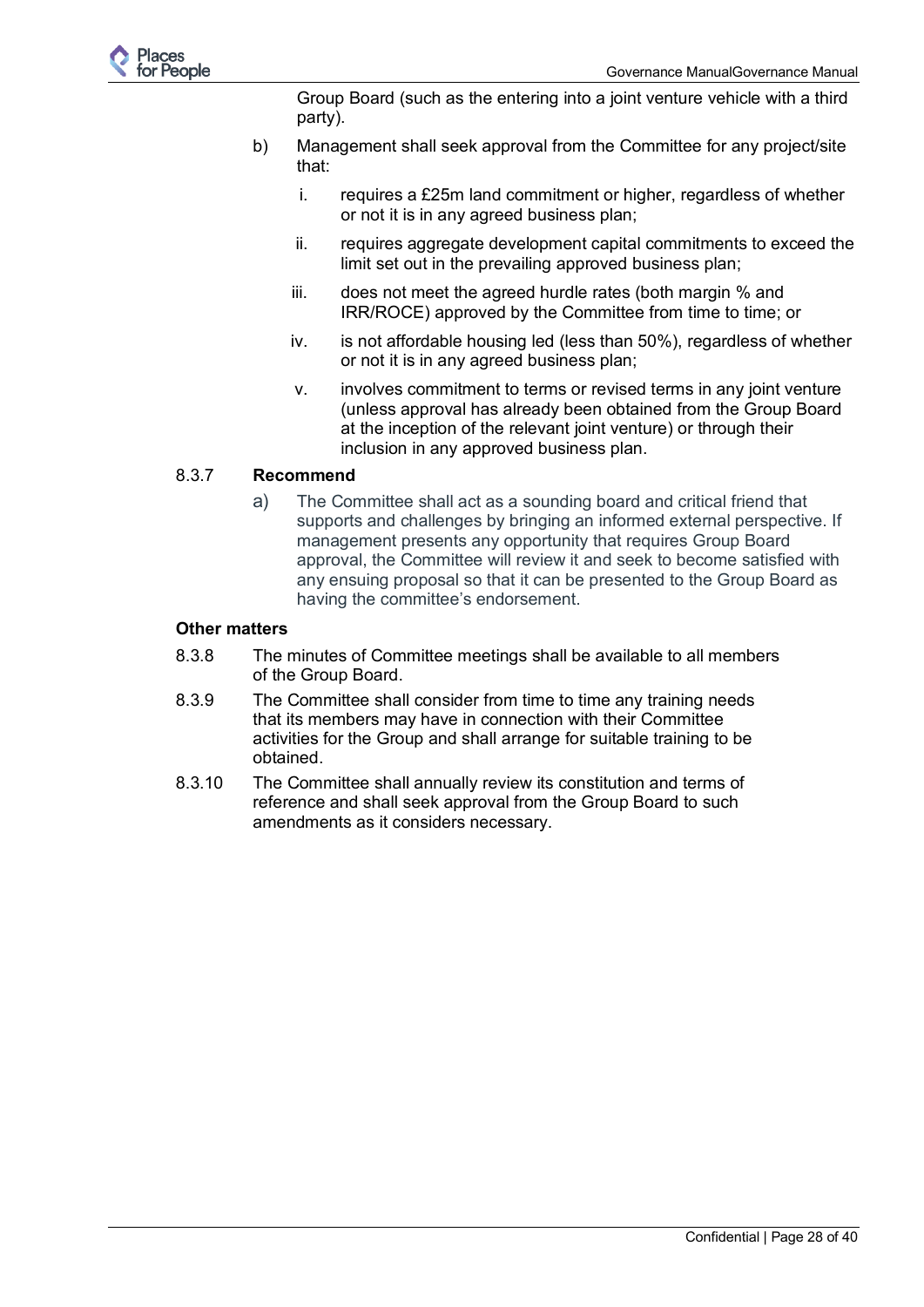

## <span id="page-28-0"></span>**9 Treasury Committee**

#### <span id="page-28-1"></span>**9.1 Constitution**

- 9.1.1 Committee members and the Committee chair shall be appointed by the Group Board having regard to any recommendation made by the Remuneration and Nominations Committee. Only non-executive directors may be Committee members.
- 9.1.2 There shall be at least two members of the Committee. If the number of members falls below two the Group Chair shall appoint an additional member with any such appointment being notified to and ratified by the Group Board.
- 9.1.3 The Group Chair may co-opt to the Committee any other nonexecutive director of any Group company for any meeting and any co-opted Committee member shall count towards the quorum and shall (subject to any impediments caused by the co-opted member's declared interests) be entitled to participate in and vote on Committee business.
- 9.1.4 The quorum for any meeting of the Committee shall be two members.
- 9.1.5 In the absence of the appointed chair, the Committee may appoint its own chair for the relevant meeting from the members present.
- 9.1.6 Only Committee members shall have the right to attend its meetings. The Committee may invite such members of management to attend any of its meetings as it considers appropriate and there shall be a presumption of such an invitation to the Group Chief Executive, the Group Finance Director and the Group Tax & Treasury Director.
- 9.1.7 Meetings of the Committee may be held and resolutions made by any means permitted in the Company's articles for a meeting or resolution of the Group Board.
- 9.1.8 The executive support to the Committee shall be provided by the Group Treasury Director.
- 9.1.9 The Committee may in connection with any tasks within its remit commission outside legal or other independent professional advice and secure relevant experience and expertise if it considers it necessary.
- 9.1.10 The Group Company Secretary shall be secretary to the Committee but any person may attend in place of the Group Company Secretary to take minutes and administer any meeting. Members shall have access to the Group Company Secretary in connection with their Committee activity.

#### <span id="page-28-2"></span>**9.2 Frequency of meetings**

9.2.1 The Committee shall meet as required but at least twice per year.

#### <span id="page-28-3"></span>**9.3 Terms of reference**

- 9.3.1 The Committee shall be responsible for advising the Group Board in relation to overall treasury strategy.
- 9.3.2 The Committee shall advise the Group Board in relation to managing the Group's financial assets, managing its financial liabilities and managing its liquidity position and shall consider any other matter(s) referred to it by the Group Board.
- 9.3.3 The Committee shall, if asked, consider in general terms treasury transactions that may be proposed to be entered into by either the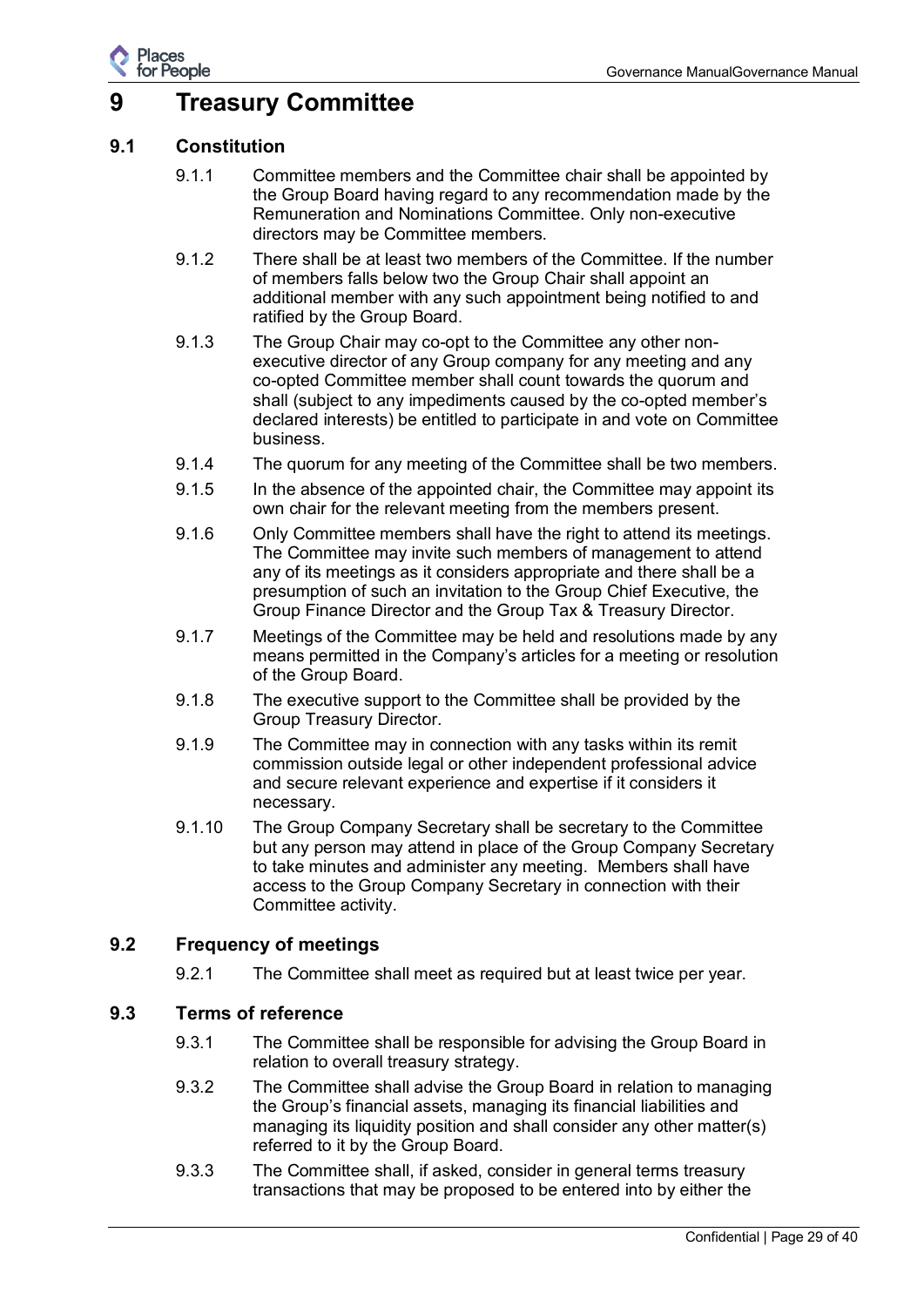treasury vehicle for the Regulated Businesses (Places for People Treasury plc) or the treasury vehicle for the Non-Regulated Businesses (Places for People Finance plc) with a view to checking that it considers any such transaction to be consistent with the Group's overall treasury strategy.

- 9.3.4 The Group Board has authorised the Committee to act on its behalf and therefore on behalf of the Group parent company in connection with any finance transaction, such transactions to include but not be limited to the terms of new or extended borrowing facilities, the approval of the terms of any purchase/sale of financial derivatives and the approval of the issuing of loan stock.
- 9.3.5 Where the Committee is authorised to take decisions and make commitments on behalf of the Group Board, it may instruct and/or authorise employees of the Group to take any actions (including signing/executing documents) to give effect to such decisions and/or commitments.
- 9.3.6 The Committee shall ensure that its strategic treasury advice and the material facts of any transactions entered into by either of the treasury vehicles are reported to the relevant boards through the papers submitted to quarterly meetings of those boards.

#### <span id="page-29-0"></span>**9.4 Other matters**

- 9.4.1 The minutes of Committee meetings shall be available to all Group Board members.
- 9.4.2 The Committee shall consider from time to time any training needs that its members may have in connection with their Committee activities for the Group and shall arrange for suitable training to be obtained.
- 9.4.3 The Committee shall annually review its constitution and terms of reference and the terms of reference of Places for People Treasury plc and Places for People Finance plc and shall seek approval from the Group Board to such amendments as it considers it necessary.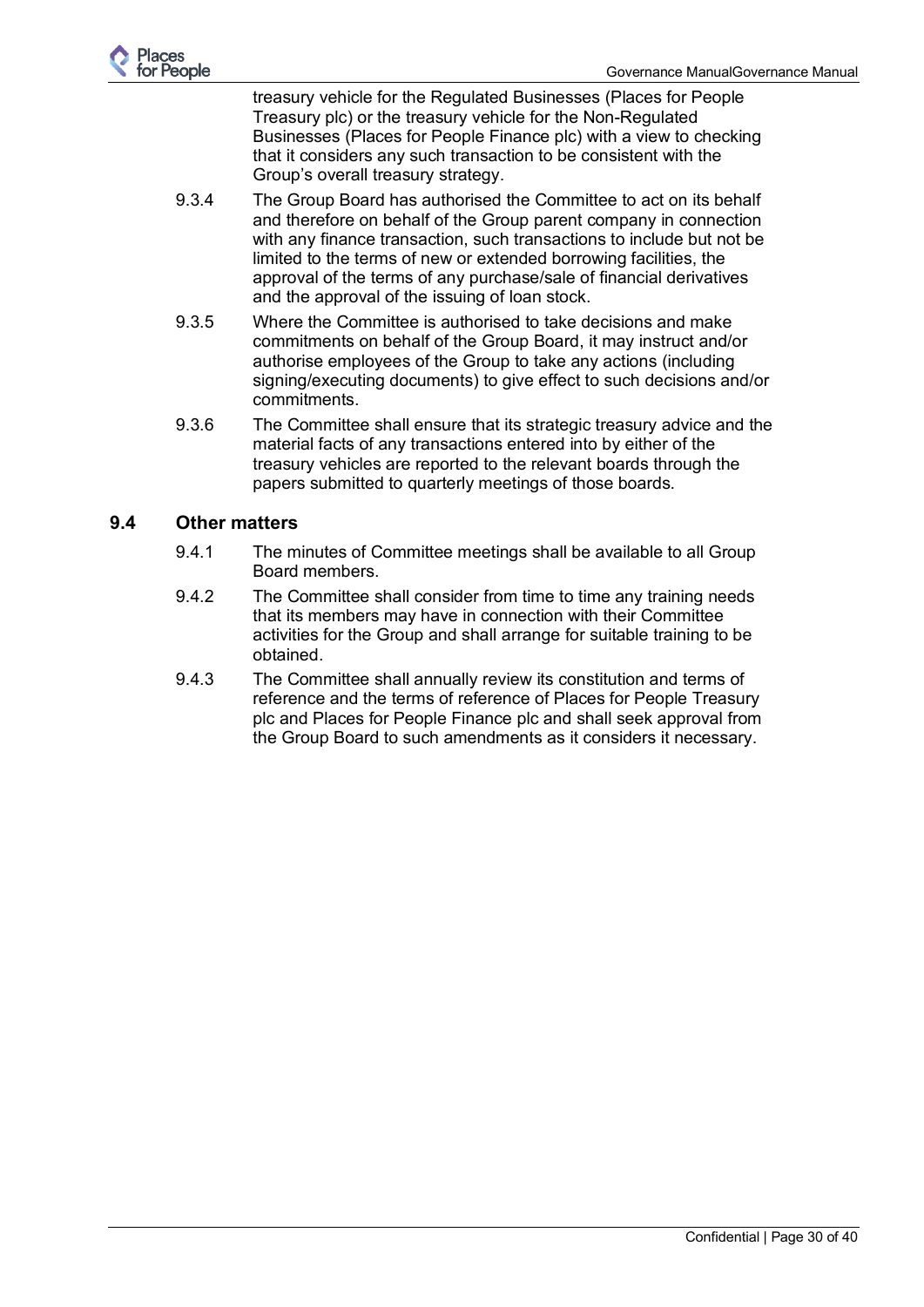

## <span id="page-30-0"></span>**10 Places for People Treasury plc board terms of reference**

- 1. The company is a wholly-owned subsidiary of the Group parent. It is limited by shares and is registered in England.
- 2. The company is the treasury vehicle for the Regulated Businesses and is responsible for managing the financial assets, financial liabilities and liquidity position of the Regulated Businesses.
- 3. It is responsible for raising capital to support the Group's Regulated Businesses in connection with their business plans in each year.
- 4. It draws on the services of the Group's treasury function.
- 5. The members of the company's board shall be appointed by the Group Board having regard to any recommendation made by the Remuneration & Nominations Committee .
- 6. The board shall have regard to the overall Group treasury strategy set by the Group Board's Treasury Committee.
- 7. The quorum for any meeting of the board shall be two members.
- 8. Meetings of the board may be held and resolutions made by any means permitted in the company's articles or by general law.
- 9. The executive support to the board shall be provided by the Group Tax & Treasury Director.
- 10. The Group Company Secretary shall be secretary to the board but any person may attend in his/her place to take minutes and administer any meeting.
- 11. The board may act on behalf of the company and, to the extent authorised by the board of any RP/RSL within the Regulated Businesses, on behalf of it/them in connection with any finance transaction, such transactions to include but not be limited to the terms of new or extended borrowing facilities, the approval of the terms of any purchase/sale of financial derivatives and the approval of the issuing of loan stock.
- 12. The board may instruct and authorise employees of the Group to take any actions (including signing/executing documents) to give effect to decisions and/or commitments it makes in connection with finance transactions including transactions entered into pursuant to delegated authority on behalf of any of the Regulated Businesses.
- 13. The board shall relay to the Group Board's Treasury Committee for sharing with the Group Board and the board(s) of any relevant Regulated Business details of finance transactions entered into and details of any concerns or recommendations relating to any matter falling within the board's terms of reference.
- 14. The board shall make the minutes of its meetings available to the members of the Group Board.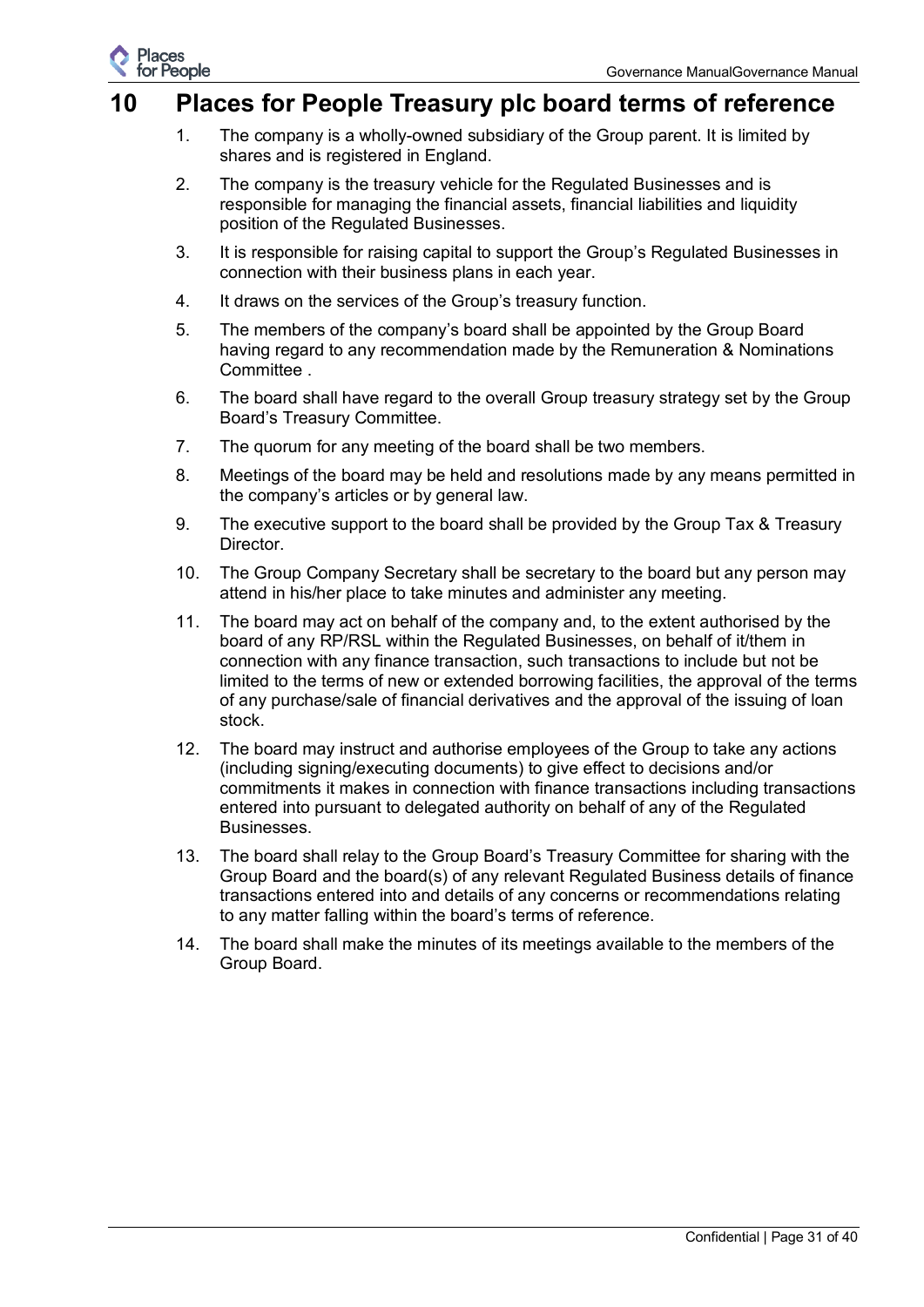

## <span id="page-31-0"></span>**11 Places for People Finance plc board terms of reference**

- 1. The company is a wholly-owned subsidiary of the Group parent. It is limited by shares and is registered in England.
- 2. The company is the treasury vehicle for the Non-Regulated Businesses and is responsible for managing the financial assets, financial liabilities and liquidity position of the Non-Regulated Businesses.
- 3. It is responsible for raising capital to support the Group's Non-Regulated Businesses in connection with their business plans in each year.
- 4. It draws on the services of the Group's treasury function.
- 5. The members of the company's board shall be appointed by the Group Board having regard to any recommendation made by the Remuneration and Nominations Committee.
- 6. The board shall have regard to the overall Group treasury strategy set by the Group Board's Treasury Committee.
- 7. The quorum for any meeting of the board shall be two members.
- 8. Meetings of the board may be held and resolutions made by any means permitted in the company's articles or by general law.
- 9. The executive support to the board shall be provided by the Group Tax & Treasury Director.
- 10. The Group Company Secretary shall be secretary to the board but any person may attend in his/her place to take minutes and administer any meeting.
- 11. The board may act on behalf of the company and, to the extent authorised by the board of any company within the Non-Regulated Businesses, on behalf of it/them in connection with any finance transaction, such transactions to include but not be limited to the terms of new or extended borrowing facilities, the approval of the terms of any purchase/sale of financial derivatives and the approval of the issuing of loan stock.
- 12. The board may instruct and authorise employees of the Group to take any actions (including signing/executing documents) to give effect to decisions and/or commitments it takes in connection with finance transactions including transactions entered into pursuant to delegated authority on behalf of any of the Non-Regulated Businesses.
- 13. The board shall relay to the Group Board's Treasury Committee for sharing with the Group Board and the board(s) of any relevant Non-Regulated Business details of finance transactions entered into and details of any concerns or recommendations relating to any matter falling within the board's terms of reference.
- 14. The board shall make the minutes of its meetings available to the members of the Group Board.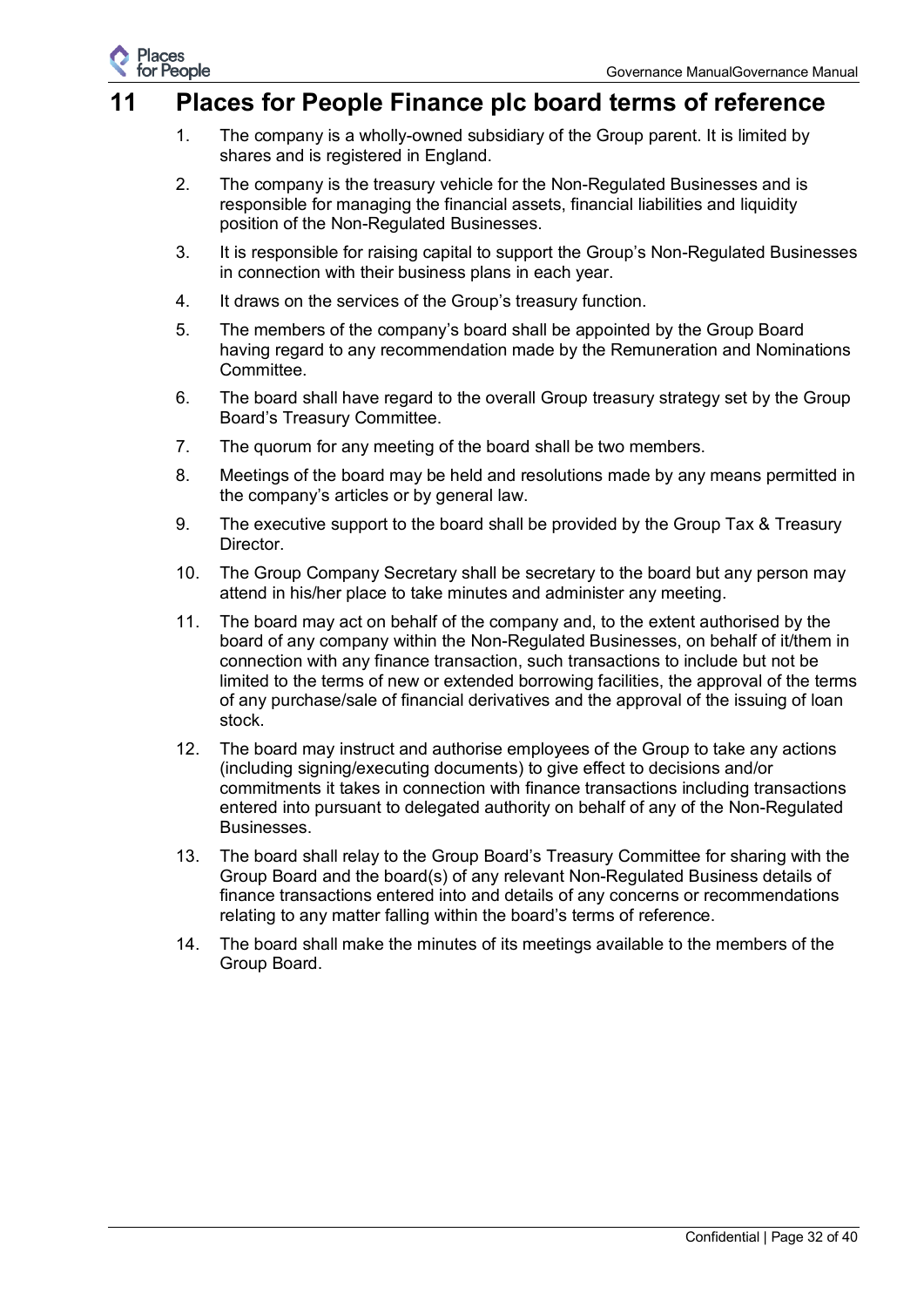

## <span id="page-32-0"></span>**12 Places for People Ventures Limited: Constitutional and governance arrangements**

- 1. The company is a direct subsidiary of the Group parent and within the Group structure it is the senior company that is not involved with social and affordable housing provision.
- 2. It is a company limited by shares and is registered in England. It is able to distribute profit by dividend to its shareholders among which is Places for People Homes Limited, one of the RPs.
- 3. The company has a controlling interest in a number of subsidiaries. Together, these make up the Group's **Non-Regulated Businesses**.
- 4. The members of the company's board shall be appointed by the Group Board having regard to any recommendation made by the Remuneration and Nominations **Committee**
- 5. The quorum for any meeting of the board shall be two board members.
- 6. Meetings of the board may be held and resolutions made by any means permitted in the Company's articles or by general law.
- 7. The Group Company Secretary shall be secretary to the board but any person may attend in his/her place to take minutes and administer any meeting.

## <span id="page-32-1"></span>**13 Places for People Ventures Limited: board terms of reference**

The company's board is responsible for:

- 1. compliance with governing law, constitutional documents and regulatory requirements;
- 2. monitoring operational and financial performance on a consolidated basis against the prevailing business plan having regard to value creation/preservation where 'value' may be measured in a number of ways including profitability leading to dividend, capital growth, social impact and the enhancement of the Group's wider placemaking capacity;
- 3. providing constructive challenge to individual operating companies as to performance levels;
- 4. having in place an effective risk management and internal controls assurance framework;
- 5. oversight of safety standards and compliance in relation to Non-Regulated Businesses' activity;
- 6. ensuring adequate treasury provision through the services of the Group treasury function and through delegation of transactional responsibility and authority to the board of the treasury vehicle for the Non-Regulated Businesses;
- 7. mergers, acquisitions and disposals strategy in relation to Non-Regulated Businesses and clearance of any transaction terms subject to the final approval of the Group Board;
- 8. monitoring the performance of any joint ventures or investments made by the Non-Regulated Businesses;
- 9. reviewing and approving any proposed joint venture arrangements or investments on the part of any of the Non-Regulated Businesses;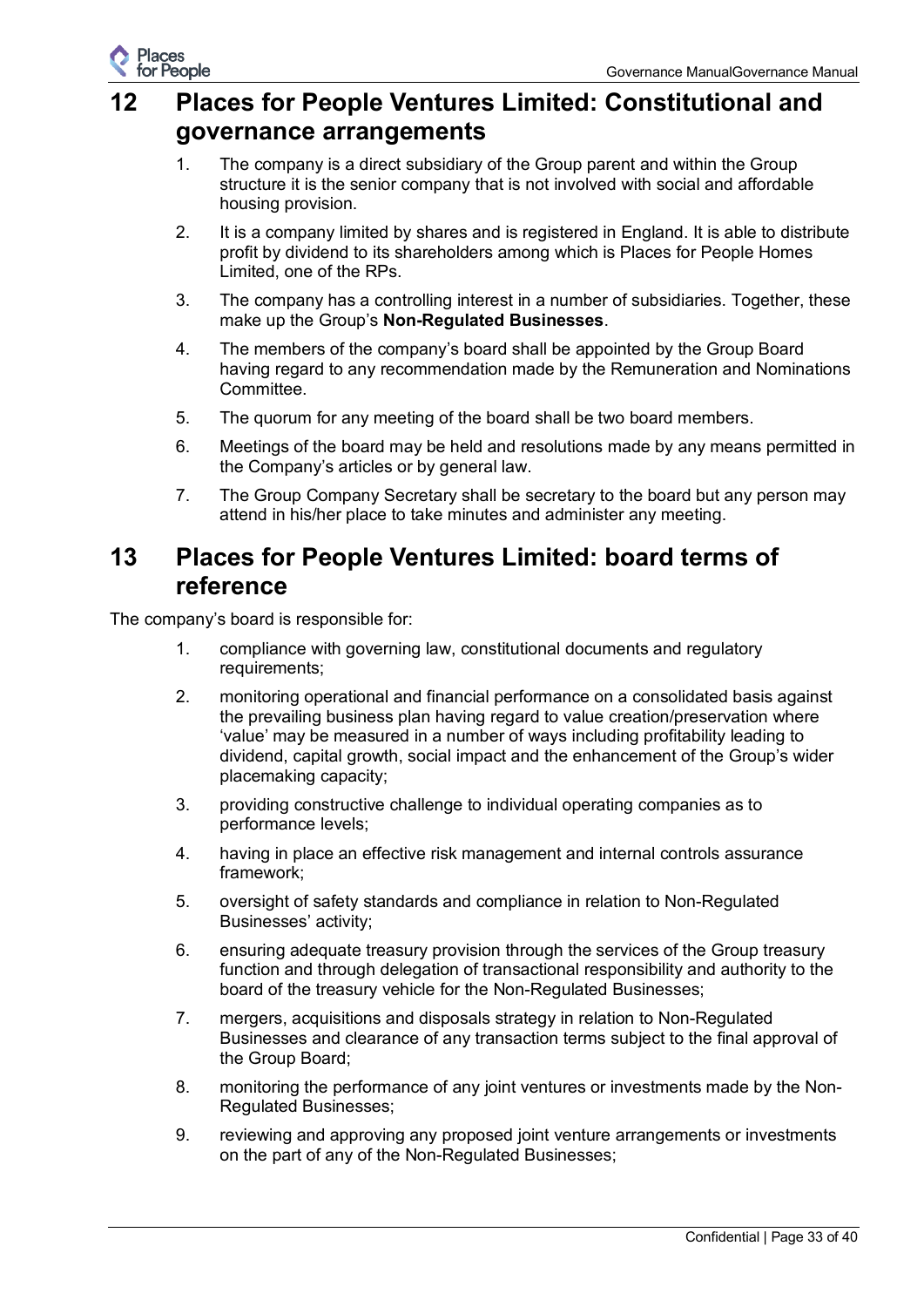

- 10. reviewing and clearing the consolidated Non-Regulated Businesses draft business plan for submission to the Group Board as part of the annual business planning process;
- 11. approving the company's financial statements and associated reports;
- 12. delivering returns to investors in line with expectations.

The company's board is concerned with the performance and value of the operating businesses in which it has invested. In that context, 'value' may be measured in a number of ways including profitability leading to dividend, capital growth, social impact and the enhancement of the Group's wider placemaking capacity.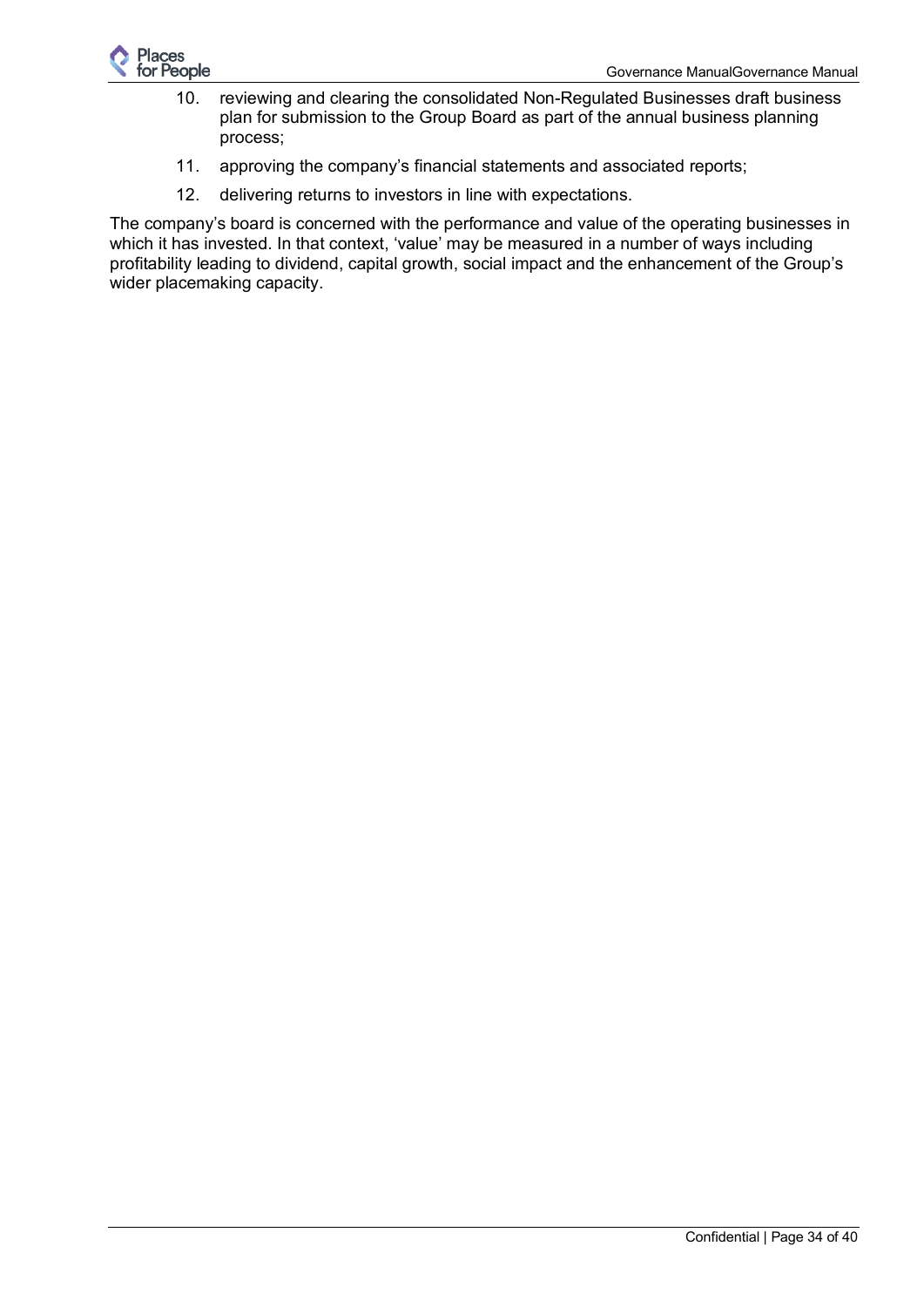

# <span id="page-34-0"></span>**14 Group Chair and Group Chief Executive: Division of Responsibilities**

| 1. Reporting Lines                                                                                                                                                                                                                  |                                                                                                                                                                                                                     |  |  |
|-------------------------------------------------------------------------------------------------------------------------------------------------------------------------------------------------------------------------------------|---------------------------------------------------------------------------------------------------------------------------------------------------------------------------------------------------------------------|--|--|
| Chair                                                                                                                                                                                                                               | <b>Chief Executive</b>                                                                                                                                                                                              |  |  |
| 1.1 The Chair reports to the Group Board (the<br>"Group Board").                                                                                                                                                                    | 1.1 The Chief Executive reports to the Chair<br>(acting on behalf of the Group Board) and to<br>the Group Board directly.                                                                                           |  |  |
| 1.2 The Chair is not responsible for executive<br>matters regarding the Group's business. Other<br>than the Chief Executive and the Company<br>Secretary, no executive reports to the Chair,<br>other than through the Group Board. | 1.2 The Chief Executive is responsible for all<br>executive management matters affecting the<br>Group. All members of executive management<br>report, either directly or indirectly, to him/her.                    |  |  |
| 2. Key Responsibilities                                                                                                                                                                                                             |                                                                                                                                                                                                                     |  |  |
| Chair                                                                                                                                                                                                                               | <b>Chief Executive</b>                                                                                                                                                                                              |  |  |
| 2.1 The Chair's principal responsibility is the<br>effective running of the Group Board.                                                                                                                                            | 2.1 The Chief Executive's principal<br>responsibility is the effective running of the<br>Group's business.                                                                                                          |  |  |
| 2.2 The Chair is responsible for ensuring that<br>the Group Board as a whole plays a full and<br>constructive part in the development and<br>determination of the Group's strategy and<br>overall commercial objectives.            | 2.2 The Chief Executive is responsible for<br>proposing and developing the Group's strategy<br>and overall commercial objectives, which<br>he/she does in close consultation with the<br>Chair and the Group Board. |  |  |
| 2.3 The Chair is the guardian of the Group<br>Board's decision-making process.                                                                                                                                                      | 2.3 The Chief Executive is responsible, with<br>the executive team, for implementing the<br>decisions of the Group Board and its<br>Committees.                                                                     |  |  |
| 2.4 The Chair is responsible for ensuring that<br>the boards of Group subsidiaries retain a<br>common sense of purpose and commitment to<br>the ethos and values of the Group.                                                      | 2.4 The Chief Executive is responsible for<br>monitoring compliance with Intra-Group<br>Agreements and any other mechanisms<br>regulating the relationship between the Group<br>parent and any Group subsidiary.    |  |  |
| 3. Other responsibilities                                                                                                                                                                                                           |                                                                                                                                                                                                                     |  |  |
| Chair                                                                                                                                                                                                                               | <b>Chief Executive</b>                                                                                                                                                                                              |  |  |
| 3.1 Running the Group Board and setting its<br>agenda.                                                                                                                                                                              | 3.1 Providing input to the Group Board's<br>agenda from himself/herself and other<br>members of the executive team.                                                                                                 |  |  |
| 3.2 Ensuring that Group Board agendas take<br>full account of the important issues facing the<br>Group and the concerns of all Group Board<br>members. There should be an emphasis on<br>strategic, rather than routine, issues.    | 3.2 Ensuring that he/she maintains a dialogue<br>with the Chair on the important and strategic<br>issues facing the Group, and proposing Group<br>Board agendas to the Chair which reflect<br>these.                |  |  |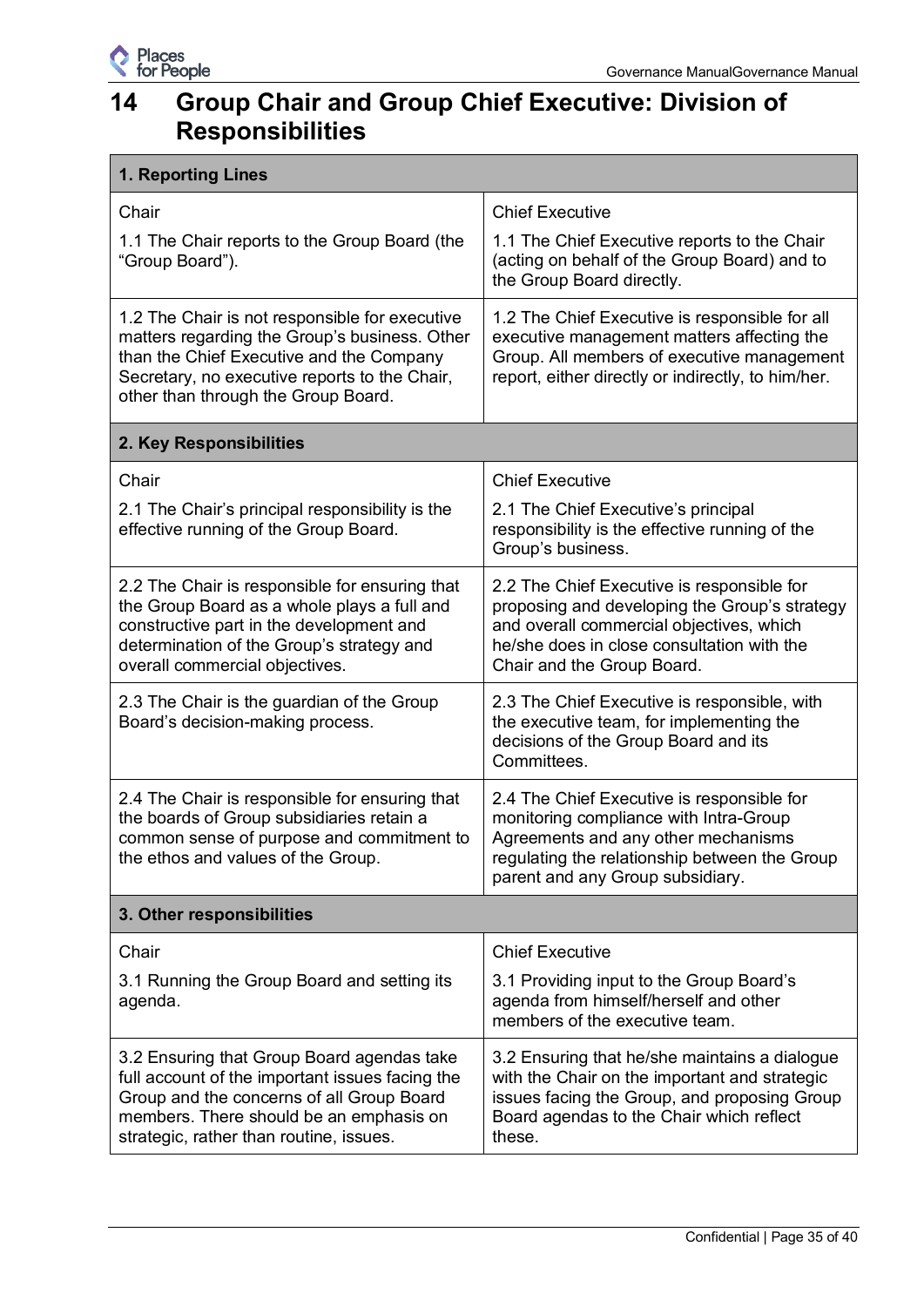$\overline{\phantom{a}}$ 

| 3.3 Ensuring that the Group Board receives<br>accurate, timely and clear information on:                                                                                                                                                                                                                                                                                                                                                                                                  | 3.3 Ensuring that the executive team gives<br>appropriate priority to providing reports to the                                                                                                                                                                                                                         |  |
|-------------------------------------------------------------------------------------------------------------------------------------------------------------------------------------------------------------------------------------------------------------------------------------------------------------------------------------------------------------------------------------------------------------------------------------------------------------------------------------------|------------------------------------------------------------------------------------------------------------------------------------------------------------------------------------------------------------------------------------------------------------------------------------------------------------------------|--|
| the Group's performance;<br>the issues, challenges and<br>$\bullet$<br>opportunities facing the Group and;<br>matters reserved to it for decision.                                                                                                                                                                                                                                                                                                                                        | Group Board which contain accurate, timely<br>and clear information.                                                                                                                                                                                                                                                   |  |
| 3.4 Ensuring, with the advice of the Company<br>Secretary where appropriate, compliance with<br>the Group Board's approved procedures,<br>including the schedule of matters reserved to<br>the Group Board for its decision and each<br>Committee's terms of reference and with any<br>relevant articles of association/rules, and all<br>relevant legislation.                                                                                                                           | 3.4 Ensuring, in consultation with the Chair<br>and the Company Secretary as appropriate,<br>that he/she and the executive team comply<br>with the Group Board's approved procedures,<br>including the schedule of matters reserved to<br>the Group Board for its decision and each<br>Committee's terms of reference. |  |
| 3.5 Ensuring that sufficient time and<br>consideration is given to complex, contentious<br>or sensitive issues through formal and/or<br>informal meetings of directors.                                                                                                                                                                                                                                                                                                                   | 3.5 Ensuring that the Chair is alerted to<br>forthcoming complex, contentious or sensitive<br>issues affecting the Group of which he/she<br>might not otherwise be aware.                                                                                                                                              |  |
| 3.6 Proposing to the Group Board, in<br>consultation with the Chief Executive,<br>Company Secretary and Committee Chairs as<br>appropriate:<br>a schedule of matters reserved to the<br>Group Board for its decision;<br>terms of reference for each Group<br>٠<br><b>Board Committee;</b><br>other Group Board policies and<br>٠<br>procedures; and<br>a framework of delegated authority to<br>$\bullet$<br>the executive team to enable the<br>Group's business to be run effectively. | 3.6 Providing input to the Chair and Company<br>Secretary on appropriate changes to the<br>schedule of matters reserved to the Group<br>Board, Committee terms of reference and any<br>framework of delegated authority to the<br>executive team.                                                                      |  |
| 3.7 Working with the Chair of the Committee<br>with responsibility for nominations to initiate<br>change and succession planning in Group<br>Board appointments in order to retain and/or<br>build an effective and complementary Group<br>Board, and to facilitate the appointment of<br>effective and suitable members and Chairs of<br>Group Board Committees.                                                                                                                         | 3.7 Providing information and advice on<br>succession planning to the Chair of the<br>Committee with responsibility for nominations,<br>and other members of the Group Board,<br>particularly in respect of executive directors.                                                                                       |  |
| 3.8 Proposing, in conjunction with the<br>Committee with responsibility for nominations,<br>the membership of Group Board Committees<br>and their Chairs.                                                                                                                                                                                                                                                                                                                                 | 3.8 Ensuring that the views of the executive<br>team are made known at meetings of<br>Committees of the Group Board.                                                                                                                                                                                                   |  |
| 3.9 Ensuring that there is effective<br>communication by the Group with its<br>stakeholders, including by the Chief Executive<br>and other members of executive management<br>and, where appropriate, participating in<br>communication.                                                                                                                                                                                                                                                  | 3.9 Leading the communication programme<br>with stakeholders including but not limited to<br>customers, funders, regulators and<br>government.                                                                                                                                                                         |  |

۰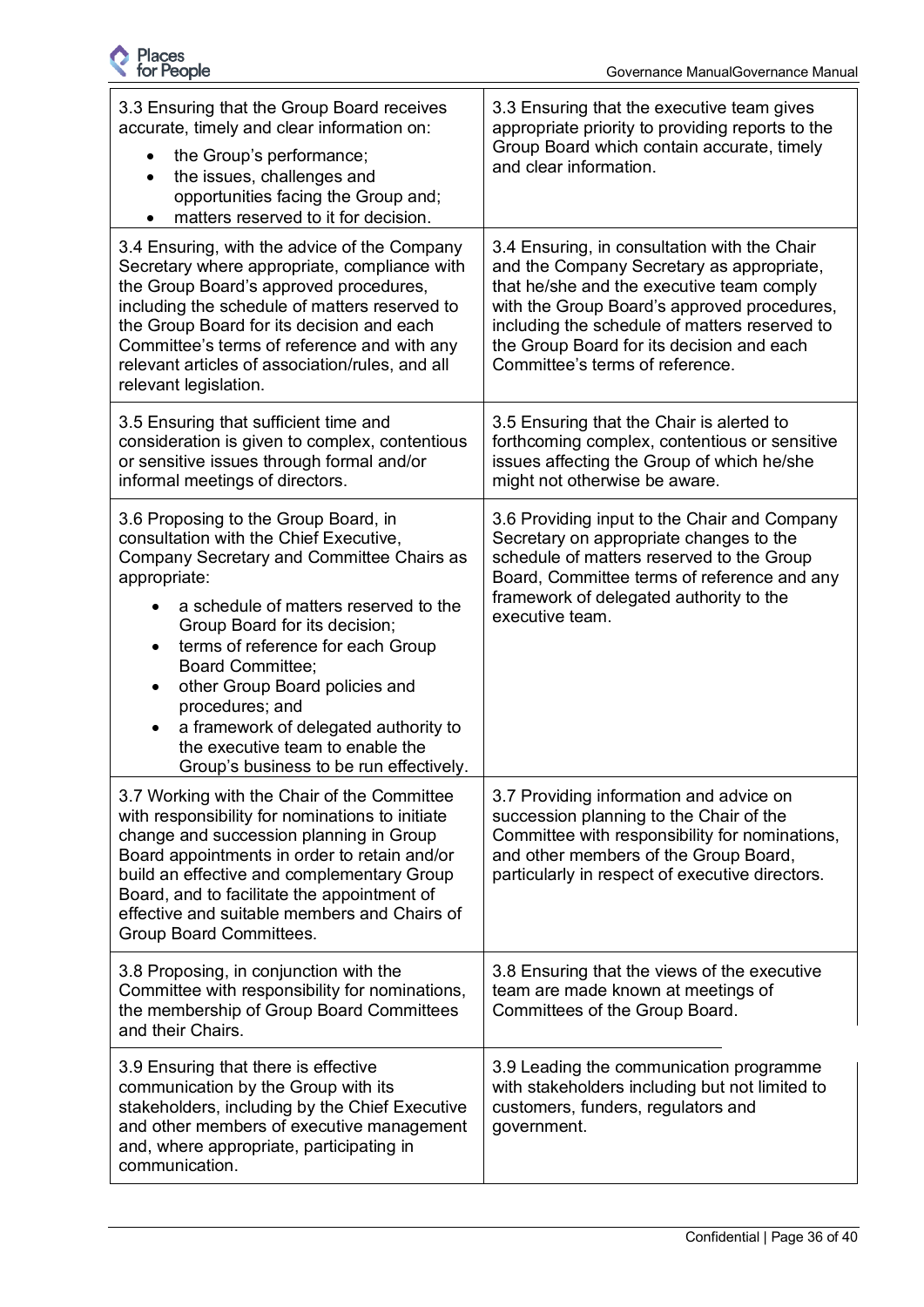

| 3.10 Ensuring that there is an effective<br>induction programme for new non-executive<br>directors, facilitated by the Company<br>Secretary.             | 3.10 Ensuring that any induction programme<br>for a new non-executive director is delivered.                                                                                                                          |
|----------------------------------------------------------------------------------------------------------------------------------------------------------|-----------------------------------------------------------------------------------------------------------------------------------------------------------------------------------------------------------------------|
| 3.11 Taking the lead in identifying and seeking                                                                                                          | 3.11 Ensuring that the development needs of                                                                                                                                                                           |
| to meet the development needs both of                                                                                                                    | the executive directors and other senior                                                                                                                                                                              |
| individual directors and of the Group Board as                                                                                                           | management reporting to him/her are identified                                                                                                                                                                        |
| a whole, assisted by the Company Secretary.                                                                                                              | and met.                                                                                                                                                                                                              |
| 3.12 Ensuring that the performance of the                                                                                                                | 3.12 Ensuring that performance reviews are                                                                                                                                                                            |
| Group Board as a whole, its Committees, and                                                                                                              | carried out at least once a year for each of the                                                                                                                                                                      |
| individual directors is evaluated at least once a                                                                                                        | executive directors. Providing input to the                                                                                                                                                                           |
| year.                                                                                                                                                    | wider Group Board evaluation process.                                                                                                                                                                                 |
| 3.13 Promoting the highest standards of<br>integrity, probity and corporate governance<br>throughout the Group and particularly at Group<br>Board level. | 3.13 Promoting, and conducting the affairs of<br>the Group with the highest standards of<br>integrity, probity and corporate governance.<br>Taking responsibility for the management of<br>risk throughout the Group. |
| 3.14 Ensuring that there is effective                                                                                                                    | 3.14 Supporting the Group Chairman in                                                                                                                                                                                 |
| communication between the chairs of the                                                                                                                  | promoting effective communication between                                                                                                                                                                             |
| Group Board, the Places for People Regulated                                                                                                             | the chairs of the Group Board, the Places for                                                                                                                                                                         |
| board and the boards of the Regulated                                                                                                                    | People Regulated board and the boards of the                                                                                                                                                                          |
| Businesses generally.                                                                                                                                    | Regulated Businesses generally.                                                                                                                                                                                       |

This division of responsibilities will be incorporated into the contracts between the Group and each of the Group Chair and the Group Chief Executive.

#### <span id="page-36-0"></span>**14.1 Senior Independent Director ("SID")**

The Group Board shall appoint one of its non-executive members to the position of SID from time to time. The role of the SID shall include having responsibility for:

1. offering advice and assisting the Group Chair in relation to Group Board matters;

2. acting as a conduit between members of the Group Board and the Group Chair, maintaining contact with the non-executive directors between meetings as required (and them with the SID) including by holding a meeting with the non-executives in the absence of the Chair prior to each Group Board meeting in the quarterly cycle;

3. leading the Board in relation to matters concerning the Chair;

4. conducting an annual appraisal of the Chair, taking into account the views of executive and nonexecutive directors as appropriate;

5. working with the Remuneration & Nominations Committee in planning for the succession of the Chair;

6. providing non-executive guidance for the Executive and a channel of communication with nonexecutives;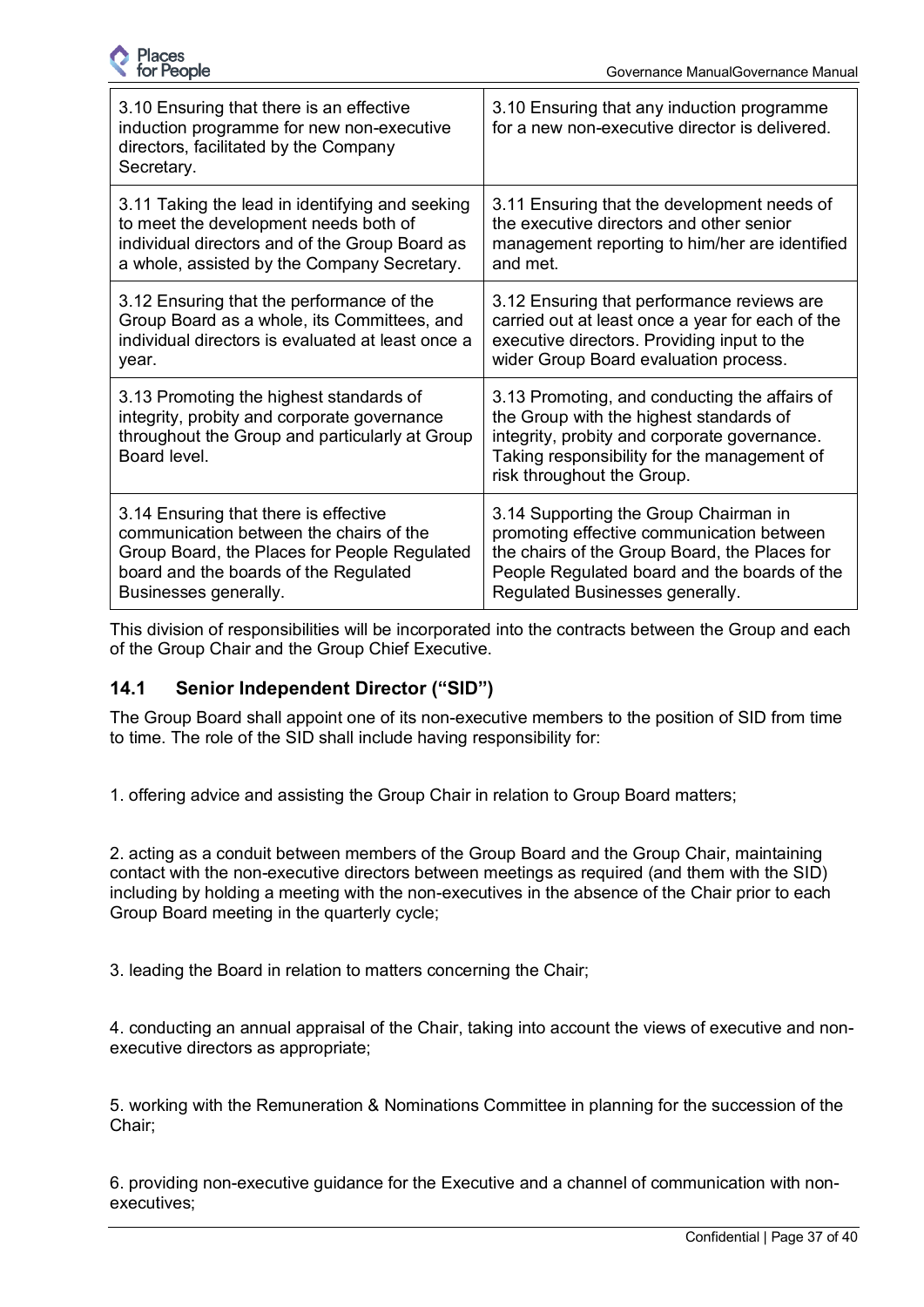7. providing a visible alternative to the Group Chair for employee engagement; and

8. working with the Chair to ensure that at least half the board remains independent.

Following agreement with the Chair, the SID may delegate some of these responsibilities to other independent non-executive directors as appropriate.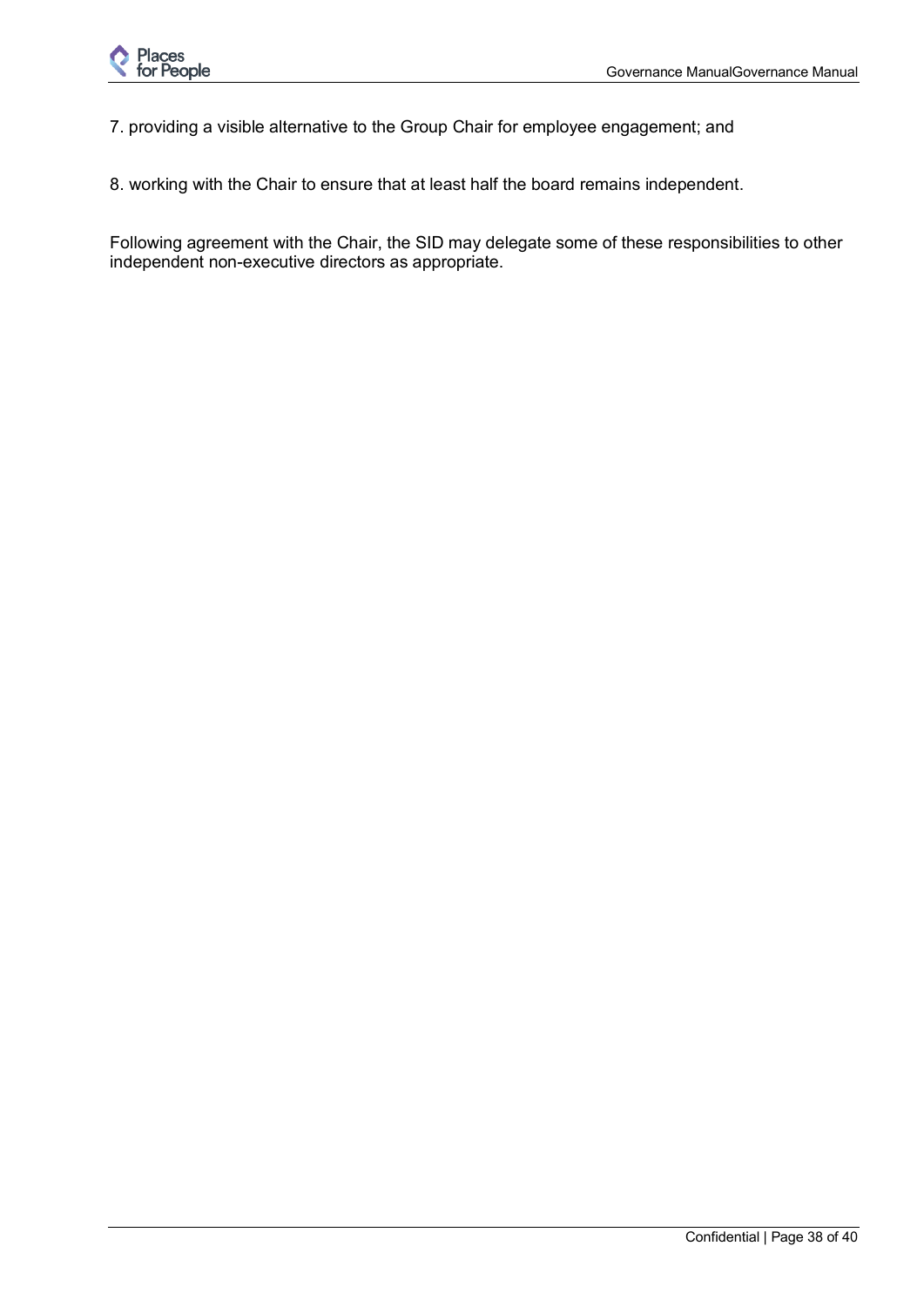## <span id="page-38-0"></span>**15 Group management: levels of delegated authority**

#### <span id="page-38-1"></span>**15.1 Management**

The Executive Management Group ("EMG") shall consist of such members of the Group's senior management cohort as shall be determined from time to time by the Group Chief Executive but shall include the Group Chief Executive and each of the executive members of the Group Board and the Group Company Secretary (together, "the Executive").

#### <span id="page-38-2"></span>**15.2 Delegation of authority by the Group Board**

- 15.2.1 In order to enable management to fulfil its management responsibilities, the Group Board has delegated to management all powers normally associated with running a business including the power to take any action in cases of urgency or emergency without formal Group Board approval (where that would ordinarily be required) provided that Group Board engagement is then sought immediately.
- 15.2.2 Other than in a situation requiring urgent action or an emergency, those delegated powers are subject to the Group's governance framework from time to time. They are therefore limited by the matters reserved to the Group Board and by any matters delegated to any committee of the Group Board or any subsidiary of the Group parent. Those limits do not apply to the extent that the powers are exercised by action that has already been explicitly approved or has been delegated to management generally or to one or more members of management specifically. Even in those cases, the powers are required to be exercised having regard to all relevant prevailing internal management controls.
- 15.2.3 In addition to the general delegation to management of the powers necessary to run a business (including any powers necessary to respond to an emergency), the Group Board has delegated to the Group Chief Executive certain powers (subject to certain limits and conditions) set out in the attached Schedule of Delegations.
- 15.2.4 The Group Board may amend the Schedule of Delegations from time to time. The Group Chief Executive may authorise management bodies and/or individual managers to assume powers derived from those delegated to him by the Group Board. Any such derived authority in relation to matters covered expressly by the Schedule of Delegations to the Group Chief Executive shall be set out in writing. The Group Chief Executive shall ensure that there is a system of internal control in operation in relation to powers delegated to him by the Group Board and in relation to any powers delegated by him to management bodies and/or individual managers.
- 15.2.5 Management may amend any policies or procedures without reference to the Group Board provided that any change that is material and of a nature that is reasonably likely to attract adverse attention to the Group shall be discussed first with the Chair of the Group Board, and/or the Senior Independent (non-executive) Director who may require the proposed change to be put before the Group Board prior to implementation.